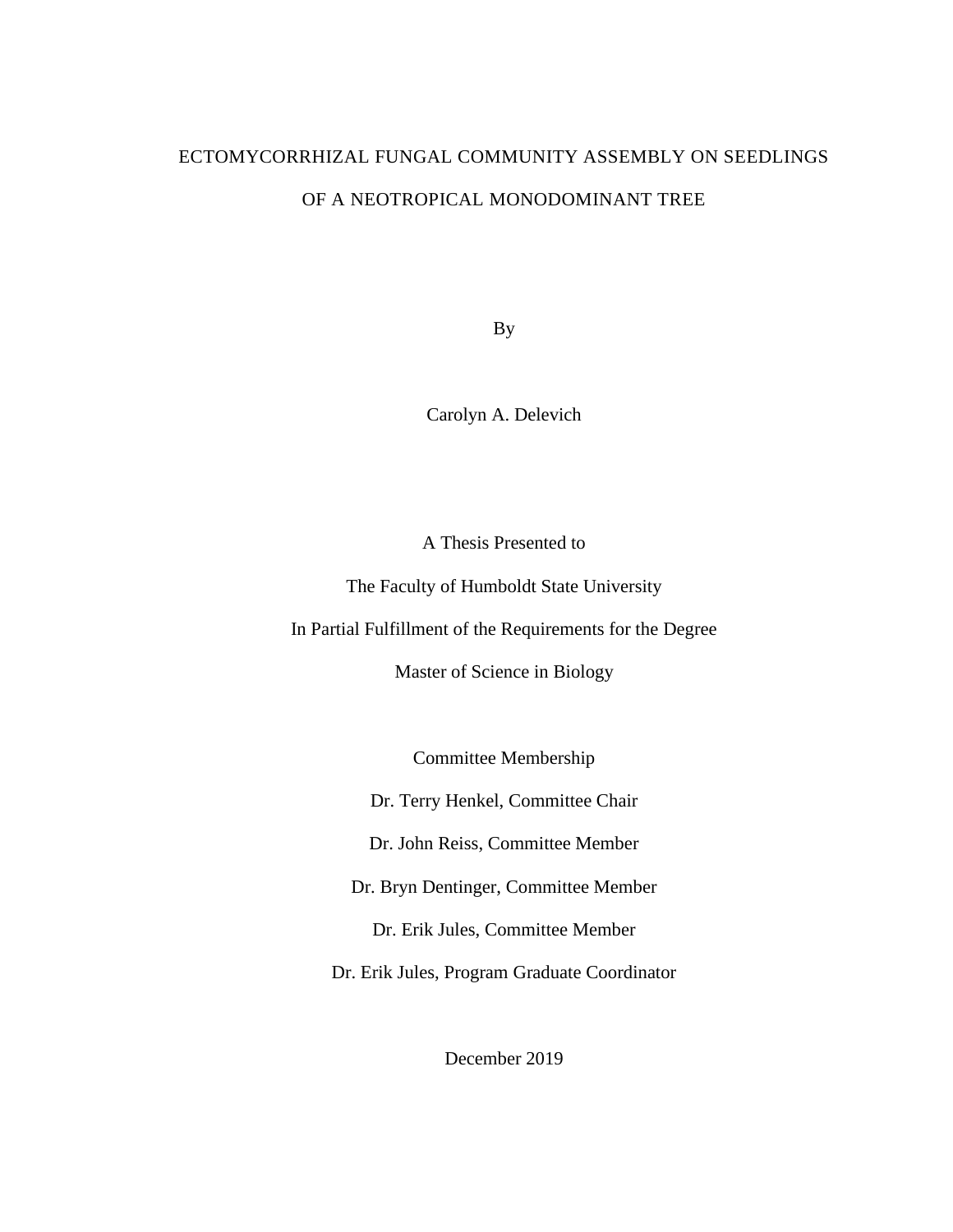# ABSTRACT

# <span id="page-1-0"></span>ECTOMYCORRHIZAL FUNGAL COMMUNITY ASSEMBLY ON SEEDLINGS OF A NEOTROPICAL MONODOMINANT TREE

#### Carolyn Delevich

Formation of ectomycorrhizae may facilitate early seedling survival of ectomycorrhizal tree species due to enhanced nutrient acquisition. This could be especially important in heavily shaded understories of tropical monodominant forests where host plant photosynthetic capacity is limited. Little information is available on ectomycorrhizal (ECM) fungal colonization or community development of monodominant seedling cohorts, which have high survival rates. Following a 2016 mast seeding event, we sequentially measured percent colonization and species composition of ECM fungi on live and recently dead seedlings of the tropical monodominant tree *Dicymbe corymbosa*. We also compared seedling ECM fungi to those of nearby adult conspecifics. Ectomycorrhizal fungal communities were remarkably different between seedling age classes, as well as between seedlings and adults. While the /russula-lactarius and /tomentella-thelephora lineages were species-rich throughout, there was 80–90% species turnover between 6- and 12-month-old seedlings. There was no difference in age-class fungal communities across sampling plots, indicating little spatial effect. Fungal colonization extent did not correlate with seedling age or differ markedly between live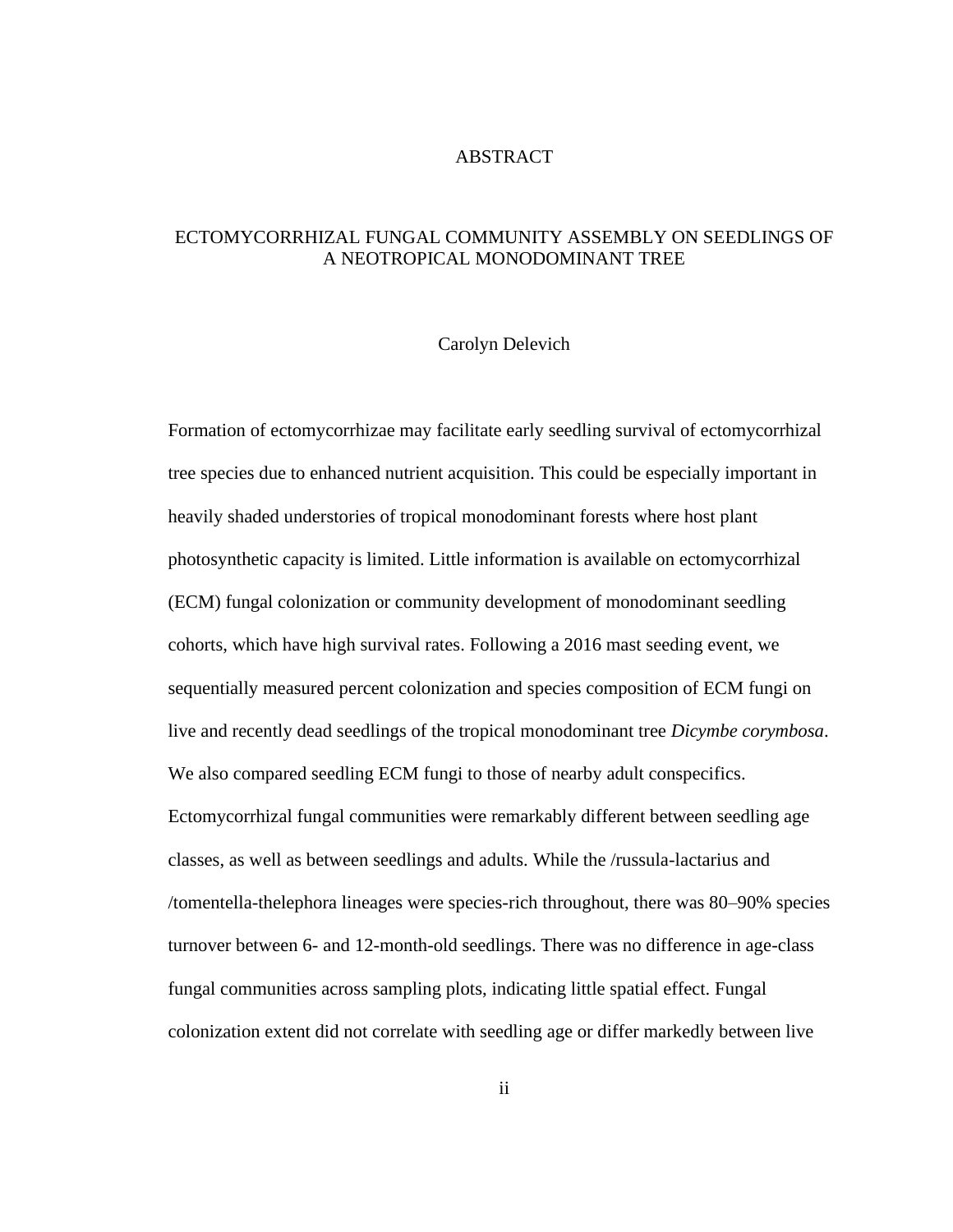and dead seedlings. The number of ECM morphotypes increased with seedling age and tended to be greater on live versus dead seedlings. Interspecific competition between ECM fungi or soil nutrient fluxes may influence community assembly of ECM fungi in this tropical monodominant host tree.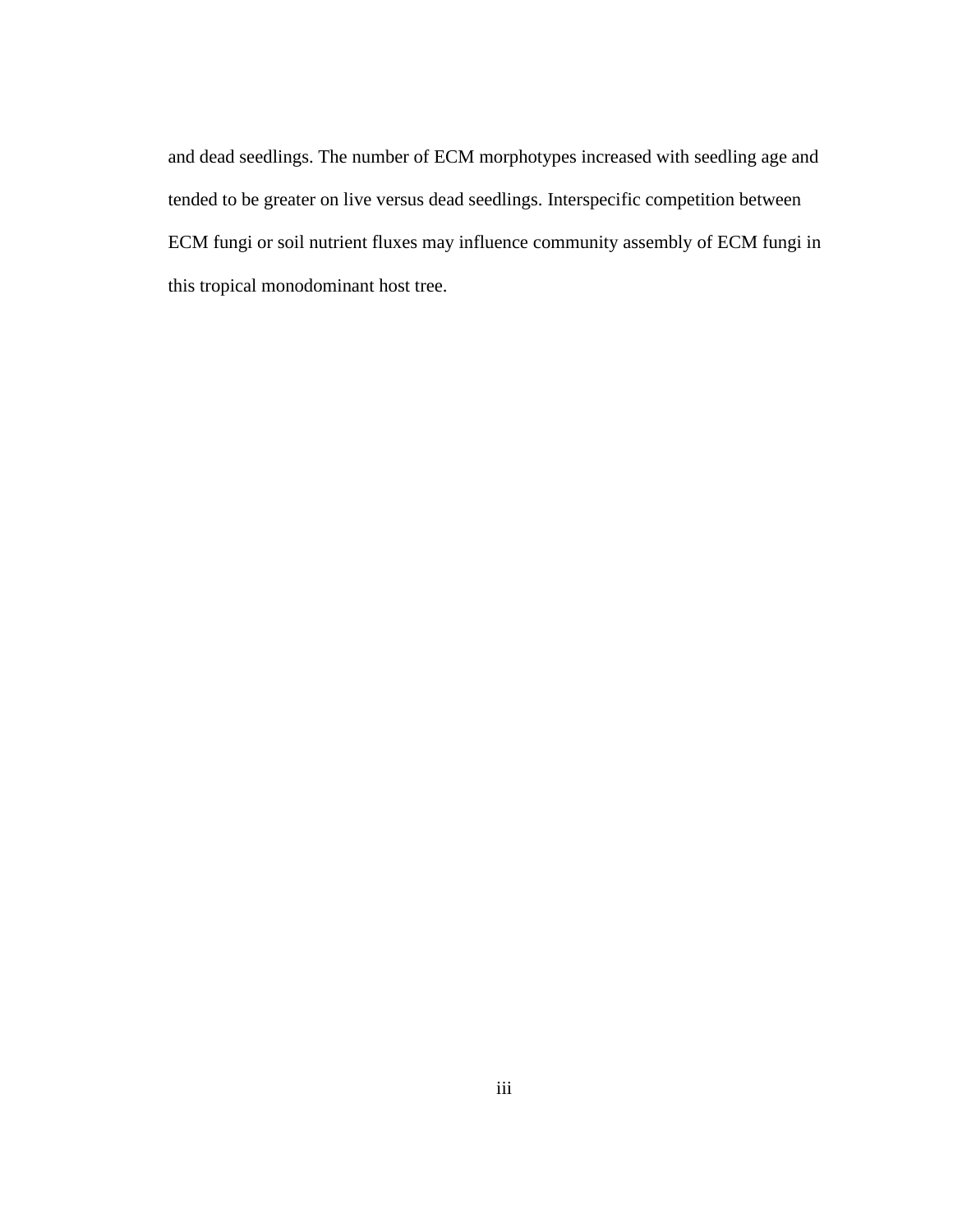#### ACKNOWLEDGEMENTS

<span id="page-3-0"></span>Funding was provided by the National Science Foundation grants DEB-0918591, DEB-1556338 to Dr. Terry Henkel from the Department of Biological Sciences at Humboldt State University and DEB-0732968 to Dr. M. Catherine Aime from the Department of Botany and Plant Pathology at Purdue University, West Lafayette, Indiana. I would like to thank additional sources of funded granted to me by the Humboldt Bay Mycological Society, Jenning's Botany Award, Humboldt State University's Master's Student Grant, Oregon Mycological Society, Sonoma County Mycological Association, and Woolford Fellowship through Eureka Rotary Club. Research permits were granted by the Guyana Environmental Protection Agency. Invaluable field assistance was provided by C. Andrew, R. Daniel, F. Edmund, J. Edmund, L. Edmund, and R. Edmund. Committee members Dr. John Reiss, Dr. Erik Jules, and Dr. Bryn Dentinger improved this work with constructive editorial critiques. Dr. Cathie Aime and Dr. Rachel Koch provided resources and guidance for DNA extraction and sequencing at the Aime Lab at Purdue University, without which, this work would not have been possible.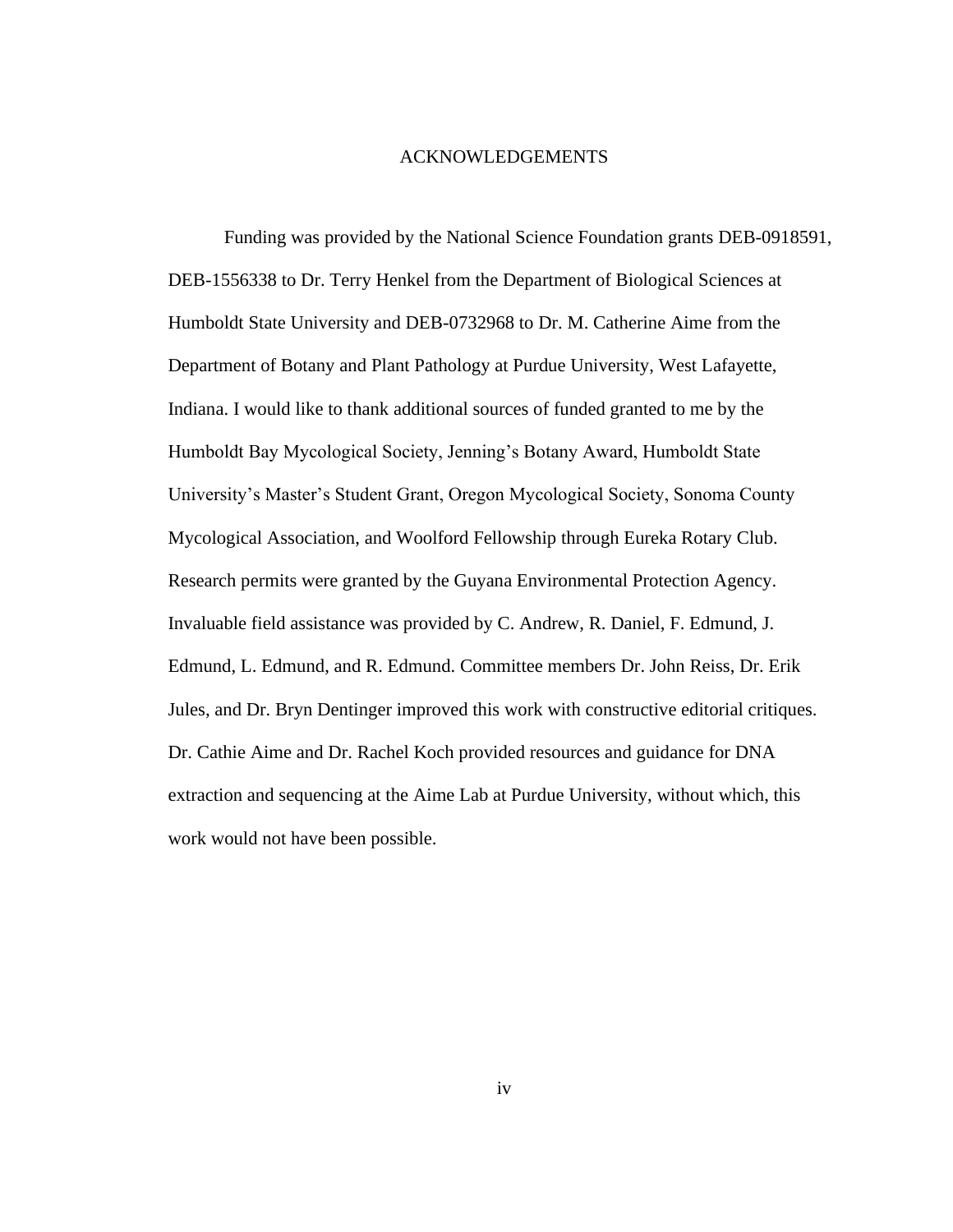# TABLE OF CONTENTS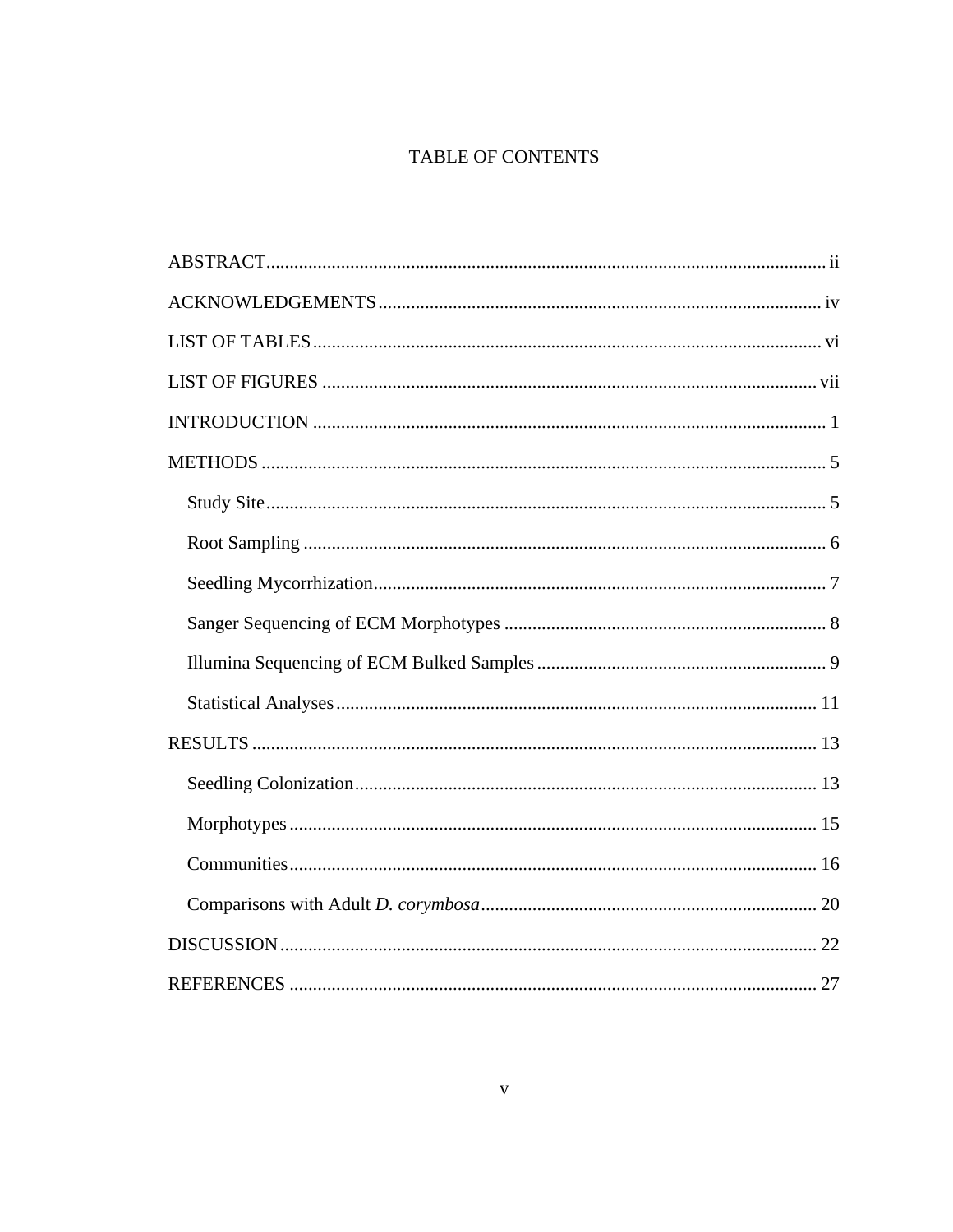# LIST OF TABLES

<span id="page-5-0"></span>**Table 1**[. Linear regression modeling of seedling morphological features and percent](#page-20-0)  [colonization by ECM fungi from combined 6-](#page-20-0) and 12-month seedling age classes (*Adj. R<sup>2</sup>*  $= 0.016$ ,  $P = 0.032$ ). Only root system width was significantly positively correlated with [percent colonization, but the effect was weak.](#page-20-0) ................................................................. 14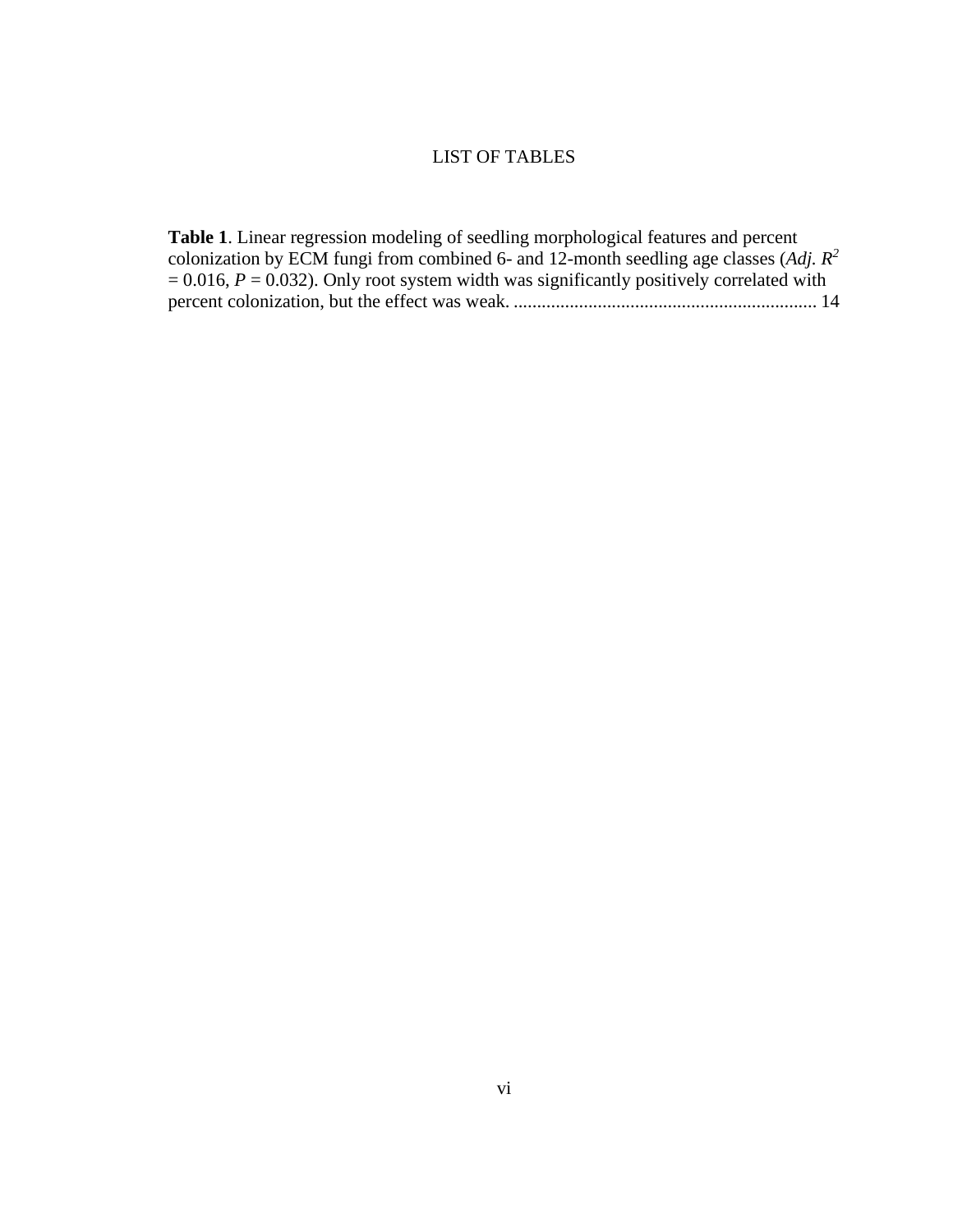# LIST OF FIGURES

<span id="page-6-0"></span>**Figure 1.** Percent ECM colonization of living and dead seedling fine lateral roots at three [age classes and for all age classes combined. Box width corresponds to the number of](#page-19-2)  seedlings sampled. [............................................................................................................](#page-19-2) 13

**Figure 2**[. Mean number of ECM morphotypes per seedling at three age classes and for all](#page-21-1)  [age classes combined. Box width corresponds](#page-21-1) to the number of seedlings sampled. ...... 15

**Figure 3.** [Species richness of ECM fungal lineages from \(a\) Illumina sequencing of](#page-24-0)  [bulked seedling root tips and \(b\) Sanger sequencing of selected ECM morphotypes......](#page-24-0) 18

**Figure 4.** [NMDS ordination of Sanger-sequenced ECM fungal communities and \(a\)](#page-25-0)  [seedling age class or \(b\) seedling sampling plot...............................................................](#page-25-0) 19

**Figure 5.** [Collection frequency of the 26 most frequently encountered ECM fungal OTUs](#page-27-0)  on each of the 6- [and 12-month seedling age classes and on adult](#page-27-0) *D. corymbosa* (Smith et [al., 2017\). Frequencies were calculated using the number of sequence reads from](#page-27-0)  [Illumina sequencing \(seedlings\) or pyrosequencing \(adults\), and correspond to the](#page-27-0)  [number of plots an OTU was sampled out of seven \(seedlings\) or the number of soil cores](#page-27-0)  [an OTU was recovered from, out of 80 \(adults\).](#page-27-0) .............................................................. 21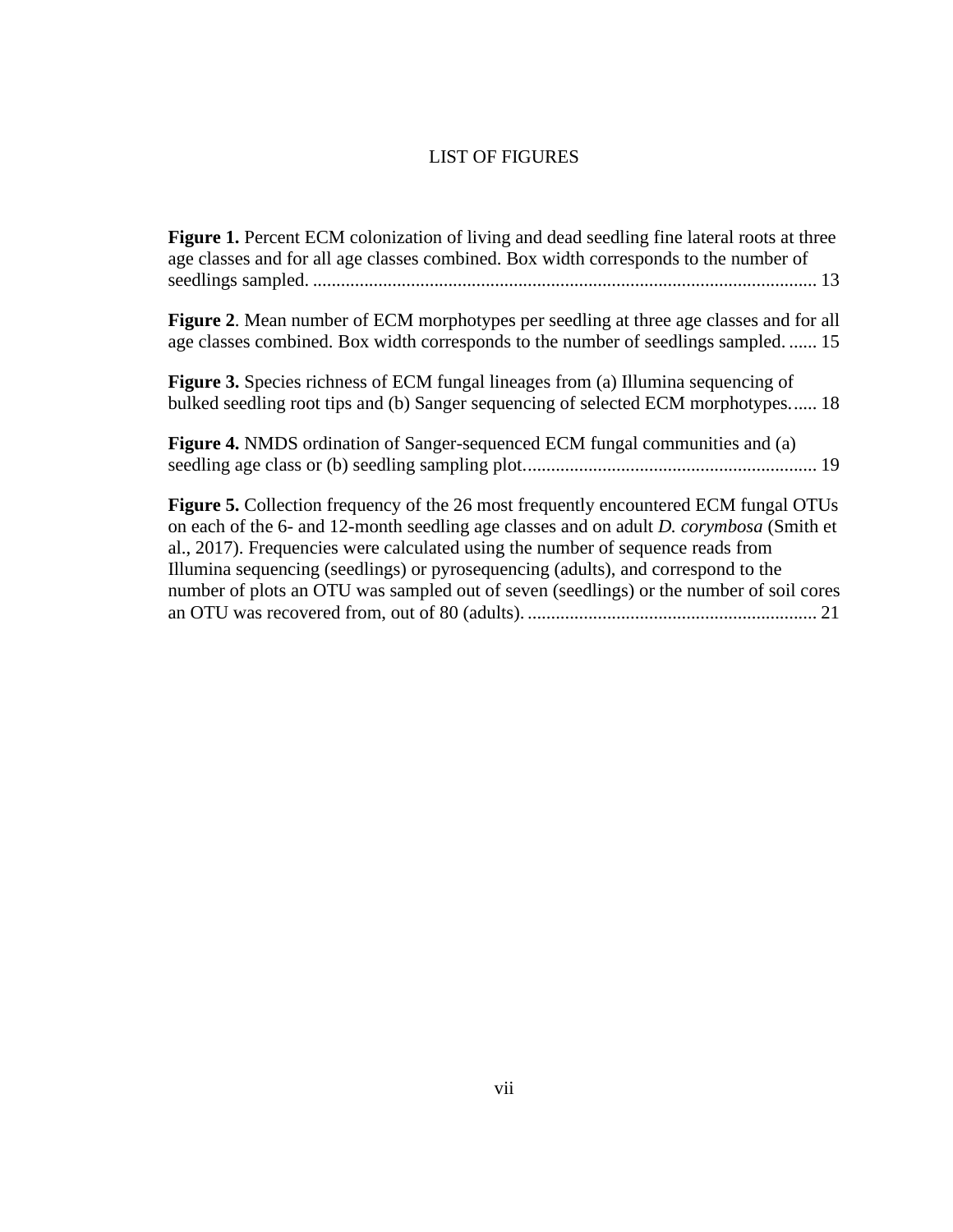#### INTRODUCTION

<span id="page-7-0"></span>Most lowland tropical forests have high tree species richness (Richards, 1996), but stands occur in which a single tree species is dominant (Alexander & Högberg, 1986; Corrales, Mangan, Turner, & Dalling, 2016a; Henkel, 2003). In these "monodominant" stands, alpha diversity of trees is extremely low by tropical standards, with the dominant species comprising 60% or more of the canopy trees (Connell & Lowman, 1989). Tropical monodominance is rare relative to temperate and boreal forests (ter Steege et al., 2019), but examples are known from Central and South America (e.g., Corrales et al., 2016a; Halling & Mueller, 2002; Henkel, 2003), Guineo-Congolian Africa (e.g., Alexander & Högberg, 1986; Letouzey, 1968), SE Asia (e.g., Corner, 1972; Lee, 1998; Singh, 1966), and tropical Australia (e.g., Brundrett & Abbott, 1991). Tropical monodominant trees commonly associate with root symbiotic ectomycorrhizal (ECM) fungi, which exchange soil nutrients for photosynthates from their host trees (Francis & Read, 1994; Read, Francis, & Finlay, 1985; Smith & Read, 2008). This type of mutualism is patchily distributed in the tropics (Connell & Lowman, 1989; Corrales et al., 2016b; Henkel, 2003; See, 1990), where arbuscular mycorrhiza (AM) is the dominant mycorrhizal type (Alexander, 1989; Janos, 1983; St. John, 1980). Ectomycorrhizal fungi cycle litter nutrients more efficiently than AM (Smith  $\&$  Read, 2008). This may facilitate monodominance through competitive exclusion of AM trees (Corrales, Henkel, & Smith, 2018; Finlay & Read, 1986; Henkel, Mayor, & Woolley, 2005; Hobbie & Colpaert, 2003; Mayor, Schuur, & Henkel, 2009; Simard et al., 1997).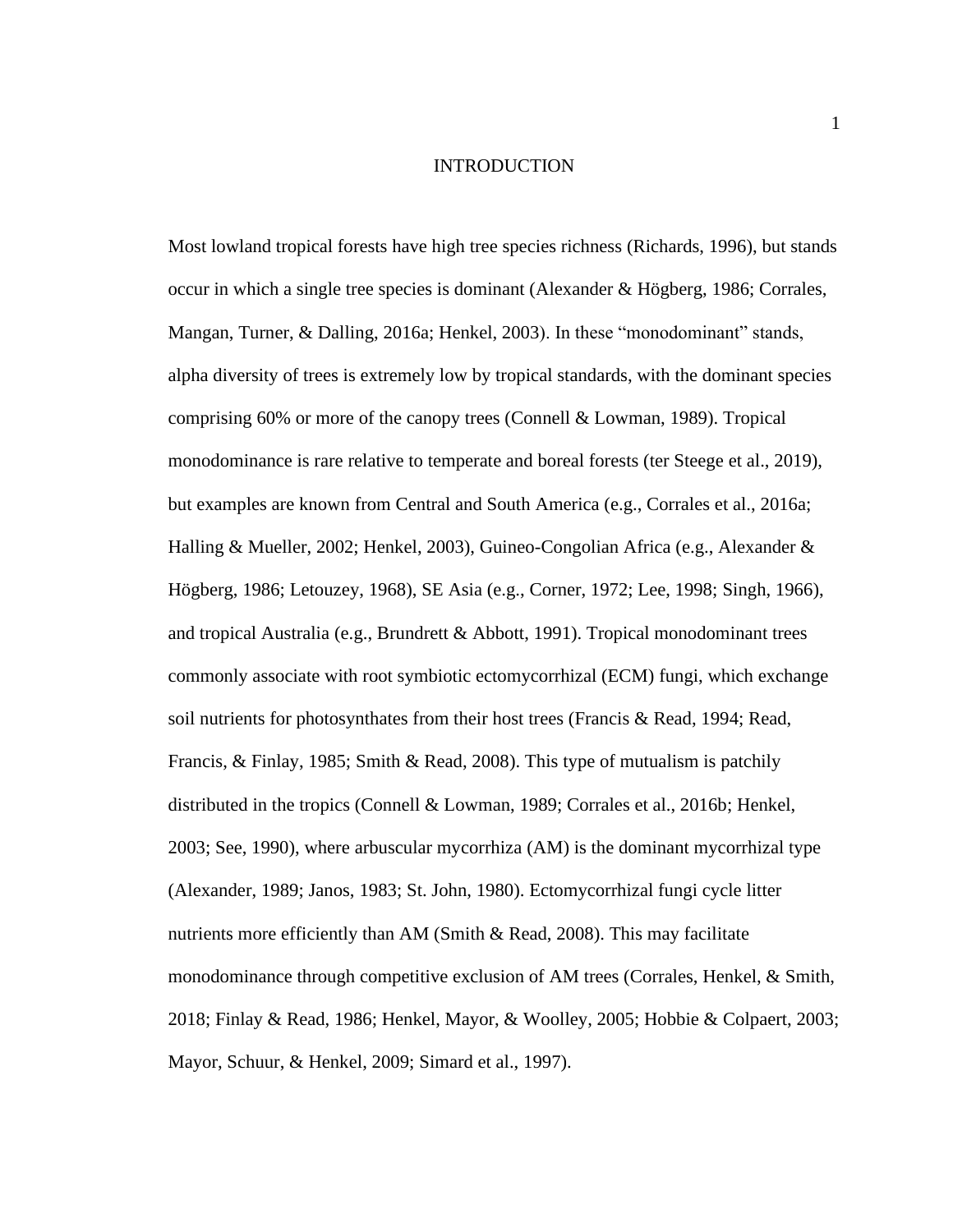In addition to forming ectomycorrhizae, many tropical monodominant trees reproduce by supra-annual mast seeding. Masting establishes large, even-aged seedling cohorts in heavy shade under parental adults (e.g*.*, Henkel & Mayor, 2019; Torti, Coley, & Kursar, 2001). In tree-diverse lowland tropical forests, high-density conspecific seedlings are prone to intensified pathogen pressure and early mortality (Bagchi et al., 2014; Connell, 1971; Janzen, 1970; Mangan et al., 2010). In tropical monodominant stands high seedling survival rates are necessary for multi-generational persistence (Connell & Lowman, 1989; Hart, 1990; Read, Hallam, & Cherrier, 1995). Despite the importance and prevalence of high seedling survival rates across tropical monodominant species, little is known about contributing factors (Henkel & Mayor, 2019).

Ectomycorrhizae could contribute to high survival rates of tropical monodominant seedlings. Seedling survival can be strongly influenced by below-ground competition for soil resources (e.g., Berntson & Wayne, 2000). In a tropical dipterocarp co-dominant forest in SE Asia, ECM colonization of *Hopea helferi* and *H. odorata* seedlings directly improved uptake of phosphorus (P) and calcium (Lee  $\&$  Alexander, 1994), both of which are limiting in lowland tropical forest soils (Mayor & Henkel, 2006; Vitousek, 1984). Ectomycorrhizal fungi may also link seedlings to adult trees and allow access to their resource pools, thereby improving seedling nutrient acquisition, water uptake, and, ultimately, survival (Booth & Hoeksema, 2010; Finlay & Read, 1986; Nara, 2006; Newman, 1988; Simard et al., 2012; Teste et al., 2009). Proximity to adult conspecific ECM roots may also determine how quickly a seedling is inoculated by ECM fungi (Alexander, Ahmad, & See, 1992).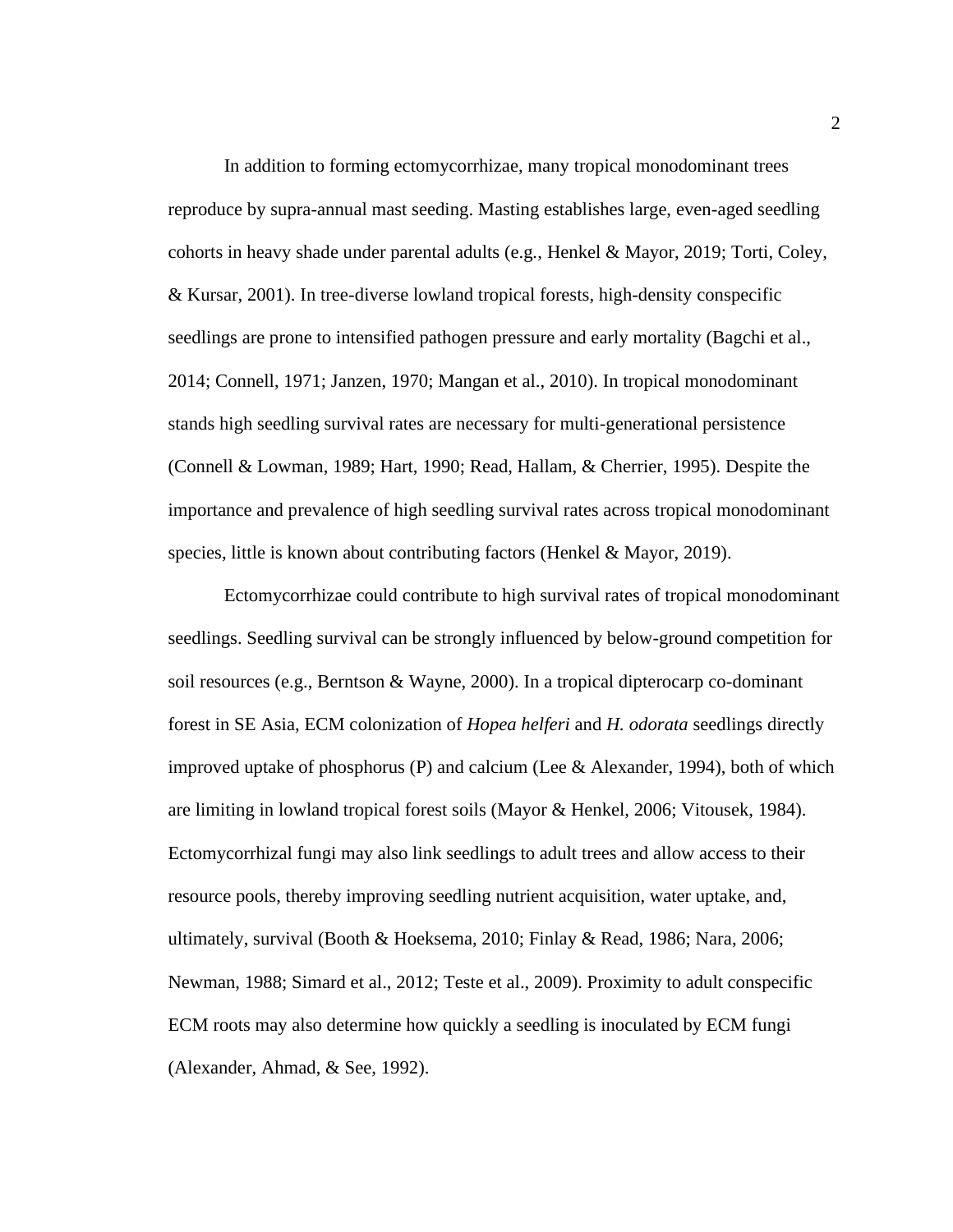Information is scarce on whether the species composition and diversity of ECM fungi impact seedling growth and survival. This is especially true for tropical monodominant trees. The ECM trait has independently arisen at least 66 times in Kingdom Fungi (Tedersoo, May, & Smith, 2010). Given such phylogenetically diverse origins, ECM fungi may be expected to have diverse functional traits operating along a mutualism-parasitism continuum (Johnson, Graham, & Smith, 1997). In *Salix reinii* seedlings in Japan, single species pairings of ECM fungi showed considerable variation in their impacts on seedling growth and nutrient acquisition (Nara, 2006). A *Pseudotsuga menziesii* seedling's ability to withstand drought was also influenced by associated ECM fungal species (Park, Linderman, & Black, 1983). Species richness of associated ECM fungi can also affect seedling growth and survival. *Pinus patula* seedlings inoculated with two ECM fungal species grew more than those with single-species inoculations (Reddy  $\&$ Natarajan, 1997). Additionally, percent ECM colonization of dipterocarp seedlings was positively correlated with host foliar P in a selectively logged tropical forest (Lee  $&$  Lim, 1989). Brearley et al. (2017) found a positive correlation between ECM colonization and organic nitrogen (N) uptake in dipterocarp seedlings.

Multiple factors of the ECM mutualism may therefore contribute to seedling growth and survival. However, the aforementioned studies have tested a limited number of ECM fungal species on mainly temperate seedlings. Tropical monodominant forests can have very high ECM fungal species diversity (e.g., Ebenye et al., 2017; Henkel et al., 2012). All told, tropical ECM monodominant trees provide a compelling case in which to study the importance of ECM fungi to seedling survival.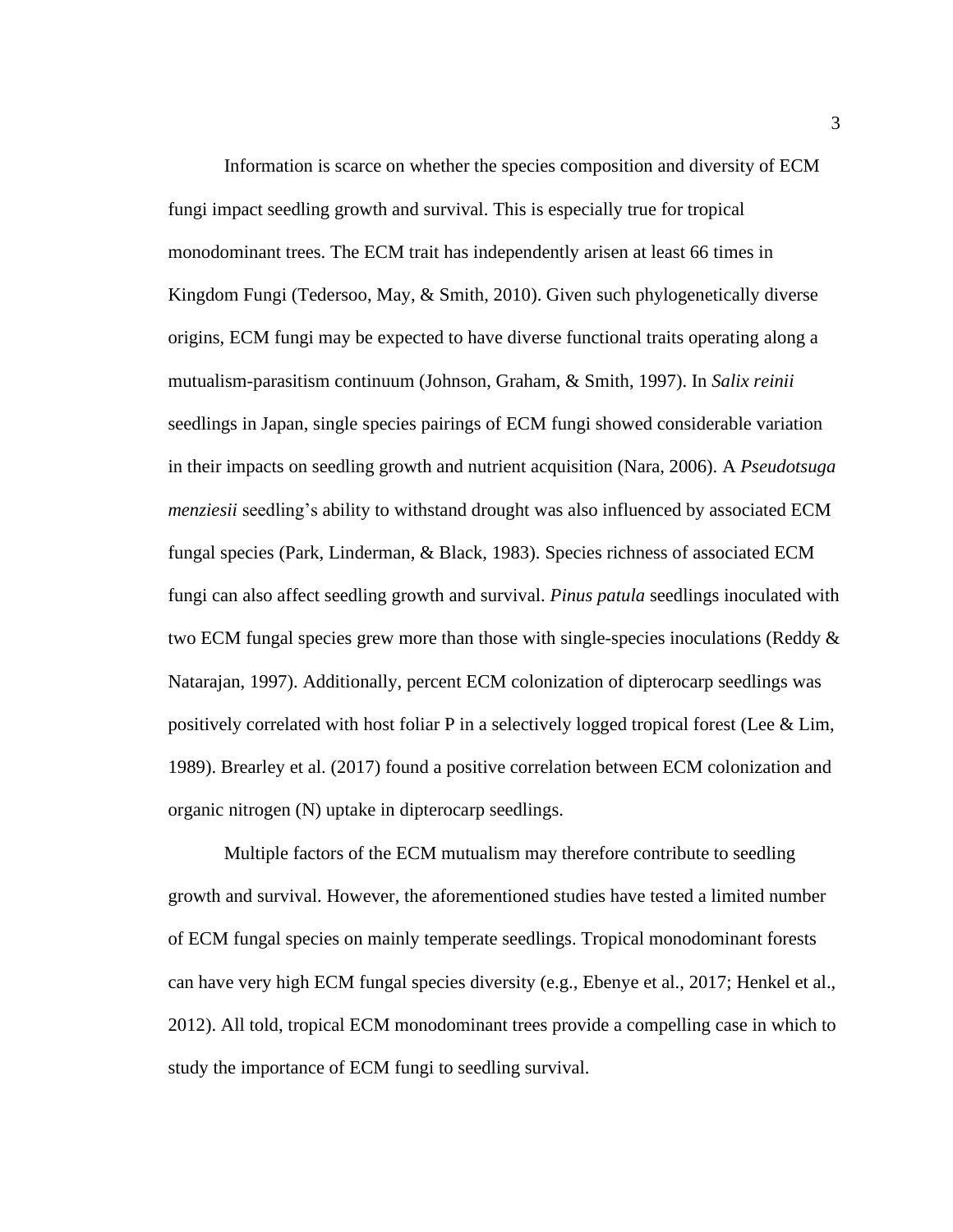Here we examined natural community assembly of ECM fungi on an even-aged seedling cohort of the Guyanese monodominant tree *Dicymbe corymbosa* Spruce ex Benth. (Fabaceae subfam. Detarioideae). Following a July 2016 mast seeding, newly established seedlings were sequentially sampled over a 12-month period (Henkel & Mayor, 2019). Following each sampling event, we: (a) measured the extent of ECM colonization on individual root systems and compared this between seedling age classes; (b) selected ECM fungal morphotypes for individual morphotype and age-aggregate DNA sequencing; and (c) compared ECM fungal communities of seedlings with those of nearby conspecific adults known from a previous study (Smith et al., 2017). This was the first study to temporally track ECM fungal community assembly on seedlings of a tropical monodominant tree. Throughout the study we aimed to determine aspects of the ECM symbiosis that may facilitate seedling establishment and survival, key components in persistent tropical monodominance (Henkel & Mayor, 2019).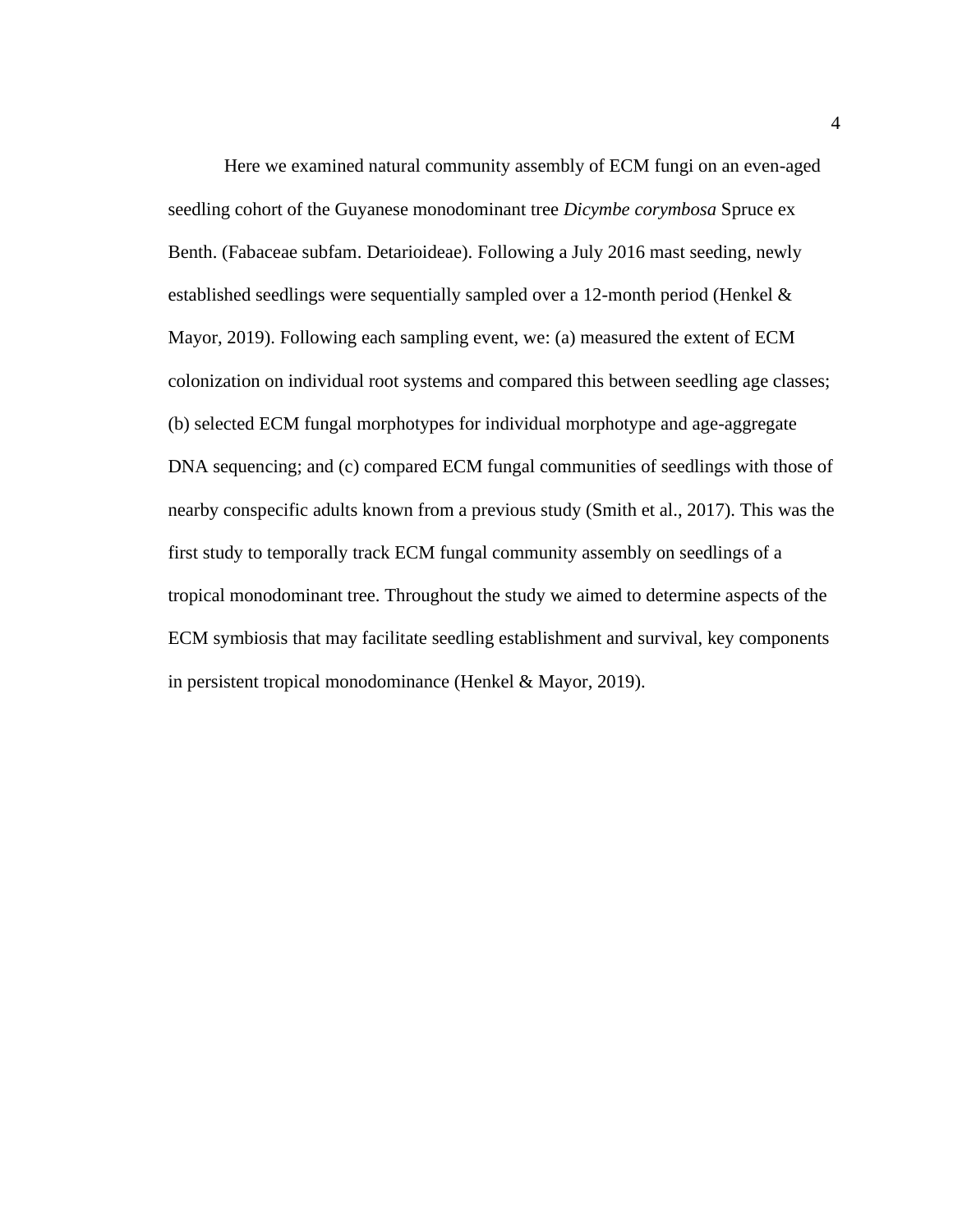#### **METHODS**

# Study Site

<span id="page-11-1"></span><span id="page-11-0"></span>The study was carried out in monodominant *D. corymbosa* forest of the Upper Potaro River Basin in Guyana's Pakaraima Mountains. Mean daily temperatures range from 19 to 29°C. Annual rainfall averages 3500–4000 mm, with peak rainy seasons in May–July and December–January. The site was situated in an undulating valley 20 km east of Mt Ayanganna, and was densely forested with primarily *Dicymbe*-dominated and, to a lesser extent, mixed forests

of the *Eschweilera*–*Licania* association (Degagne et al., 2009; Fanshawe, 1952). Study plots were established in *D. corymbosa* monodominant stands within a 5-km radius of a permanent base camp near the Potaro River (5°18′05″ N; 59°54′40″ W) at elevations 700–750 m a.s.l. In these plots *D. corymbosa* comprises upwards of 85% of the basal area of canopy trees, heavily dominates the seedling, sapling, and pole classes, and no other ECM tree species occur (Henkel, 2003; McGuire et al., 2008). Further details of climate, geology, soils, forest structure, and mast seeding cycles can be found in Henkel (2003), Henkel et al. (2005), Henkel and Mayor (2019), and Henkel, Terborgh, and Vilgalys (2002).

In 2003, five 0.25-ha plots were established to study forest dynamics following a *D. corymbosa* mast seeding event (Henkel et al., 2005). In 2005 two 0.25-ha plots were added within the same 5-km range of the Potaro base camp (Woolley, Henkel, & Sillett,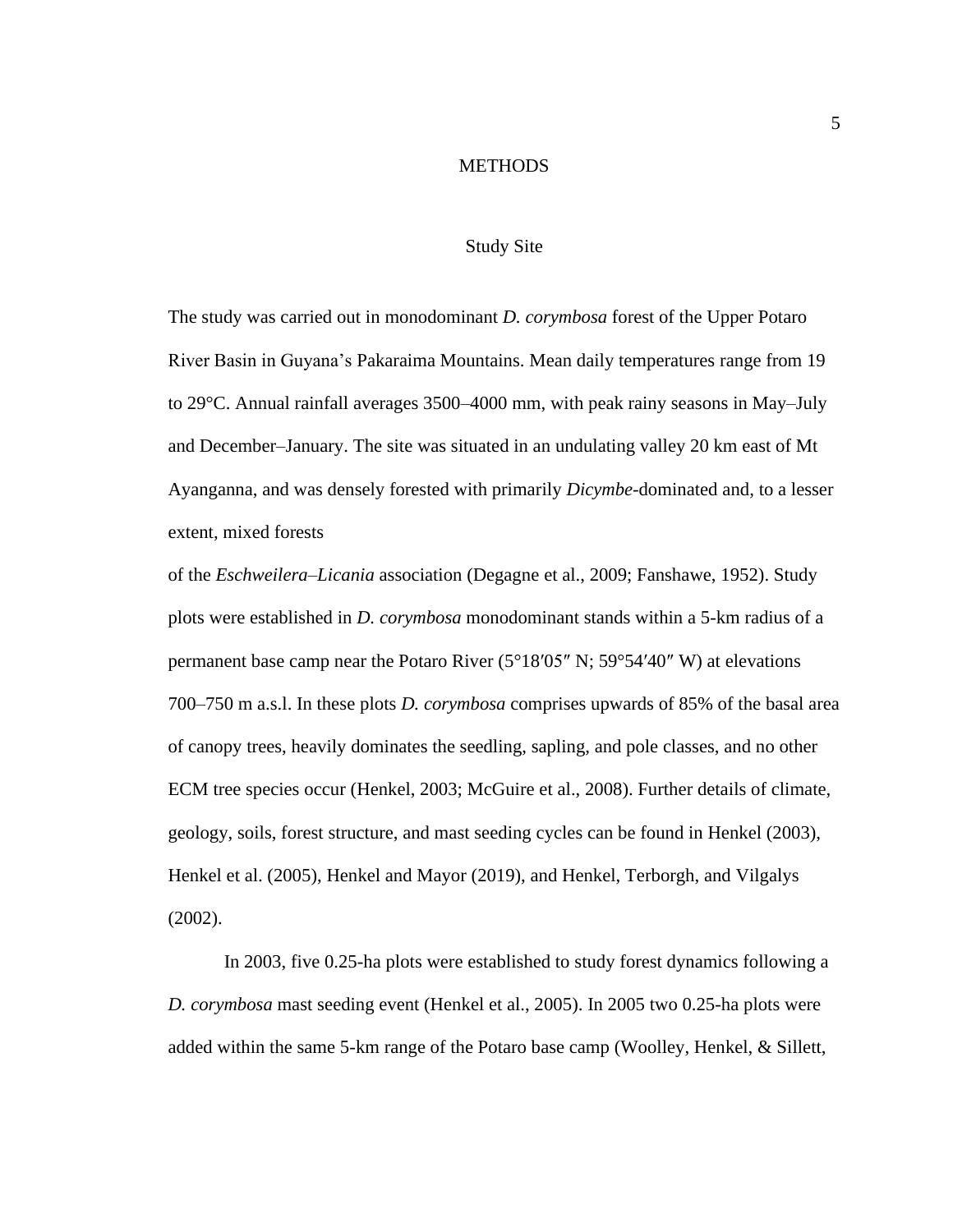2008). All seedlings collected for this study resulted from the 2016 mast seeding event from these seven plots (reported as plots "P1–P7" in Henkel et al., 2005 and Henkel & Mayor, 2019).

# Root Sampling

<span id="page-12-0"></span>To measure changes in the extent of colonization and community assembly of ECM fungi during seedling development, we harvested 30 newly established seedlings per plot at 6-month intervals between July 2016 and July 2017, following the 2016 masting event. Seedling age classes were defined as: <1-month-old (July 2016; 2–3 weeks after germination), 6-month-old (January 2017), and 12-month-old (July 2017). At each time ten recently dead 2016 cohort seedlings were also collected from each plot. Whole seedlings were carefully extracted from the soil, transported back to base camp, and their roots rinsed with water. Root system width and depth and stem height were measured on 6- and 12-month live seedlings. Due to time constraints, percent ECM colonization estimation and morphotype selection for <1-month seedlings were completed in the field (see details below). For 6- and 12-month seedlings, all lateral roots of each seedling were cut from the main root axis, placed in a collection envelope, and field-dried with silica gel. Roots were transported to the USA to measure percent ECM colonization, sort morphotypes, and sequence DNA.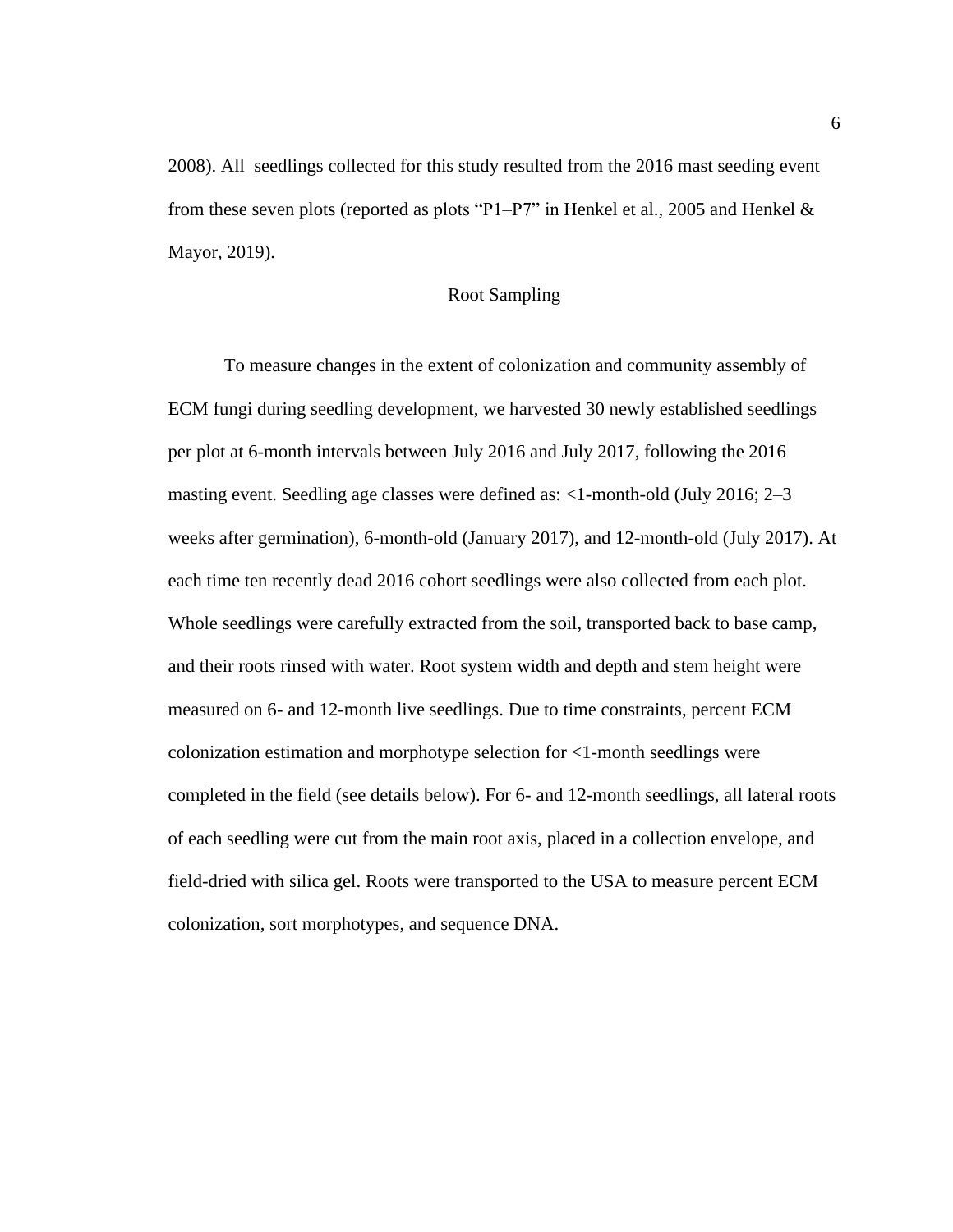#### Seedling Mycorrhization

<span id="page-13-0"></span>For <1-month seedlings, entire root systems were viewed under a dissecting microscope in the field. We estimated ECM percent colonization (PC) of root systems using the following categories:  $0$  (0 PC), 1 (1–25 PC), 2 (26–50 PC), 3 (51–75 PC), and 4 (76–100 PC). For each 6- and 12-month seedling, the dried lateral roots were cut into 0.5 cm segments and placed in a 10 cm Petri dish with a  $1 \times 1$  cm grid on its underside. Roots were rehydrated with distilled water and viewed under a dissecting microscope at  $40\times$  magnification. Each vertical and horizontal gridline on the Petri dish was visually scanned, and each time a root intersected a gridline it was scored as "ECM" or "non-ECM" based on presence or absence of a fungal mantle (Giovannetti & Mosse, 1980). Seedling PC was calculated by dividing the number of ECM roots by the total number of root tips scored, multiplied by 100. Given the different techniques used, we converted the categorical scores of <1-month seedlings to percentage scores, allowing comparison with 6- and 12-month seedlings. For <1-month seedlings within each categorical score (0, 1, 2, 3, 4), we randomly generated a numerical percentage that fell within the category's percentage range.

Ectomycorrhizal root tips were sorted into morphotypes based on morphological variations. The organization of an ectomycorrhiza is a layer of often interwoven fungal hyphae ("mantle") surrounding the root, hyphae penetrating between the outer root cells to form the interface for nutrient exchange ("Hartig net"), and extramatrical hyphae extending out from the mantle (Smith & Read, 2008). Observable differences in color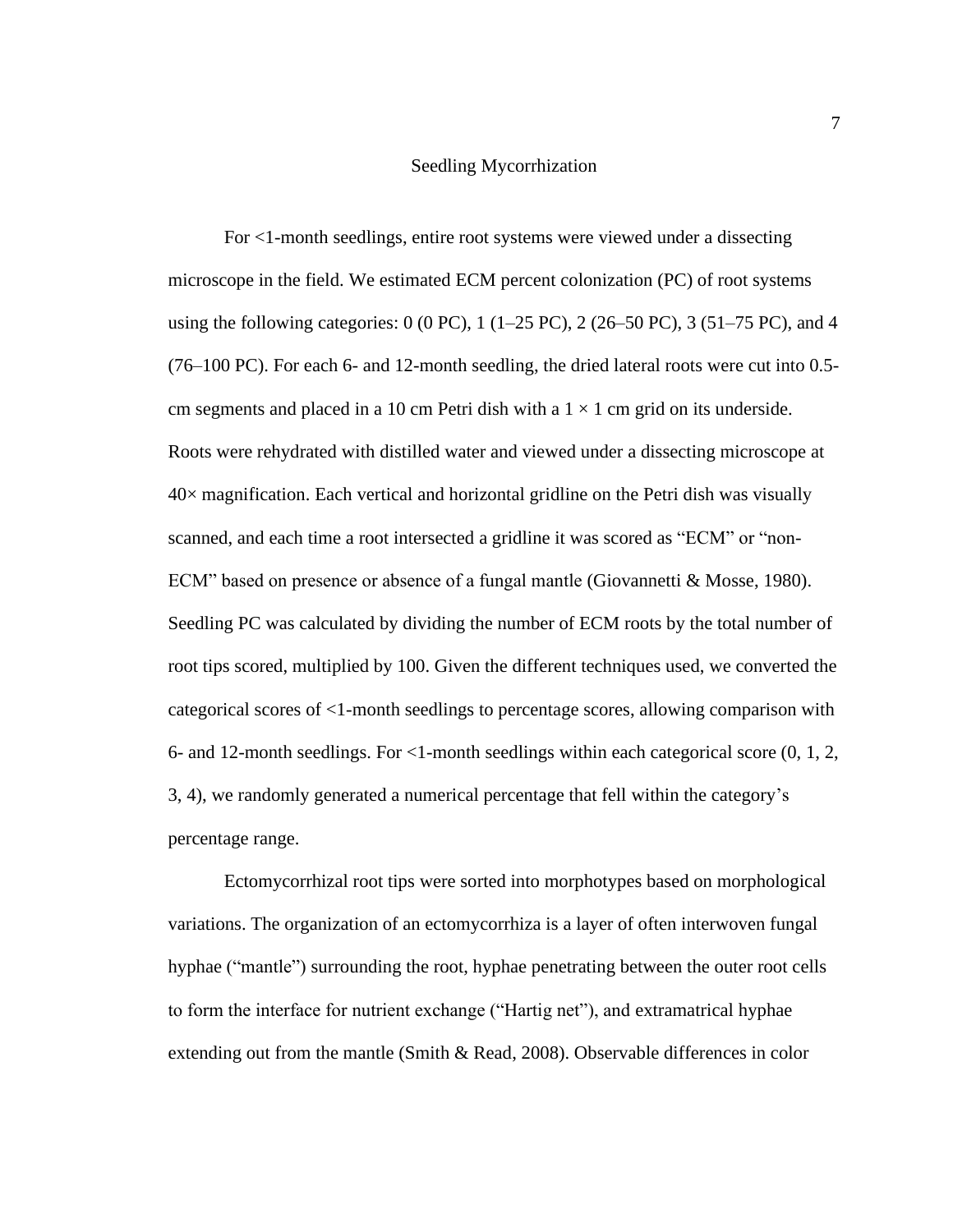and hyphal density of the mantle and extramatrical hyphae generally reflect the species of fungus forming the ectomycorrhiza (Agerer, 2006). As the host plant did not vary in this study, such differences provided the basis for sorting ectomycorrhizas into putative species-level morphotypes.

# Sanger Sequencing of ECM Morphotypes

<span id="page-14-0"></span>When a new morphotype was observed in a seedling age class, it was isolated and stored in nuclei lysis buffer (NLB) (Promega, Madison, WI, USA) prior to DNA extraction using the Wizard® Purification Kit (Promega, Madison, WI, USA). For each morphotype, we amplified the internal transcribed spacer (ITS) region, the primary fungal barcode (Schoch et al., 2012), using the primer pair ITS1F and ITS4 (Gardes & Bruns, 1993). All reactions included 12.5 μL of MyTaq Mix (Bioline, Memphis, TN, USA), 1.00  $\mu$ L of each primer (at 10  $\mu$ M), and approximately 5–10 ng of DNA. The final reaction volume was 25 μL. For unsuccessful PCRs, the PCR product was cleaned with ExoSap-IT™ PCR Product Cleanup Reagent (ThermoFisher Scientific, Waltham, MA, USA) and that was used as the template for a nested PCR using the primer pair ITS1 and ITS4 (Gardes, White, Fortin, Bruns, & Taylor, 1991; White, Bruns, Lee, & Taylor, 1990). The PowerClean© DNA Clean-Up Kit (MoBio Laboratories, Carlsbad, CA, USA) was used on DNA samples that contained PCR inhibiting substances (e.g., humics). If multiple bands were imaged following gel electrophoresis, each band was excised and the DNA was gel-extracted using Promega's Wizard® SV Gel Clean-Up System, followed by a template-concentrated PCR reaction. PCR products were sent to GeneWiz® (South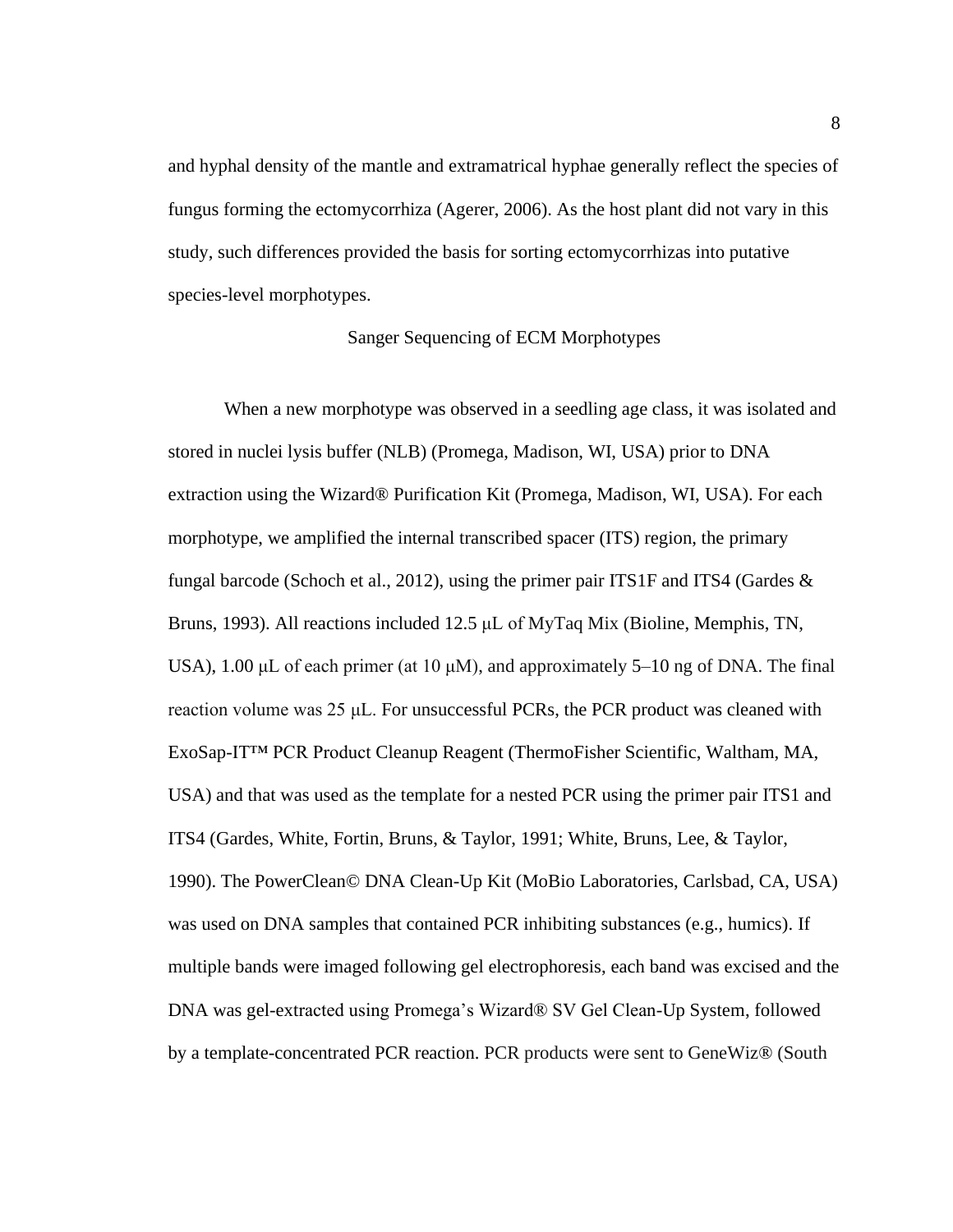Plainfield, NJ, USA) for Sanger sequencing, and the resulting sequences were manually edited using Sequencher 5.2.3 (Gene Codes Corporation, Ann Arbor, MI, USA).

# Illumina Sequencing of ECM Bulked Samples

<span id="page-15-0"></span>Each distinctive morphotype encountered on an individual seedling was placed in cetyltrimethyl ammonium bromide (CTAB). These were grouped by sampling plot and by age class, yielding seven bulk extractions per age class and 21 total. Extraction of bulked root tips allows capture of molecular taxa that may have been missed through morphotype Sanger sequencing. The roots from each bulk extraction were ground in liquid nitrogen and the DNA was extracted using the CTAB method outlined in Vilgalys & Hester (1990). The DNA pellets were resuspended with 50  $\mu$ L TE (10 mM tris hydrochloride, 1 mM disodium EDTA) and stored at −20°C until use. Extracts were then amplified using the primer pair ITS1F and ITS2 (Gardes & Bruns, 1993; White et al., 1990). Those primers were amended with a TruSeq back end 33 bp flanking region (Illumina, San Diego, CA, USA), so that unique barcodes could be ligated during the next round of PCRs. These PCR products were cleaned with ExoSAP-IT (ThermoFisher Scientific, Waltham, MA, USA) and a second PCR was performed using TruSeq DNA amplicon combinatorial dual index adaptors (Illumina, San Diego, CA, USA). The libraries were pooled in equal concentrations, along with a non-biological synthetic control, SynMock (Palmer, Jusino, Banik, & Lindner, 2018), and 250 bp paired-end reads were sequenced on one half of a lane of the Illumina MiSeq at the Purdue Genomics Core.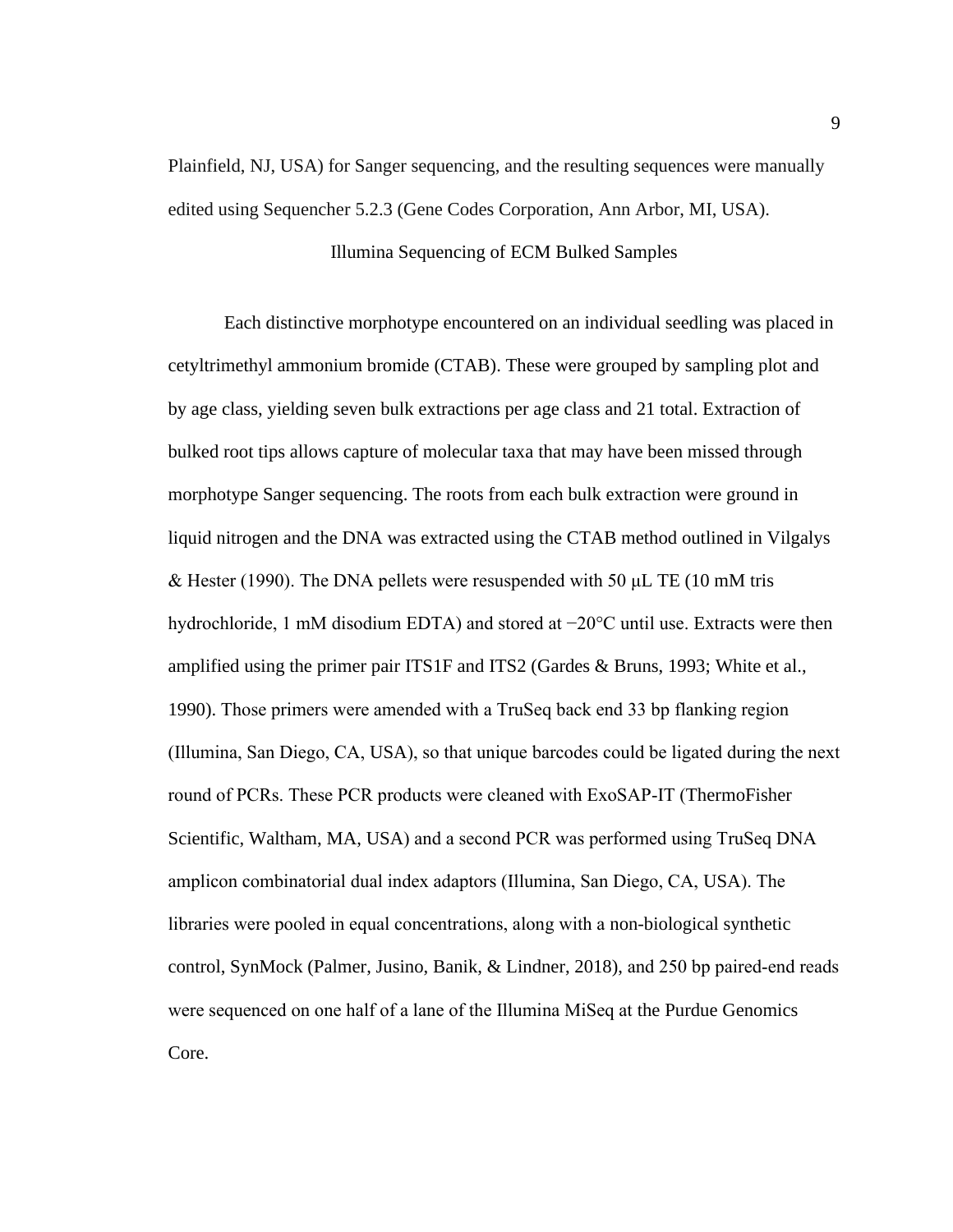The resulting MiSeq amplicon data were analyzed using the AMPtk pipeline, which processes next-generation sequencing amplicon data from Illumina platforms (Palmer, Jusino, Banik, & Lindner, 2018). Forward and reverse primer sequences were trimmed, and paired end reads were merged using USEARCH v. 9.2.64 (Edgar, 2010). Reads were then clustered into operational taxonomic units (OTUs) with UPARSE (Edgar, 2013) using our custom sequence database, which has data resulting from 15 years of ECM sporocarp and root sampling in the study area (e.g., Henkel et al., 2012; Smith et al., 2011, 2017). When sequences did not match any in the custom database, they were BLAST searched on GenBank to estimate the closest taxonomic group. All OTU assignments were based on  $\geq$  97% global alignment (Lindahl et al., 2013; Selosse, Vincenot, & Öpik, 2016). Singletons were removed following clustering. Names were applied to OTUs as follows: (a) binomials for described taxa; (b) genus names with collection numbers from undescribed Guyanese sporocarp collections of T. Henkel (TH), M. C. Aime (MCA), M. E. Smith (MES), and S. L. Miller (SLM), or from ECM root tip collections of K. McGuire (GUYSOILD11, ##GadID) or M. Bidartondo & T. Bruns (Dinkey2230CA); (c) genus names with a clone number (e.g., 62MS\_1F) from unpublished cloning-based datasets; (d) closest taxonomic group followed by a number (e.g., Helotiales4) for taxa found only from previous Guyana pyrosequencing (Smith et al., 2017); and (e) closest taxonomic group followed by an underscore and number (e.g., Clavulina\_1) for taxa found only from Illumina sequencing in the current study.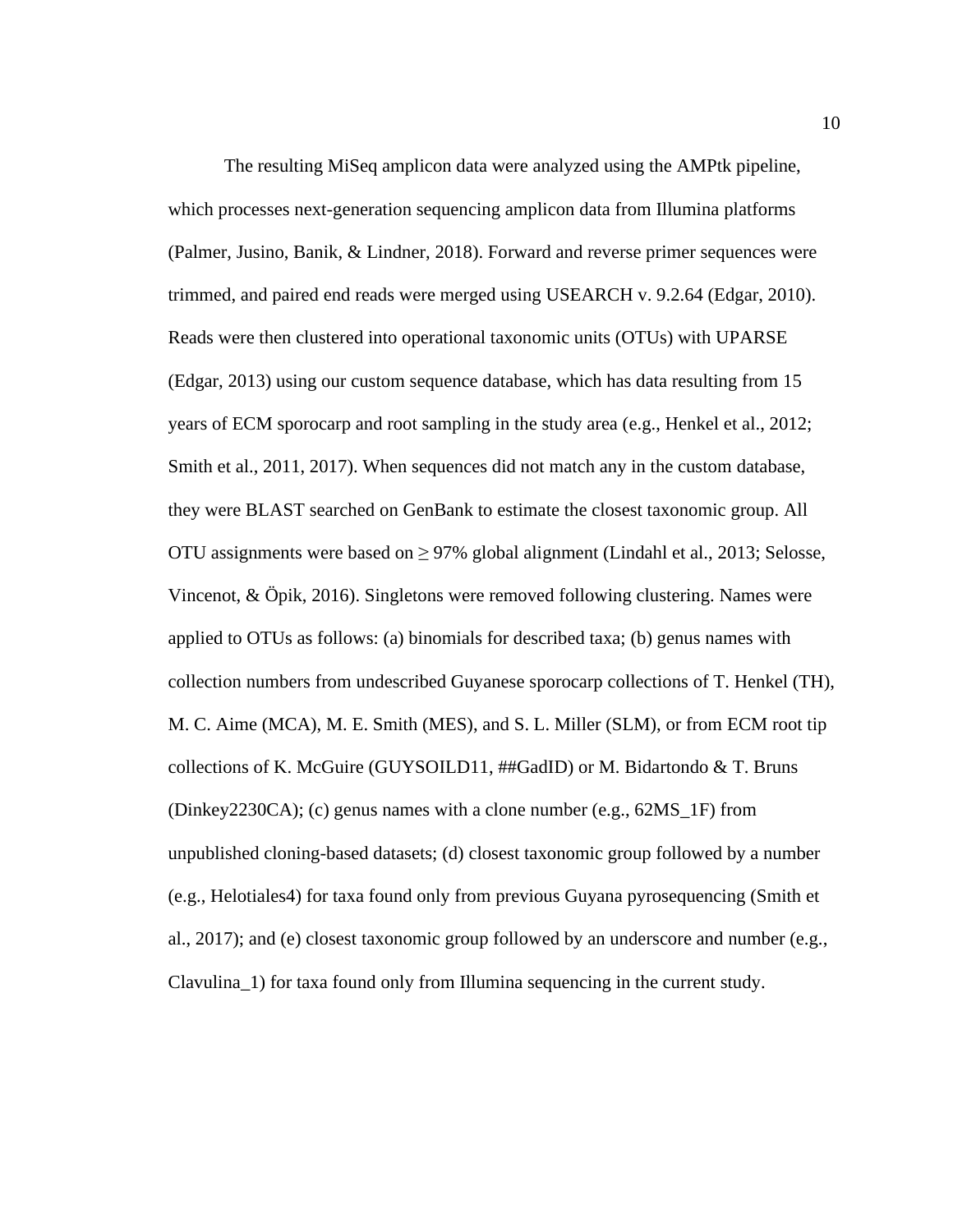# Statistical Analyses

<span id="page-17-0"></span>Statistical analyses were carried out using R software v. 1.1.456 (R Core Team, 2016). Percent colonization and the number of morphotypes per seedling were compared among seedling age classes using nonparametric Kruskal-Wallis rank sum tests, as the data were not normally distributed (Kruskal & Wallis, 1952). Post hoc Mann-Whitney Utests were performed when rank sum tests showed significant differences between groups. Linear regression modeling was used to examine relationships between percent colonization or the number of morphotypes per seedling and seedling morphological traits, including root system width, root system depth, seedling height, and the number of root tips per seedling as explanatory variables. Models included data from 6-month seedlings, 12-month seedlings, and combined 6- and 12-month seedlings.

Ectomycorrhizal fungal species richness was estimated for each plot and seedling age class based on OTUs assigned to Illumina sequences. Temporal and spatial turnover in ECM fungal species were quantified between 6- and 12-month seedling age classes and the seven sampling plots.

We compared the 26 most frequently sequenced ECM fungal OTUs from each of the 6-month-old, 12-month-old, and adult *D. corymbosa* seedling age classes. This number was chosen because it was the maximum amount of OTUs recovered from 6 month seedlings through Illumina sequencing, and therefore the greatest number of OTUs we could compare among the three groups. Seedling OTU frequency was calculated from the number of plots from which the OTU was recovered. Adult tree OTU frequency was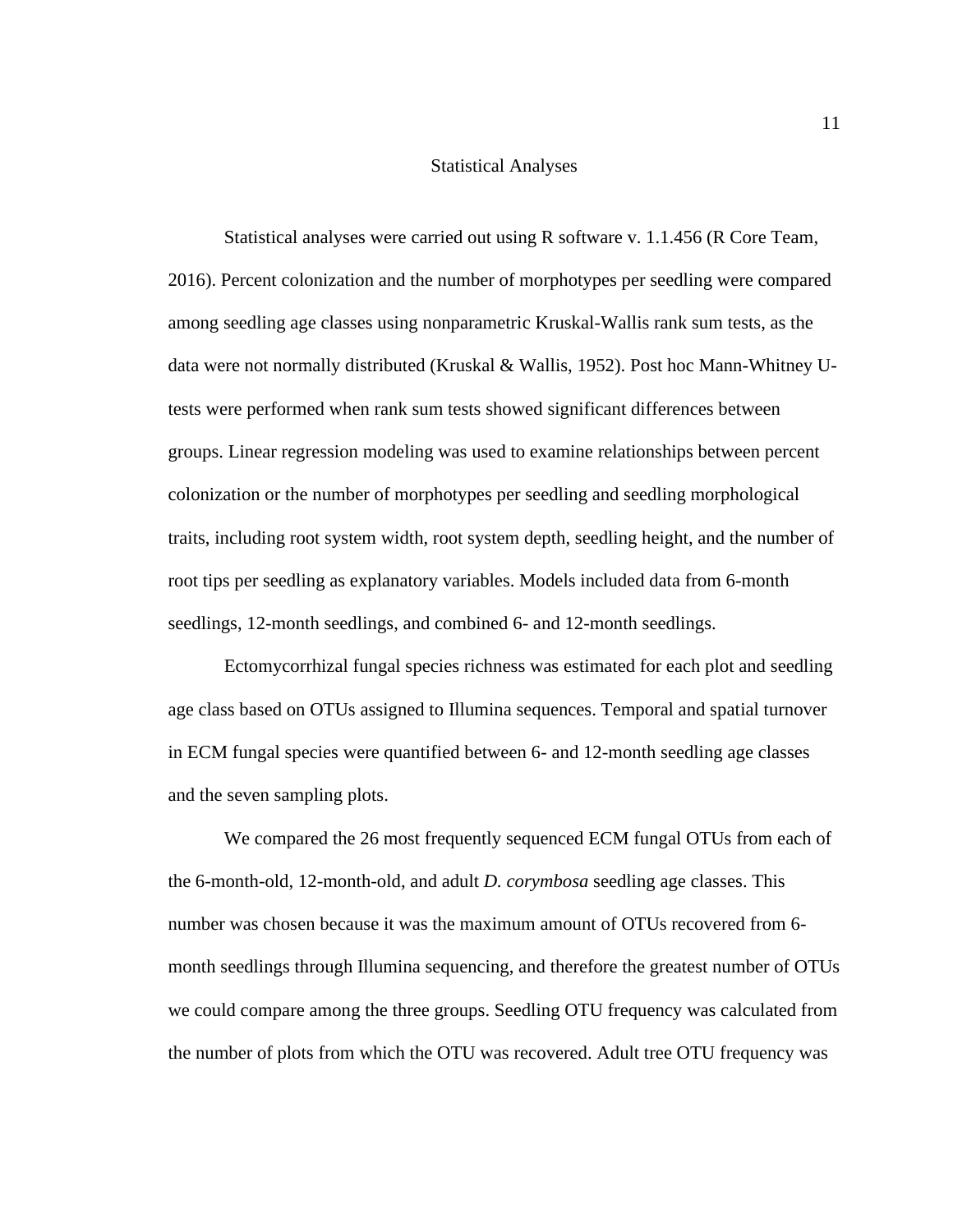calculated from the number of soil cores (of 80 total) from ten trees that it occurred in, as reported in Smith et al. (2017). Frequencies were scaled between 0 and 1 and visualized with a heat map generated in ggplot2 in R (Wickham, 2016).

Nonmetric Multidimensional Scaling (NMDS) ordination of OTUs based on Bray-Curtis dissimilarity distances was performed to examine influences of seedling age and sampling plot on ECM fungal community structure, utilizing the vegan package in R (Kruskal, 1964; Oksanen et al., 2018). The ordination used a matrix of OTUs assigned to Sanger-sequenced morphotypes versus the number of root tips collected for a given morphotype per plot. Low read number  $(< 5)$  OTUs were excluded and data were rarefied to the lowest abundance sample to account for unequal sample sizes. Significance of NMDS groupings was subsequently tested using the Adonis statistical method (Anderson, 2001).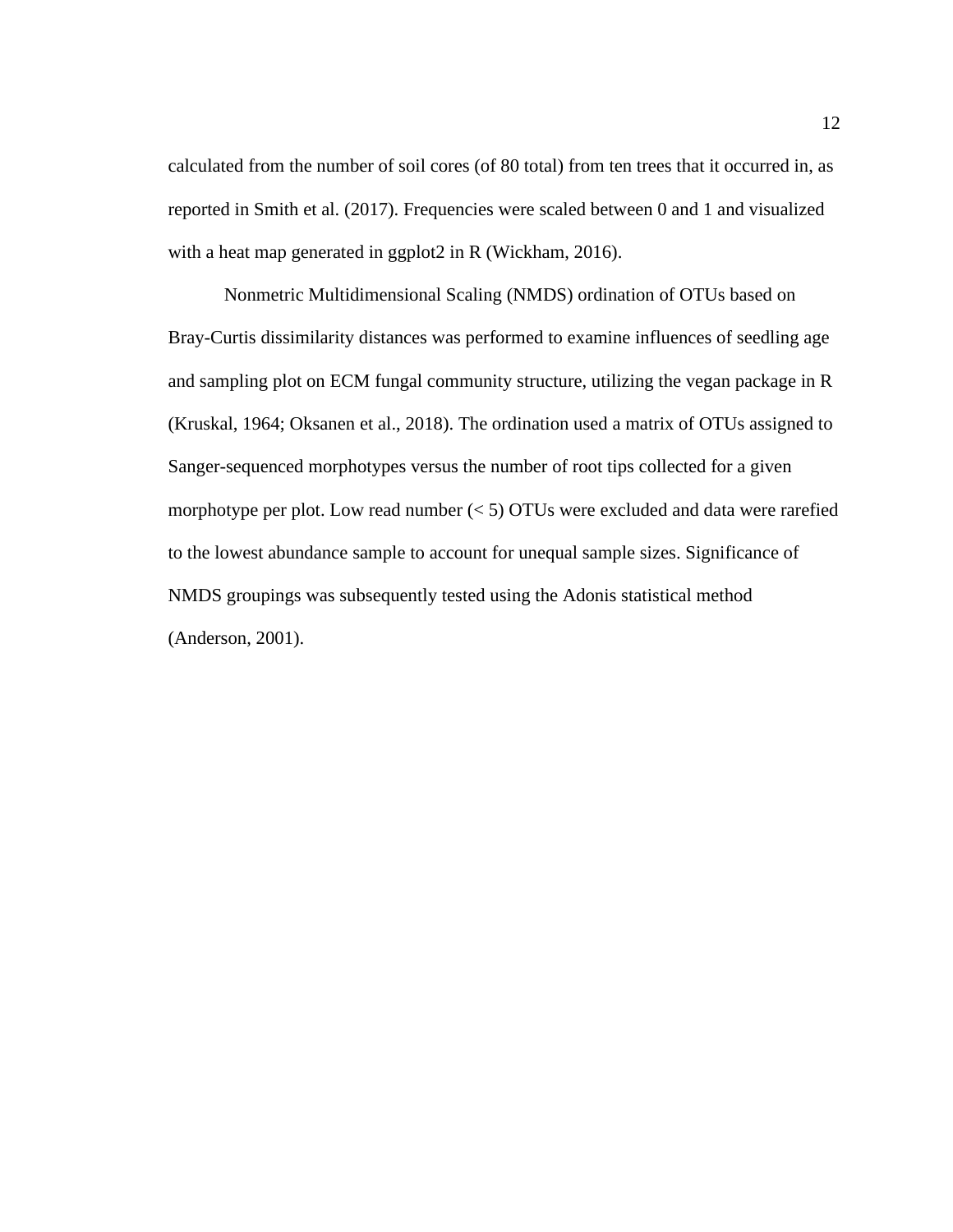# RESULTS

#### Seedling Colonization

<span id="page-19-1"></span><span id="page-19-0"></span>Percent ECM colonization (PC) of live *D. corymbosa* seedlings was significantly higher in 6-month seedlings than  $\leq$ 1-month and 12-month seedlings ( $P \leq 0.001$ ) but did not differ between  $\leq 1$ -month and 12-month seedlings ( $P = 0.70$ ; Figure 1). Total live seedlings had insignificantly higher PC than total dead seedlings ( $\bar{x}$  live = 40.32  $\pm$  23.16;  $\bar{x}$ )  $_{\text{dead}} = 36.74 \pm 20.70$ ;  $P = 0.091$ ).



<span id="page-19-2"></span>Figure 1. Percent ECM colonization of living and dead seedling fine lateral roots at three age classes and for all age classes combined. Box width corresponds to the number of seedlings sampled.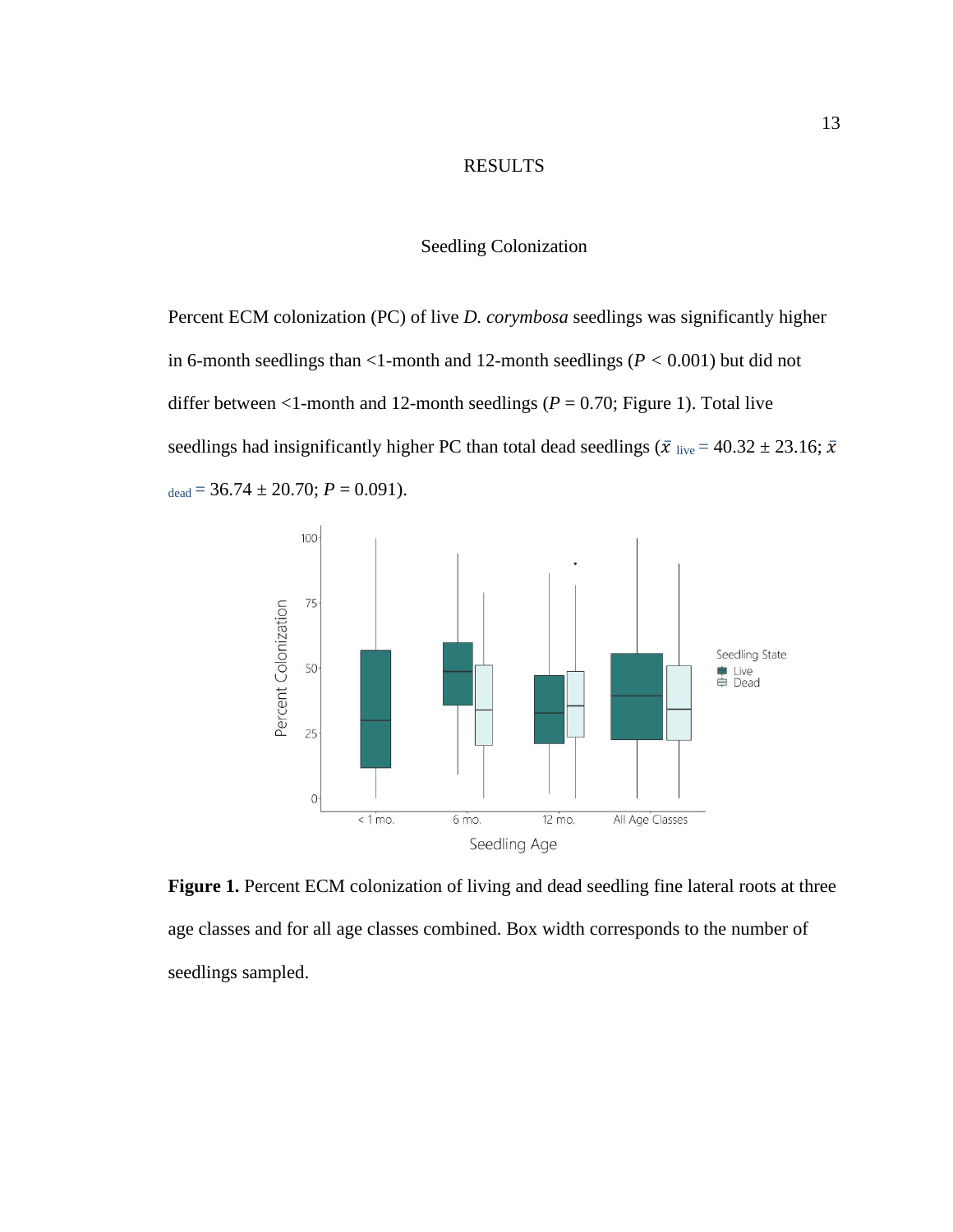Relationships between seedling morphological characters and PC differed between 6-month and 12-month age classes. At 6 months, shorter seedlings had higher colonization ( $R^2 = 0.036$ ,  $P = 0.017$ ). At 12-mo, PC was best predicted by a model that used all measured characters, including root system width, root system depth, seedling height, and the total number of root tips ( $R^2 = 0.043$ ,  $P = 0.012$ ). When combining data from 6- and 12-month age classes, seedling root system width and seedling height were the best predictors of PC ( $R^2 = 0.018$ ,  $P = 0.009$ ; Table 1). Shorter seedlings with wider root systems tended to have higher PC. The strength of these correlations between seedling morphological characteristics and PC was, however, weak (all *R*-squared values less than 0.05).

<span id="page-20-0"></span>**Table 1**. Linear regression modeling of seedling morphological features and percent colonization by ECM fungi from combined 6- and 12-month seedling age classes (*Adj. R<sup>2</sup>*  $= 0.016$ ,  $P = 0.032$ ). Only root system width was significantly positively correlated with percent colonization, but the effect was weak.

| Coefficient                | Estimate  | Std. Error | t value  | P      |
|----------------------------|-----------|------------|----------|--------|
| Root System Width          | 0.5712    | 0.2637     | 2.166    | 0.0309 |
| Root System Depth          | $-0.1925$ | 0.1813     | $-1.062$ | 0.2890 |
| Stem Height                | $-0.3893$ | 0.2208     | $-1.764$ | 0.0786 |
| <b>Total No. Root Tips</b> | 0.0043    | 0.0078     | 0.552    | 0.5810 |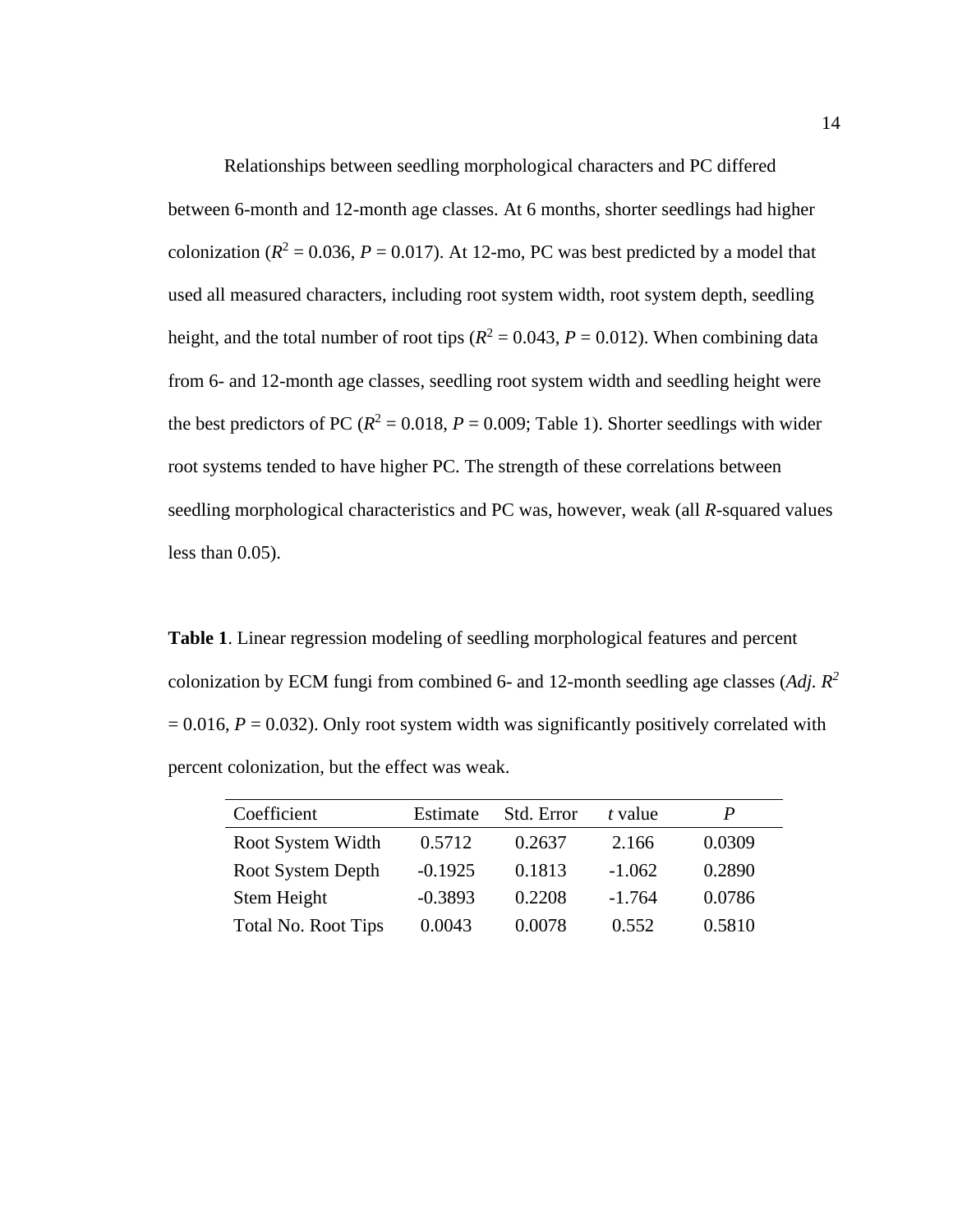#### Morphotypes

<span id="page-21-0"></span>The number of ECM morphotypes on live seedlings increased over time. Morphotypes per seedling averaged  $1.20 \pm 0.69$  at  $< 1$  month,  $3.17 \pm 1.27$  at 6 months, and  $3.55 \pm 1.47$  at 12 months (Figure 2). For dead seedlings age did not affect the number of morphotypes per seedling  $(P = 0.824)$ . Across age classes, a live seedling had significantly more morphotypes than a dead seedling ( $\bar{x}$  live = 2.64  $\pm$  1.57;  $\bar{x}$  dead = 1.88  $\pm$ 1.05;  $P < 0.001$ ).



<span id="page-21-1"></span>**Figure 2**. Mean number of ECM morphotypes per seedling at three age classes and for all age classes combined. Box width corresponds to the number of seedlings sampled.

Visual recognition of different ECM fungal morphotypes within an age class often overestimated species richness relative to ITS Sanger sequencing. In <1-month seedlings, of seven recognized morphotypes, five belonged to ITS-distinct OTUs; at 6 months, 22 OTUs were recovered from 27 morphotypes, and at 12 months, 34 recognized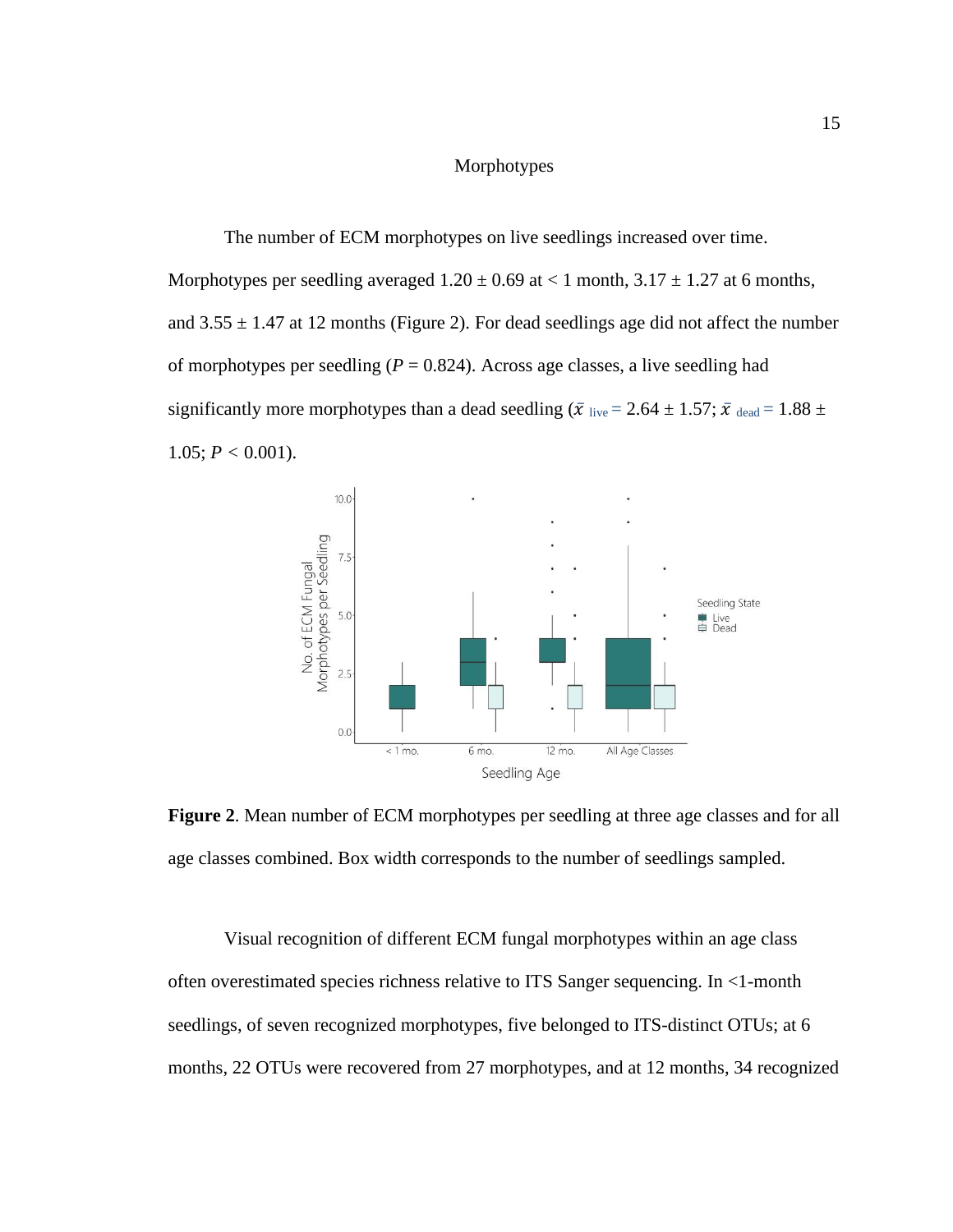morphotypes yielded 17 OTUs, seven of which were putatively non-ECM fungi. The five morphotypes shared between <1-month and 6-month seedlings were assigned to four ITS-distinct OTUs. Between 6- and 12-month seedlings, six of 11 shared morphotypes belonged to distinct OTUs. One- and 12-month-old seedlings shared only two morphotypes, both of which were ITS-distinct.

#### **Communities**

<span id="page-22-0"></span>Illumina community sequencing showed an increase in the number of ECM fungal OTUs over time. Additionally, numerous OTUs assigned after Illumina sequencing were missing from Sanger sequencing, and vice versa. Overall, community sequencing recovered 158 distinct ECM fungal OTUs from 20 ECM fungal lineages (Tedersoo et al., 2010) (Figure 3a). Species richness increased over time, with 6 OTUs at <1 month, 26 OTUs at 6 months, and 114 OTUs at 12 months. The most species-rich ECM fungal lineages included /russula-lactarius (35 OTUs) and /tomentella-thelephora (28 OTUs), followed by /boletus and /sebacina with 22 OTUs each. Prominent lineages from Sanger sequencing of morphotypes were /clavulina (11 OTUs), /tomentellathelephora (11 OTUs), /russula-lactarius (6 OTUs), and /boletus and /inocybe (4 OTUs each) (Figure 3b).

Species turnover was high between 6- and 12-month seedlings as indicated by morphotype Sanger sequences ( $\beta_A = 0.80$ ) and Illumina community sequences ( $\beta_A =$ 0.91). Beta-diversity of ECM morphotypes was low among sampling plots at 6 months  $(\beta_w = 0.21 \pm 0.06)$  and 12 months  $(\beta_w = 0.20 \pm 0.06)$ . Illumina sequencing detected nearly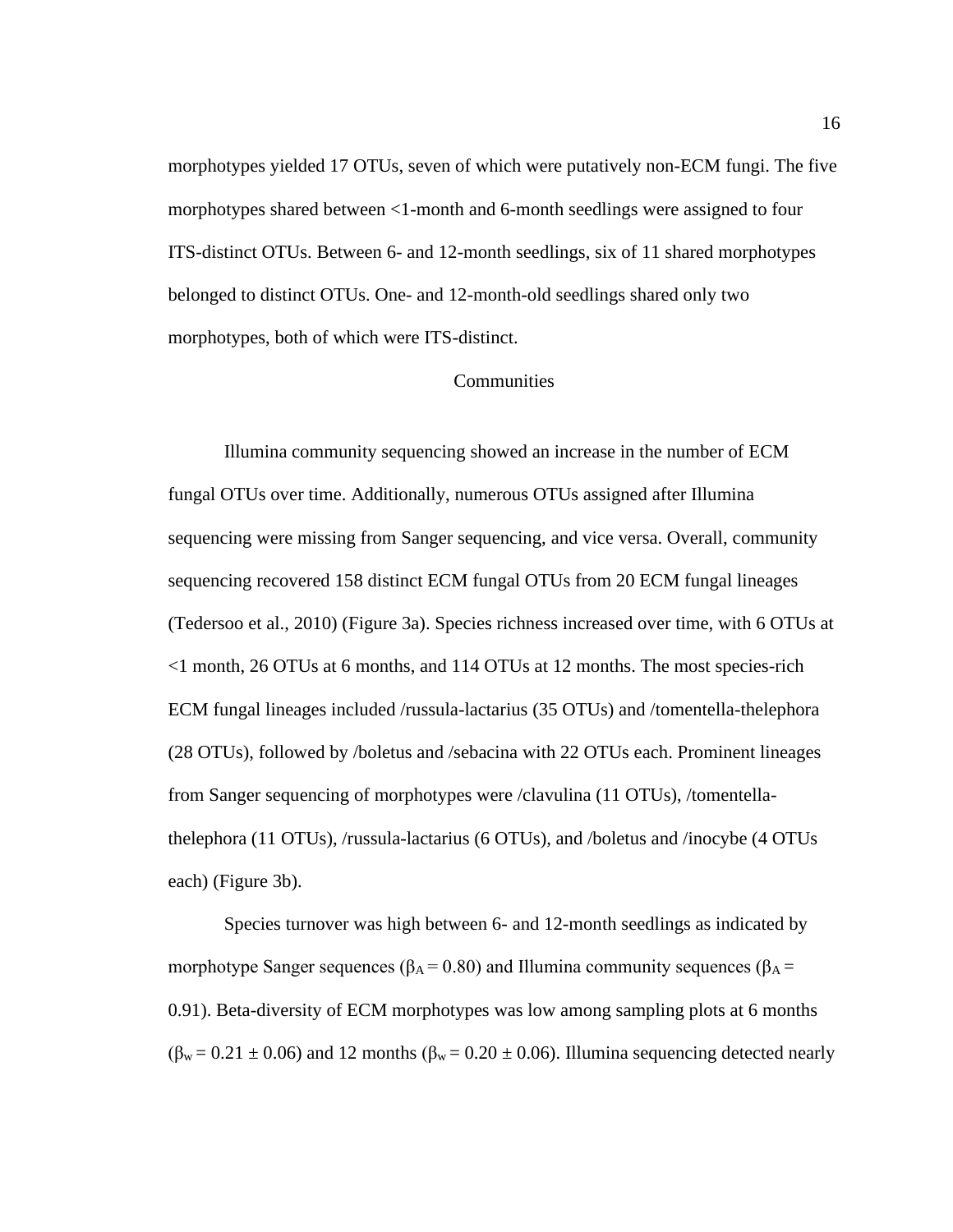twice as much β-diversity among plots relative to morphotype sequencing in 6-month ( $β<sub>w</sub>$ =  $0.36 \pm 0.11$ ) and 12-month ( $\beta_w = 0.44 \pm 0.08$ ) seedlings.

The NMDS ordination indicated that ECM fungal communities differed by seedling age ( $R^2 = 0.20$ ,  $P < 0.001$ ) (Figure 4a) but not by plot ( $R^2 = 0.30$ ,  $P = 0.091$ ) (Figure 4b).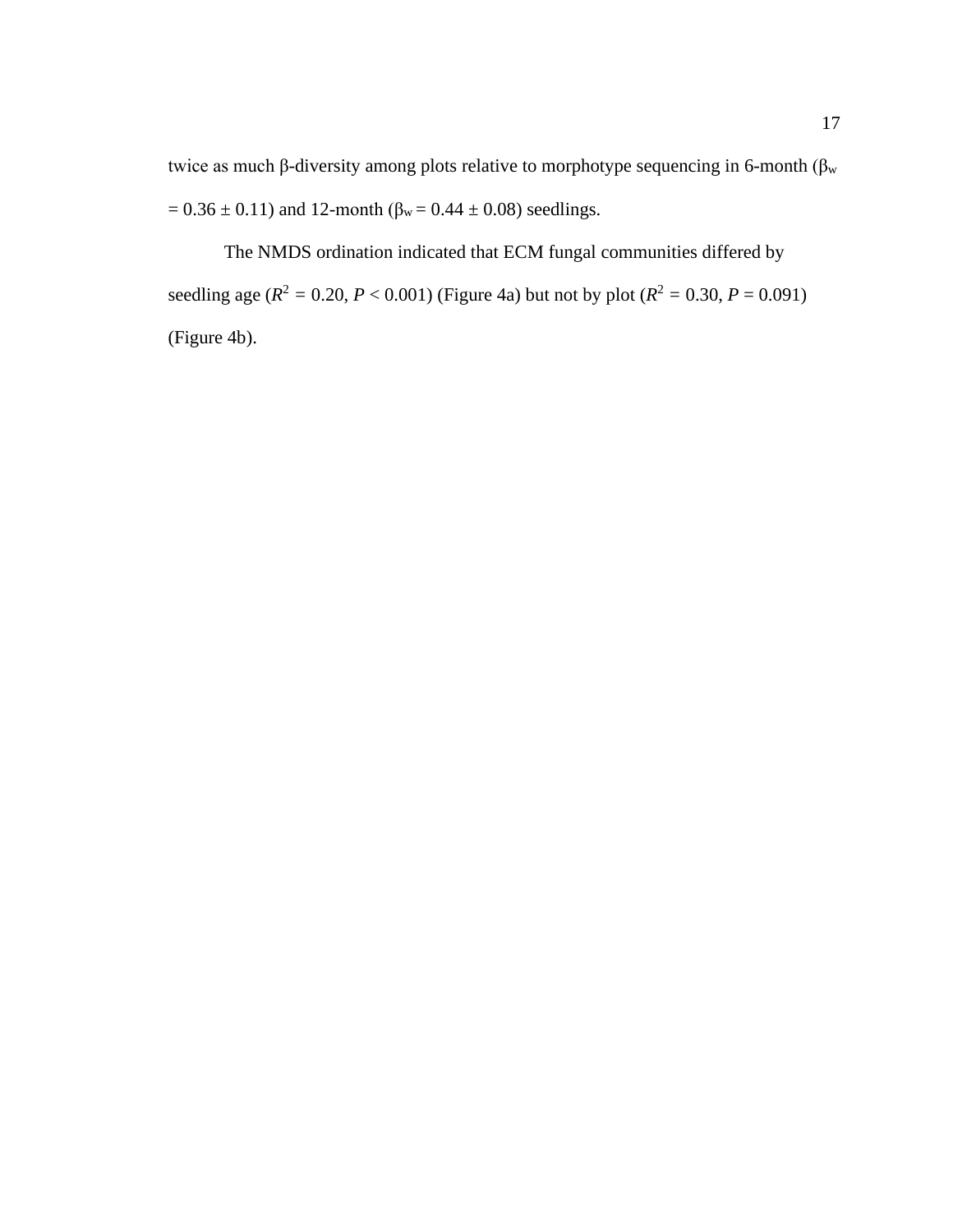

<span id="page-24-0"></span>**Figure 3.** Species richness of ECM fungal lineages from (a) Illumina sequencing of bulked seedling root tips and (b) Sanger sequencing of selected ECM morphotypes.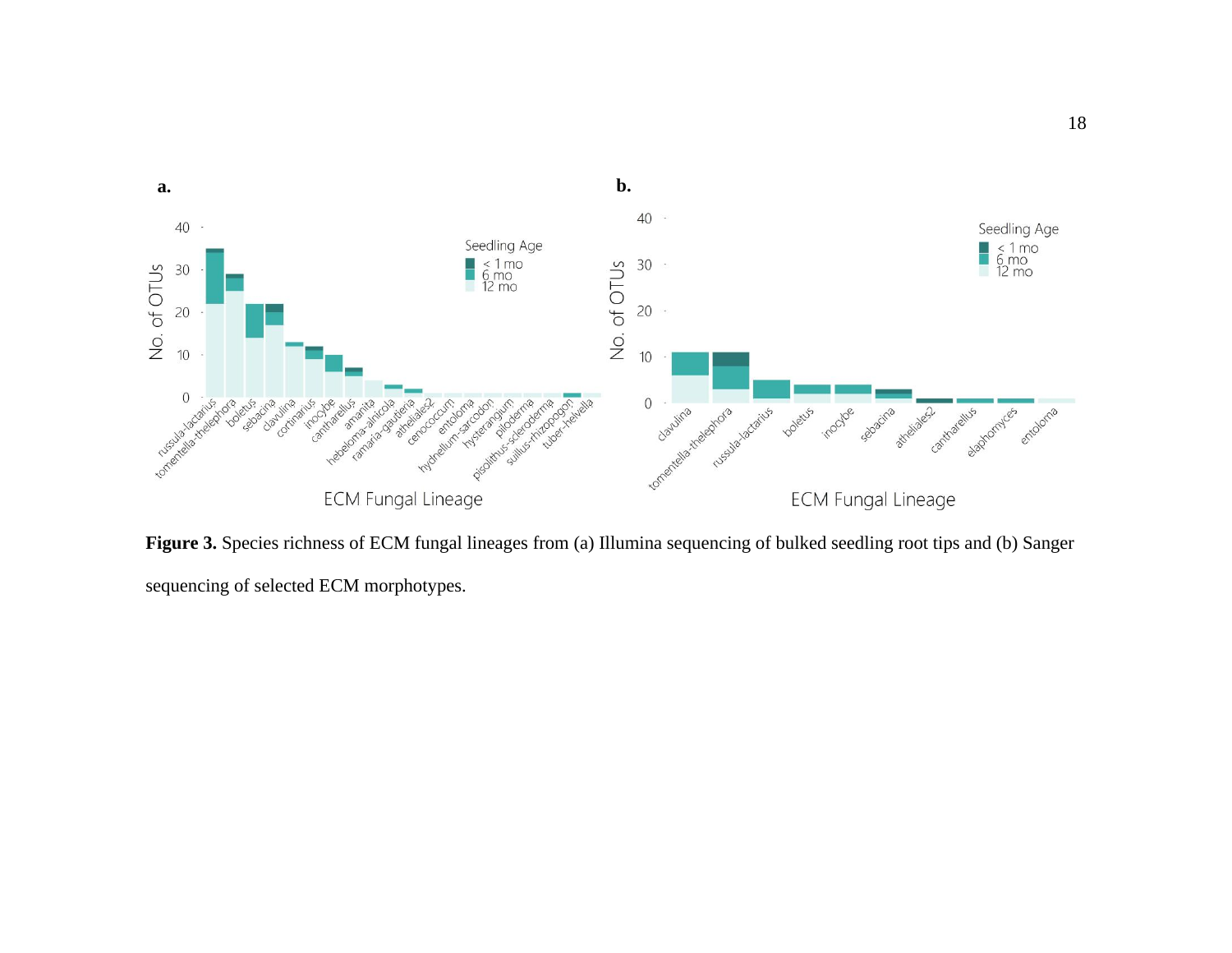

<span id="page-25-0"></span>**Figure 4.** NMDS ordination of Sanger-sequenced ECM fungal communities and (a) seedling age class or (b) seedling sampling plot.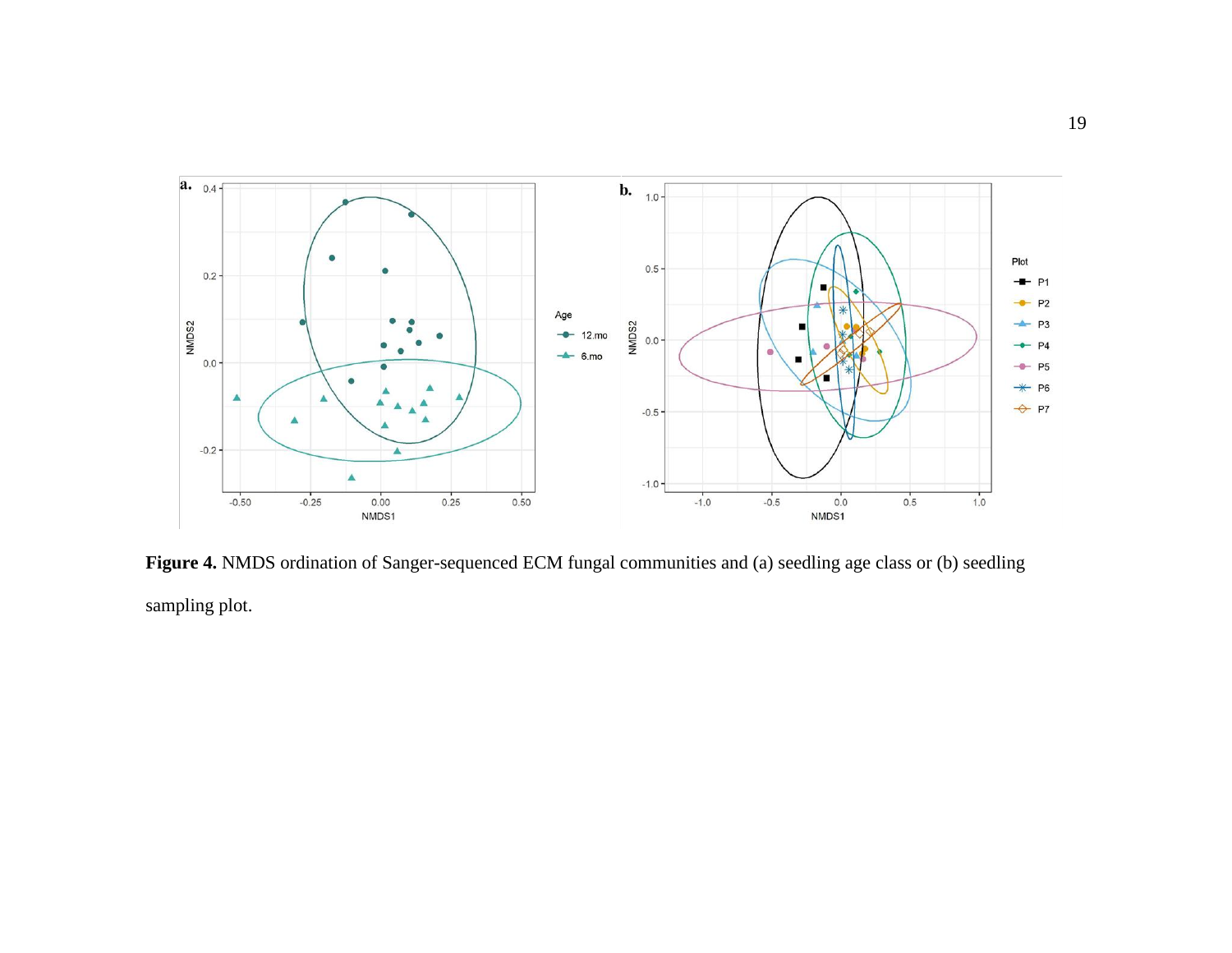#### Comparisons with Adult *D. corymbosa*

<span id="page-26-0"></span>Species richness of ECM fungi was lower on <1-month (6 OTUs) and 6-month (26 OTUs) seedlings than that of nearby adult *D. corymbosa* trees (97 OTUs) (Smith et al., 2017). Conversely, 12-month seedlings had more OTUs (114) than adults.

The top 26 most frequently encountered ECM fungal OTUs from each of the 6 month and 12-month seedling groups and adult *D. corymbosa* comprised 68 distinct ECM fungal OTUs and their composition varied considerably between the groups (Figure 5). Only *Russula myrmecobroma* and *Tomentella* ecm1111 occurred in each group. Sixand 12-month-old seedlings shared more OTUs with adult *D. corymbosa* than they did with each other. Six-month seedlings shared two additional OTUs with adult trees (*Inocybe pulchella* and *Tylopilus potamogeton*) and 12-month seedlings shared three additional OTUs with adult trees (*Clavulina* ecm1037, *Inocybe epidendron*, *Tylopilus vinaceipallidus*).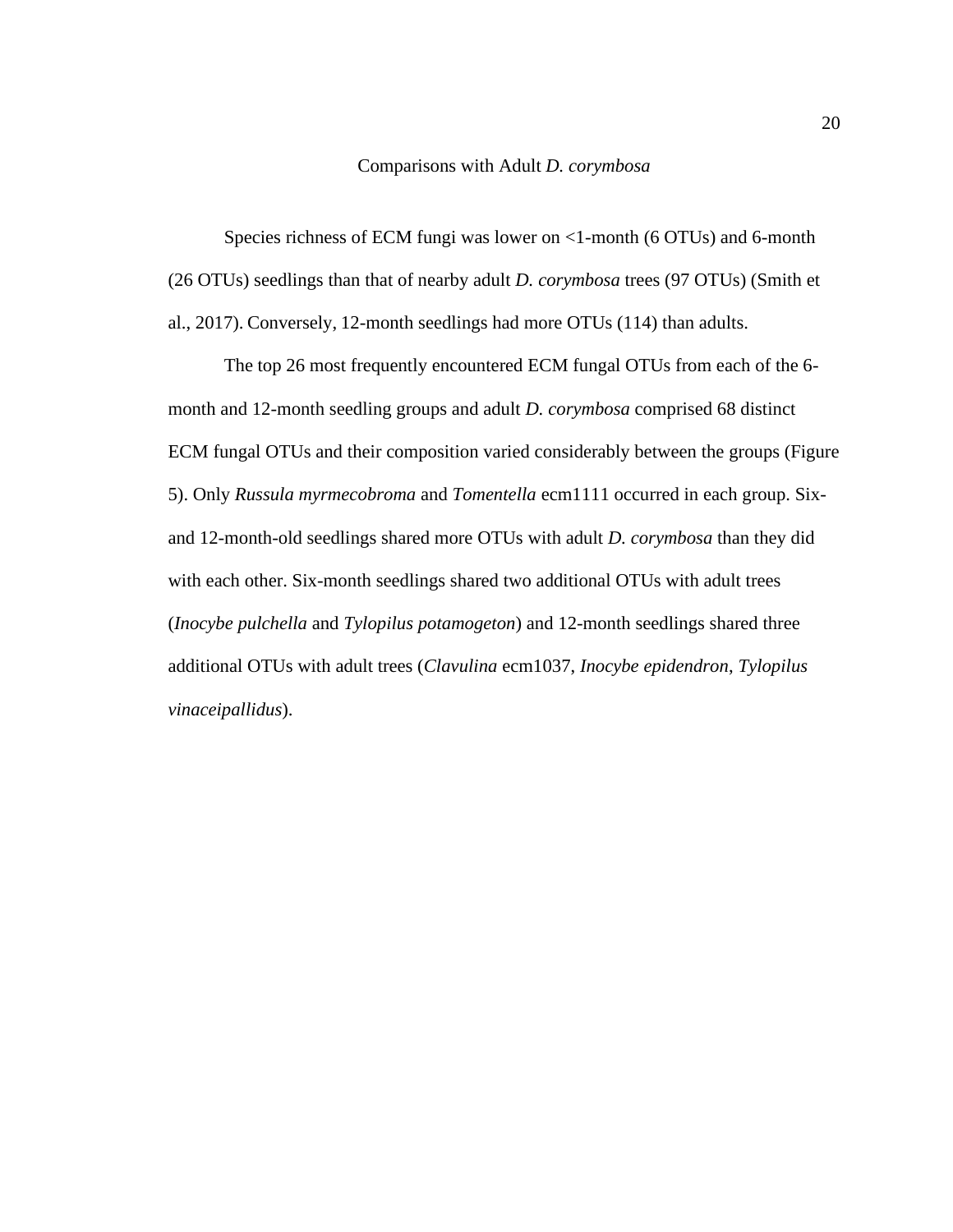

<span id="page-27-0"></span>**Figure 5.** Collection frequency of the 26 most frequently encountered ECM fungal OTUs on each of the 6- and 12-month seedling age classes and on adult *D. corymbosa* (Smith et al., 2017). Frequencies were calculated using the number of sequence reads from Illumina sequencing (seedlings) or pyrosequencing (adults), and correspond to the number of plots an OTU was sampled out of seven (seedlings) or the number of soil cores an OTU was recovered from, out of 80 (adults).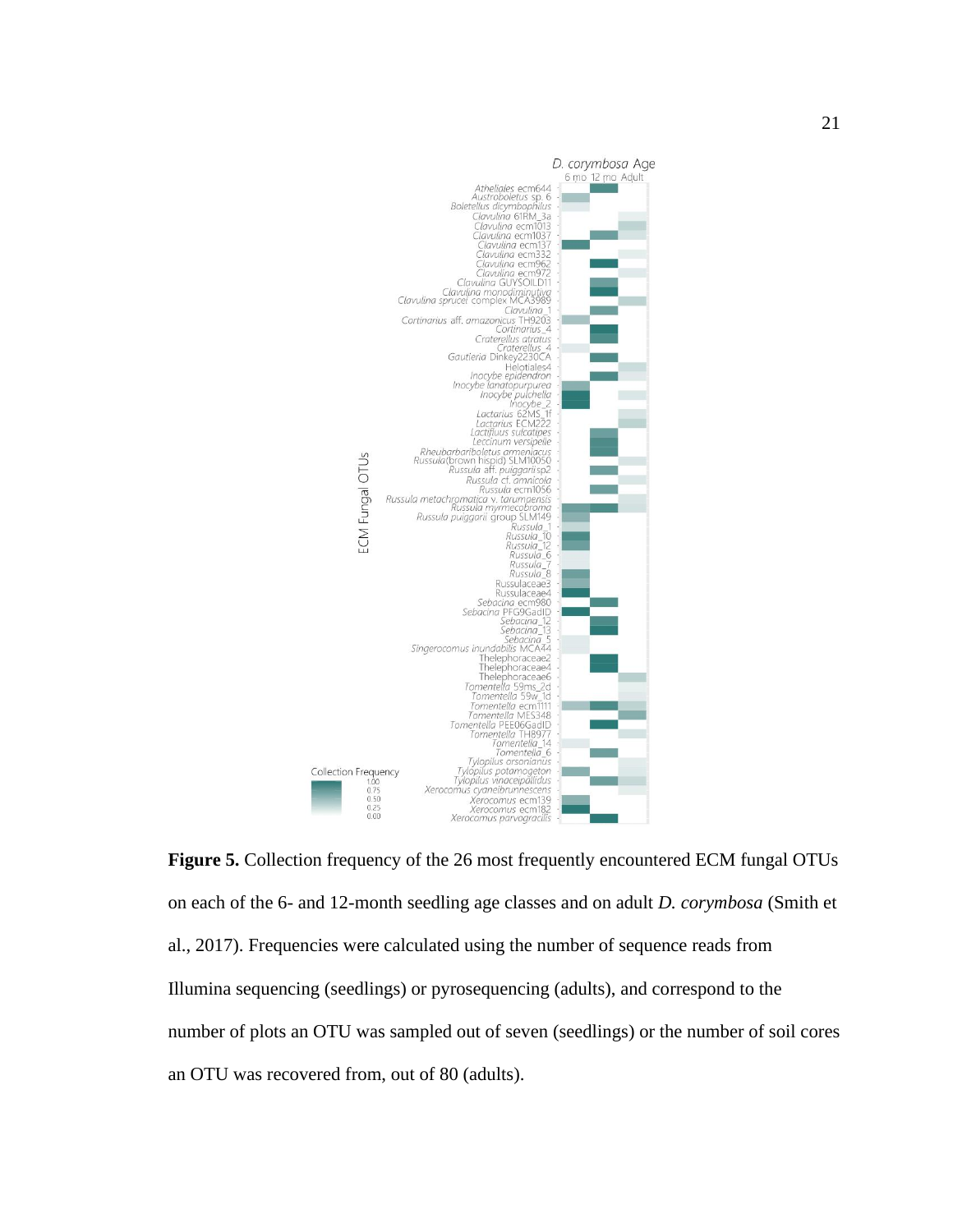#### DISCUSSION

<span id="page-28-0"></span>We found little overlap in ECM fungal OTUs occurring either across seedling age classes or between seedlings and adults of *D. corymbosa*. This contrasts with the Central African leguminous monodominant *Gilbertiodendron dewevrei* in which 65% of ECM fungal symbionts were shared between seedlings and larger trees (Ebenye et al., 2017). However, they collected seedling and adult roots at the same time and sampled far fewer seedlings than this study ( $n = 48$  versus  $n = 770$ ). Through repeated sampling of an evenaged cohort of new seedlings over 12 months following a masting event, we detected high temporal turnover of ECM fungal species, but no spatial effects on community composition. The strong temporal effect suggests that undetected biotic or abiotic factors operating throughout the study site may have driven changes in the ECM fungal community.

One environmental factor that could have driven ECM fungal community change is soil nutrient availability. In temperate forests, increase in soil N can decrease ECM fungal diversity and alter species composition (Avis, McLaughlin, Dentinger, & Reich, 2003; Lilleskov, Fahey, Horton, & Lovett, 2002; Peter, Ayer, & Egli, 2001). Following masting, a large amount of reproductive biomass is shed, from which ECM fungi may directly access organic N and transport it to seedlings (Leake & Read, 1997; Perez-Moreno & Read, 2000). However, in our system, ECM fungi had no consistent effect on N concentrations in *D. corymbosa* leaf litter over a 12-month decomposition period (Mayor & Henkel, 2006). Slowed N mineralization in addition to the lack of N limitation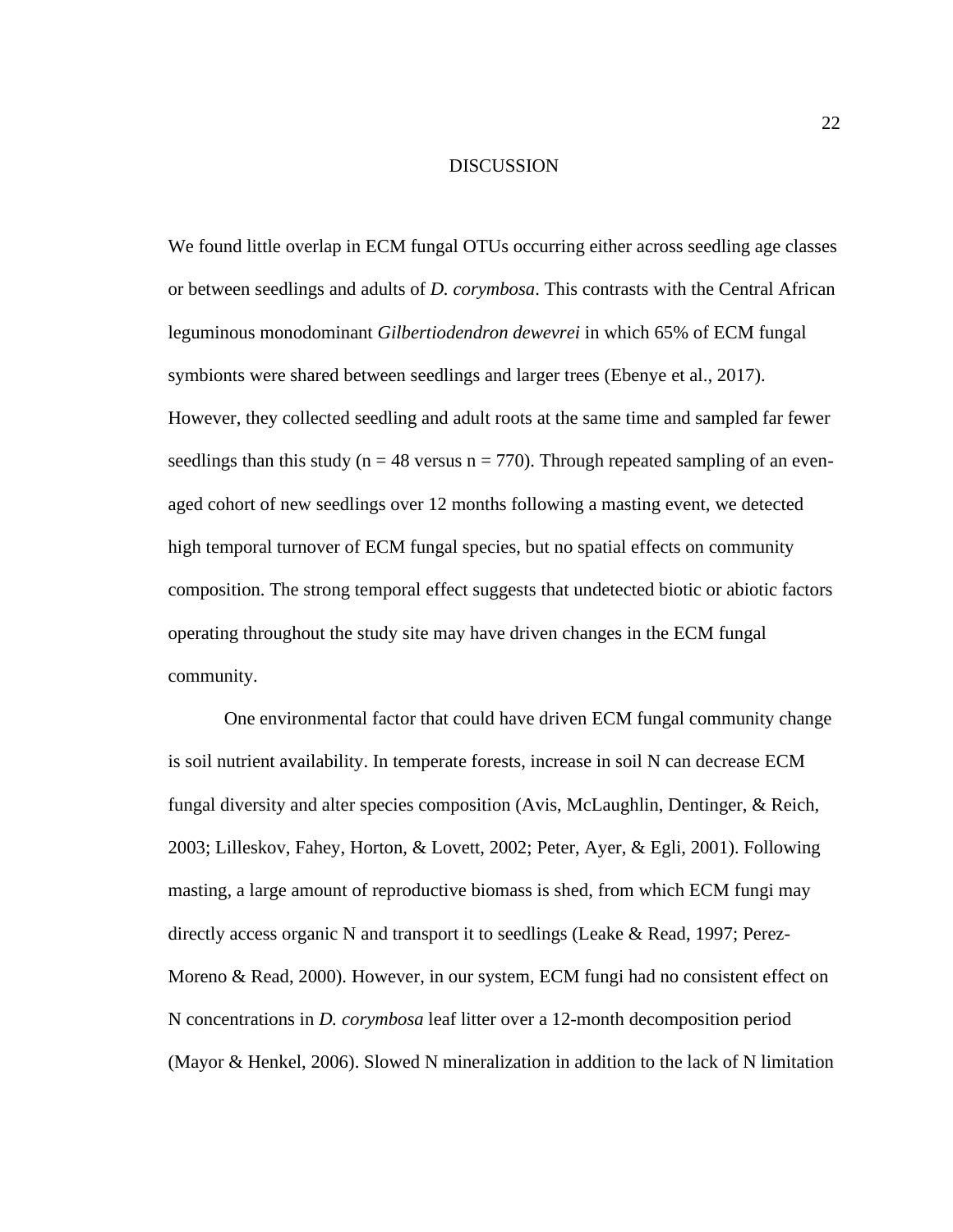in tropical soils (Vitousek & Sanford, 1986) weakens the possibility that N fluxes influence ECM community composition in *D. corymbosa* monodominant stands.

Phosphorus fluxes could potentially have more impact on ECM fungi than those of N (Vitousek 1984). In tropical monodominant forests masting can affect the availability of soil P (Newbery, Alexander, & Rother, 1997). In Guyana, where soils are extremely low in available P, *D. corymbosa* masting releases an average of  $\sim$ 1.5 kg ha<sup>-1</sup> of P in reproductive litter to the soil environment, which is high compared to other tropical masting trees (Green & Newbery, 2002; Henkel et al., 2005; Henkel & Mayor 2019). In the year after a mast year, however, trees are P-depleted and soil P concentrations drop, as their leaf litter fall is substantially lacking in  $P$  (Henkel & Mayor, 2019; Newbery et al., 1997). Large P pulses directly after mast seeding may decrease fungal community diversity, as observed in temperate old-growth beech-maple forests following seasonal P increases (Burke, López-Gutiérrez, Smemo, & Chan, 2009). In *Eucalyptus diversicolor* seedlings, percent colonization by four ECM fungal species was reduced with increasing soil P concentrations (Bougher, Grove, & Malajczuk, 1990). Soil P fluxes could potentially affect mycorrhization in *D. corymbosa* seedlings, but their link with ECM fungal diversity remains to be tested.

The temporal shift in ECM fungal community structure on *D. corymbosa*  seedlings may have been influenced by root competition among ECM fungal species (Landeweert et al., 2003; Lilleskov & Bruns, 2003; Jonsson, Nilsson, Wardle, & Zackrisson, 2001; Wu, Nara, & Hogetsu, 1999). *Pinus densiflora* seedling roots initially colonized by *Pisolithus tinctorius* were overtaken by an introduced, unidentified ECM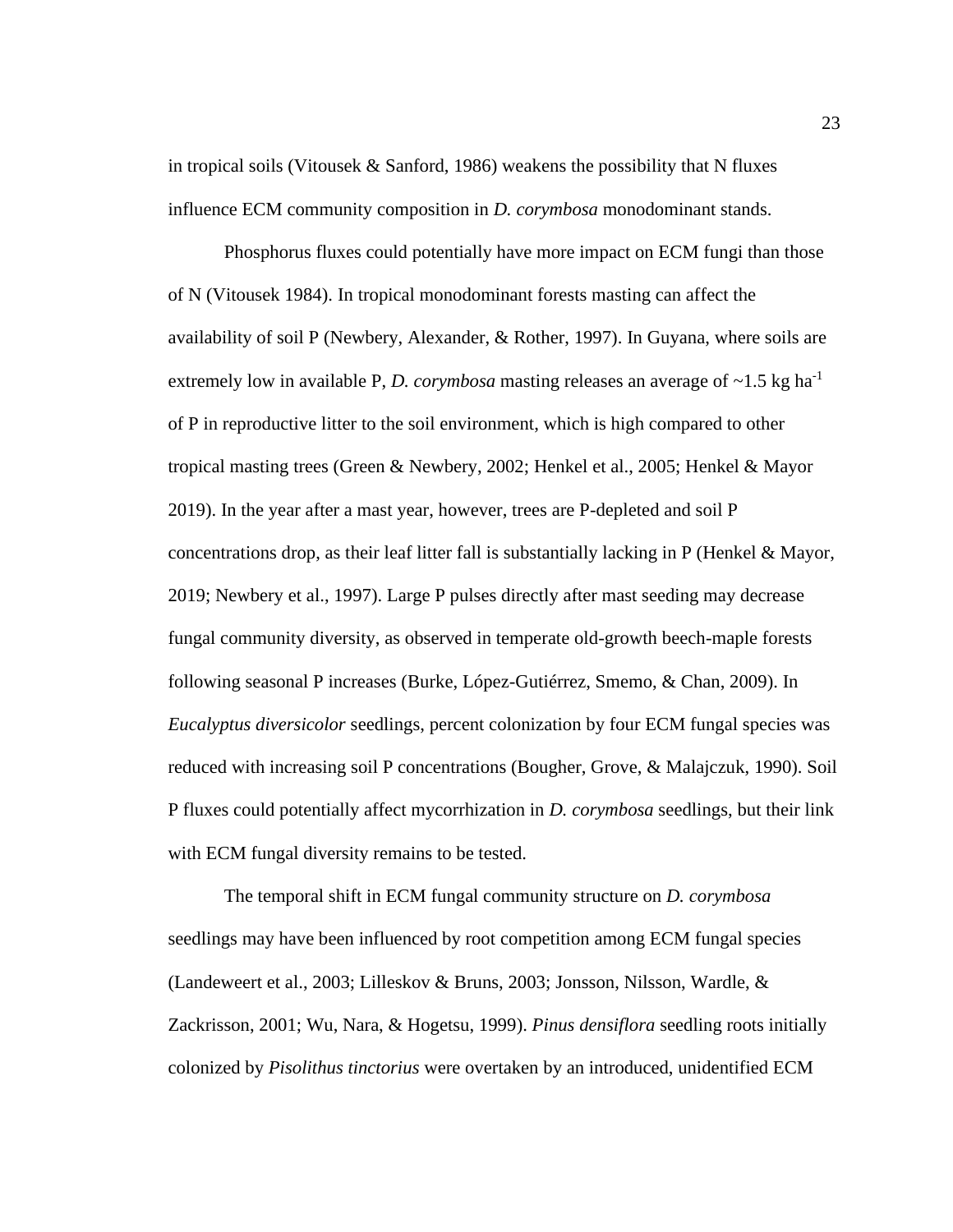fungus (Wu et al., 1999). Lilleskov and Bruns (2003) found that *Tomentella sublilacina*  eventually replaced *Rhizopogon occidentalis* on seedlings of *Pinus muricata*. *Tomentella* species may be particularly adept competitors for root colonization, as in the current study the OTU *Tomentella* ecm1111 was a top colonizer of *D. corymbosa* seedlings across age classes and of previously sampled adults (Smith et al., 2017). Simple priority effects may also drive interspecific competition as found by Kennedy and Bruns (2005), with "first colonizing" species of *Rhizopogon* tending to remain dominant on seedlings of *P*. *muricata*. As *Tomentella* ecm1111 was prominent in our <1-month seedlings, it is possible that this OTU may have remained dominant via a priority effect.

Interspecific competition among ECM fungi may be intensified due to limited niche availability on seedling root systems. For species to coexist, partitioning among multiple niches should occur (Chase  $\&$  Leibold, 2003). This appears to be the case with highly reiterated adult *D. corymbosa*, where vertically arranged heterogenous soil rooting zones promote ECM fungal niche partitioning and specialization and increase their standlevel alpha-diversity (Smith et al., 2017). *Dicymbe corymbosa* seedlings have comparatively limited root heterogeneity, with no significant change in root morphological parameters between 6- and 12-month seedlings. Additionally, a majority of the seedling root systems were left uncolonized, indicating that colonizable space was not a limiting factor. Without significant vertical growth of seedling root systems, fungal species dependent on vertical niche partitioning would be unable to coexist, which may explain why we found different ECM fungal communities on seedlings and adults*.* Aside from spatial partitioning, temporal partitioning may arise due to species-level differences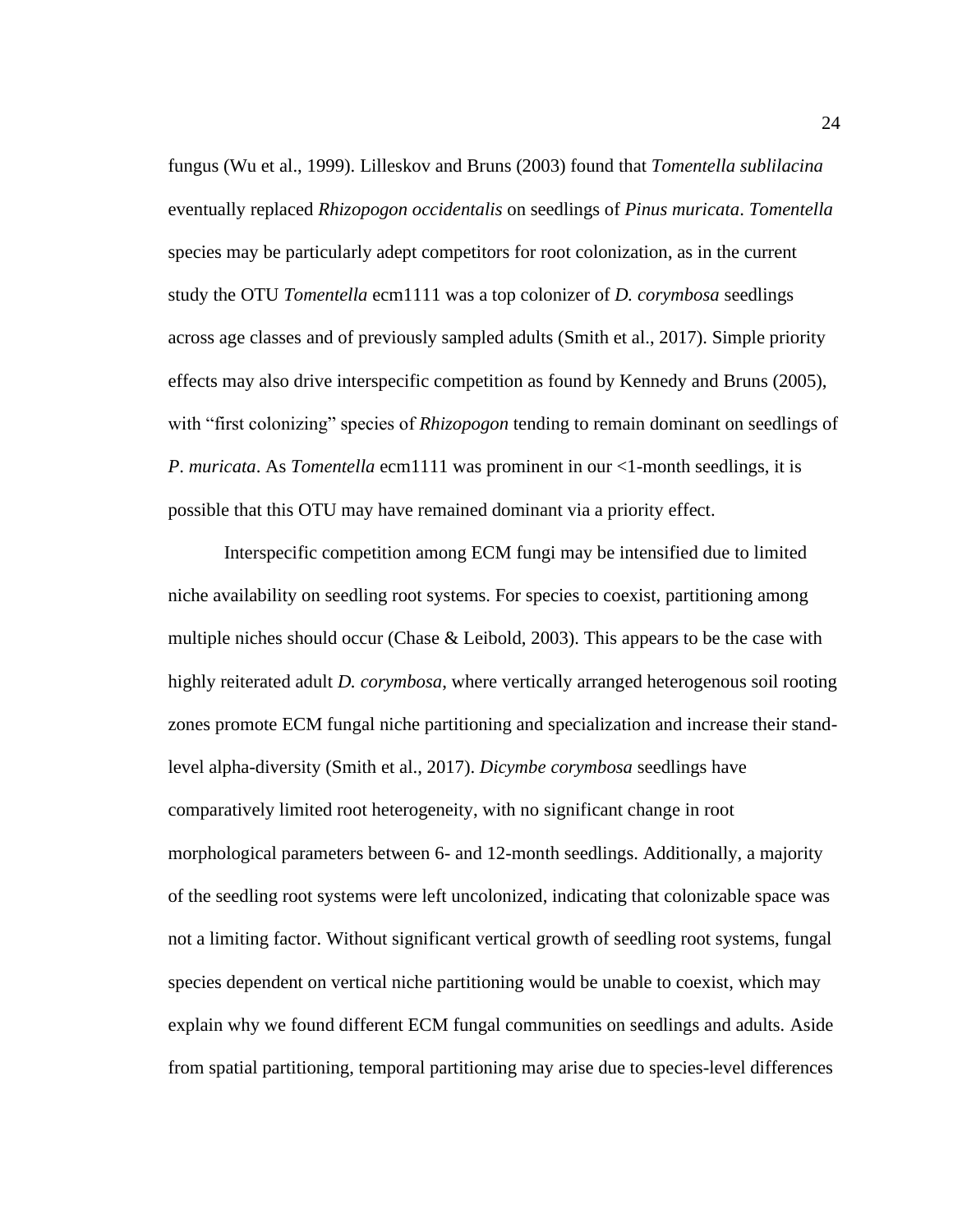in physiological tolerances, environmental variability over time, and the lifespan of individual fungal genets (Koide, Shumway, Xu, & Sharda, 2007).

In our study ECM colonization was not correlated with seedling age, in contrast to previous results found with *G. dewevrei* (Torti & Coley, 1999). In our case colonization extent may have been influenced by the composition of fungal species present as inoculum for the seedlings, and interactions between them. In a previous study *P. menziesii* seedlings were inoculated with species of *Rhizopogon, Hebeloma*, or *Laccaria*, and these exhibited different levels of colonization—36, 93, and 73%, respectively (Dosskey, Linderman, & Boersma, 1990). When Nara (2006) individually inoculated *Salix reinii* seedlings with one of 11 ECM fungal species from six genera, the resulting colonization levels varied from 5 to 78%, and were significantly different between both hetero- and congeneric species. Multiple independent origins of the ECM trait across Kingdom Fungi may have led to variation in functional traits related to the ECM symbiosis, including colonization potential. We found that ECM fungal communities are very diverse on *D. corymbosa* seedlings. Each ECM fungal species may vary in colonization potential, and this may have been reflected by the high overall variation in percent colonization we observed (std. dev.  $= \pm 23.16\%$ ).

The number of ECM morphotypes per seedling was comparable to other tropical monodominant seedlings. Up to 11 ECM morphotypes per 7-month-old seedling were recovered from the monodominant dipterocarp *Shorea leprosula* in Malaysia (Alexander et al., 1992), similar to the maximum of 10 for a single 6-month-old *D. corymbosa*  seedling. In a Congolian *Gilbertiodendron* monodominant forest, 19 ECM morphotypes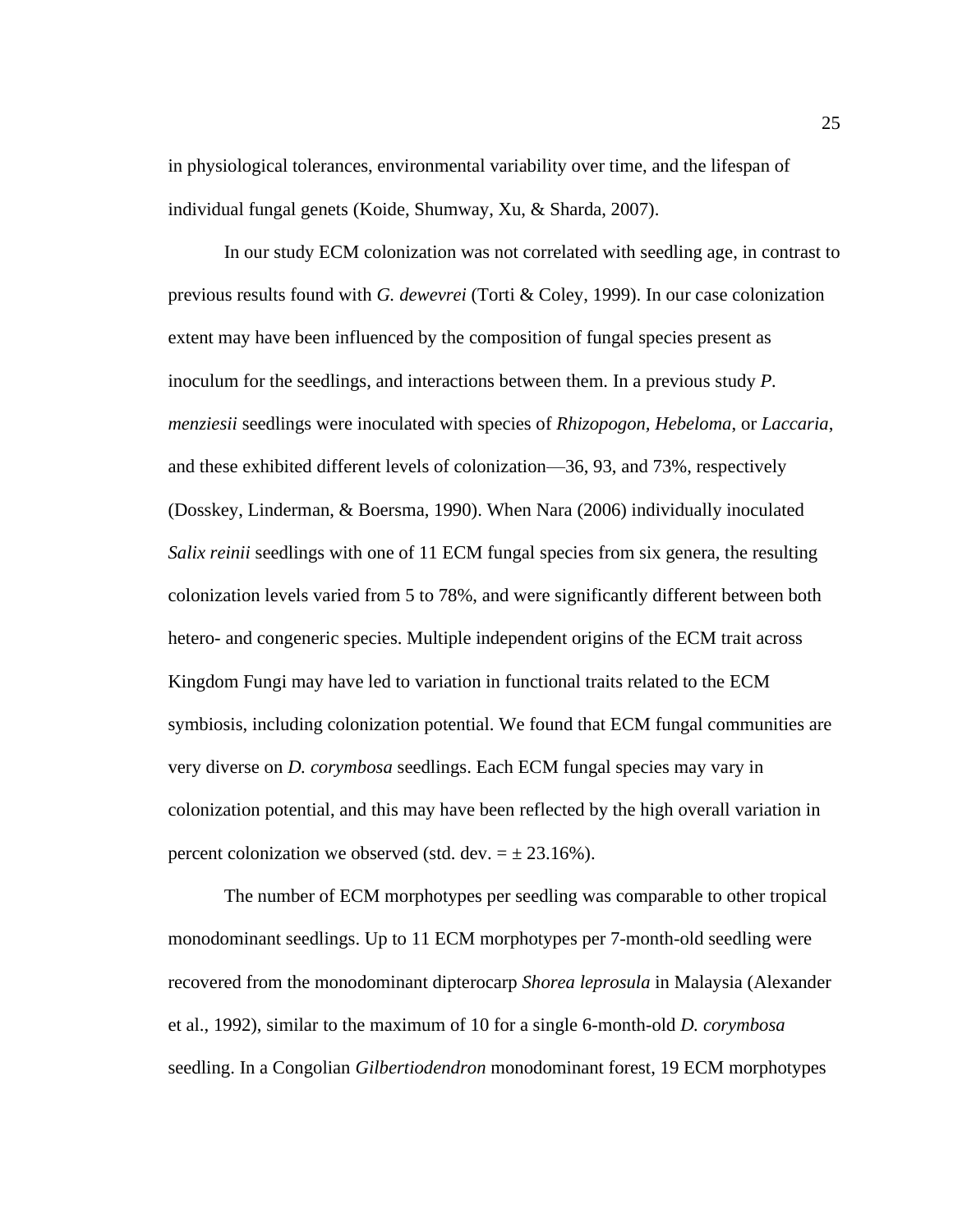were recovered from a seedling sample of indeterminate age, compared to 27 morphotypes from our 6-month *D. corymbosa* (Torti & Coley, 1999)*.* This same study also found fewer ECM morphotypes per seedling than we did in 6-month seedlings (1.3  $\pm$ 0.9 vs.  $3.17 \pm 1.27$ ). Morphotyping is, however, a subjective method that can under- or overestimate ECM fungal diversity. More accurate comparisons of ECM fungal communities may be facilitated by root tip selection and a combination of sequencing techniques (Menkis, Visiliauska, Taylor, Stenlid, & Finlay, 2005). Regardless, we found through both Sanger and Illumina sequencing that seedlings of *D. corymbosa* are species rich as individuals, and as a cohort.

Ectomycorrhizal colonization of seedlings in this tropical monodominant forest is a dynamic process, characterized by high overall ECM fungal species richness and high species turnover over time. Seedlings do not appear dependent on extensive levels of colonization, but the number of colonizing fungal species may play an important role in their survival. Tropical monodominant forests harbor a significant portion of global ECM fungal diversity (Corrales et al., 2018). *Dicymbe corymbosa* seedlings may be important local reservoirs of ECM fungal diversity, as 12-month seedlings had more OTUs than adults (Smith et al., 2017). If ECM fungi contribute to the near-term, and potentially long-term, survival of seedlings, this could ultimately promote persistence of tropical monodominant forests.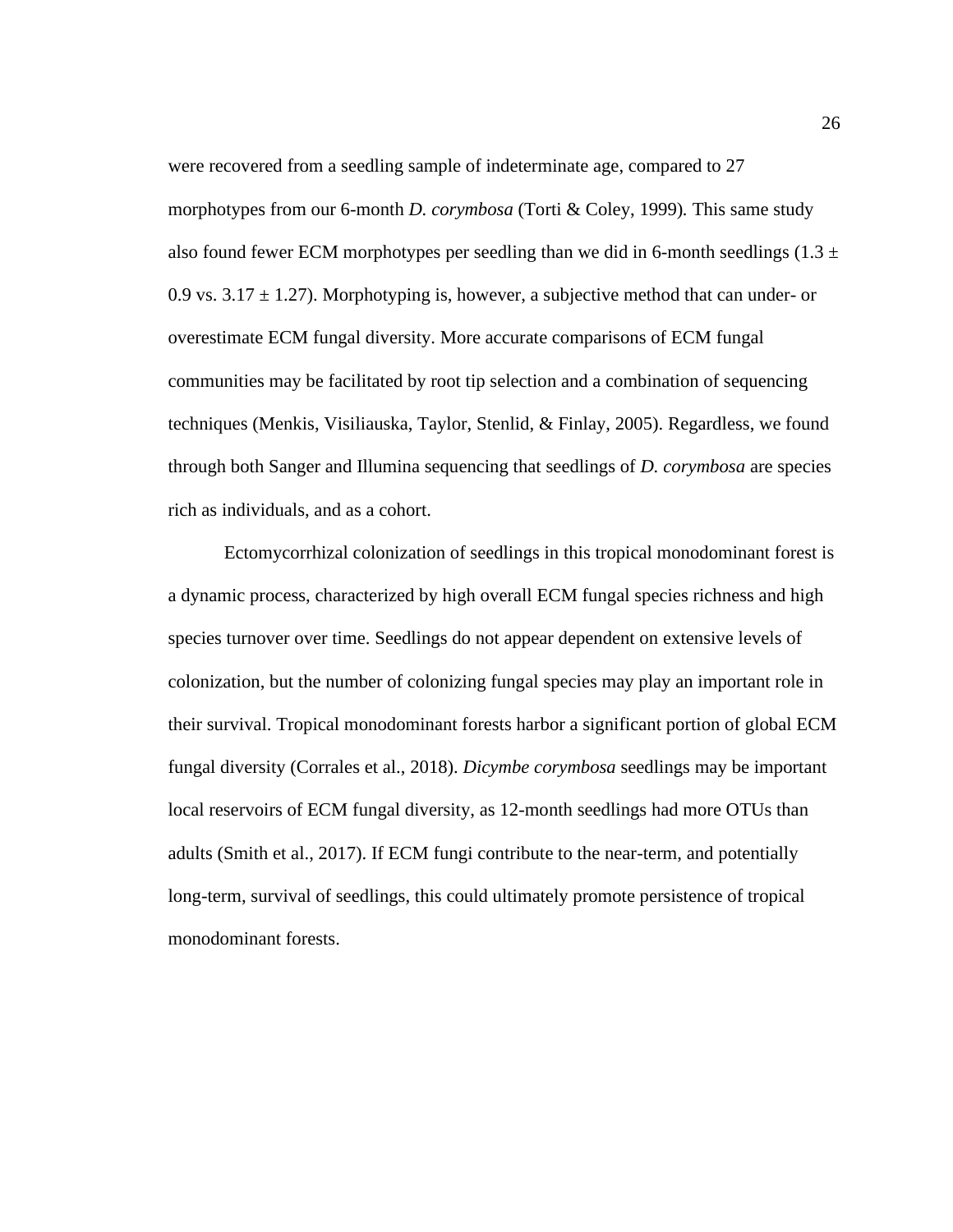#### REFERENCES

- <span id="page-33-0"></span>Agerer, R. (2006). Fungal relationships and structural identity of their ectomycorrhizae. *Mycological Progress, 5*, 67–107.
- Alexander, I. J. (1989). Mineral nutrients in tropical forests and savanna ecosystems. In: J. Proctor (Ed.). *Mycorrhizas in tropical forests* (pp. 169–188). Oxford, UK: Blackwell Scientific Publications.
- Alexander, I. J., & Högberg, P. (1986). Ectomycorrhizas of tropical angiospermous trees. *New Phytologist, 102*, 541‒549.
- Alexander, I., Ahmad, N., & See, L. S. (1992). The role of mycorrhizas in the regeneration of some Malaysian forest trees. *Philosophical Transactions of the Royal Society B Biological Sciences, 335*, 379‒388.
- Anderson, M. J. (2001). A new method for non-parametric multivariate analysis of variance. *Austral Ecology, 26*, 32–46.
- Avis, P. G., McLaughlin, D. J., Dentinger, B. C., & Reich, P. B. (2003). Long-term increase in nitrogen supply alters above- and below-ground ectomycorrhizal communities and increases the dominance of *Russula* spp. in a temperate oak savanna. *New Phytologist, 160*, 239–253.
- Bagchi, R., Gallery, R. E., Gripenberg, S., Gurr, S. J., Narayan, L., Addis, C. E., Freckleton, R. P., & Lewis, O. T. (2014). Pathogens and insect herbivores drive rainforest plant diversity and composition. *Nature, 506*, 85−88.

Berntson, G. M., & Wayne, P. M. (2000). Characterizing the size dependence of resource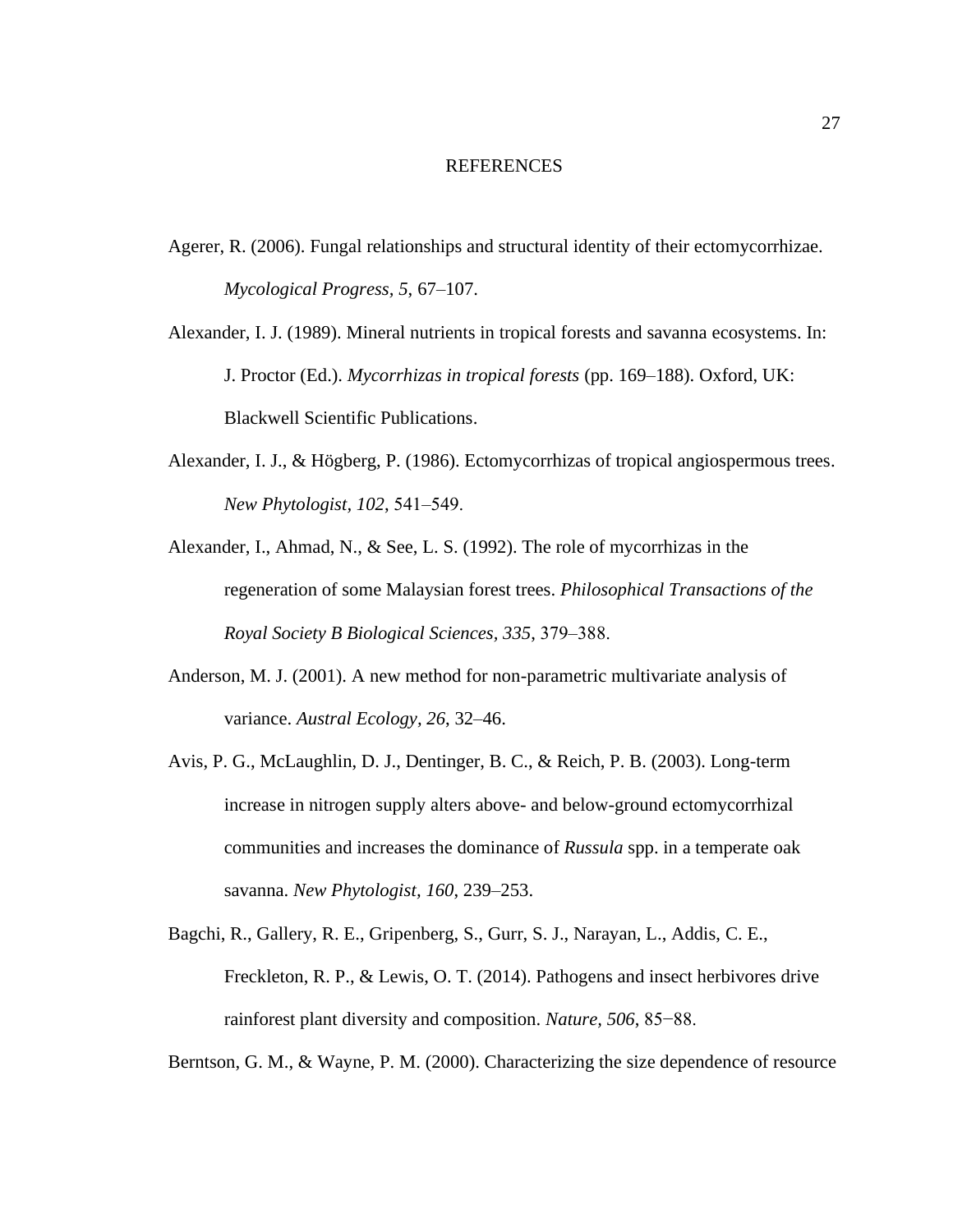acquisition with crowded plant populations. *Ecology, 81*, 1072–1085.

- Booth, M. G., & Hoeksema, J. D. (2010). Mycorrhizal networks counteract competitive effects of canopy trees on seedling survival. *Ecology, 91*, 2294–2302.
- Bougher, N. L., Grove, T. S., & Malajczuk, N. (1990). Growth and phosphorus acquisition of karri (*Eucalyptus diversicolor* F. Muell.) seedlings inoculated with ectomycorrhizal fungi in relation to phosphorus supply. *New Phytologist, 114*, 77−85.
- Brearley, F. Q., Saner, P., Uchida, A., Burslem, D. F. R. P., Hector, A., Nilus, R., Scholes, J. D., & Egli, S. (2017). Testing the importance of a common ectomycorrhizal network for dipterocarp seedling growth and survival in tropical forests of Borneo. *Plant Ecology & Diversity, 9*, 563–576.
- Brundrett, M. C., & Abbott, L. K. (1991). Roots of jarrah forest plants. I. Mycorrhizal associations of shrubs and herbaceous plants*. Australian Journal of Botany, 39*, 445–457.
- Burke, D. J., López-Gutiérrez, J. C., Smemo, K. A., & Chan, C. R. (2009). Vegetation and soil environment influence the spatial distribution of root-associated fungi in a mature beech-maple forest. *Applied and Environmental Microbiology, 75*, 7639‒7648.
- Chase, J. M., & Leibold, M. A. (2003). Ecological niches: Linking classical and contemporary approaches. Chicago, Illinois: The University of Chicago Press.
- Connell, J. H. (1971). On the role of natural enemies in preventing competitive exclusion in some marine animals and in rain forest trees. In: P. J. den Boer, G. R. Gradwell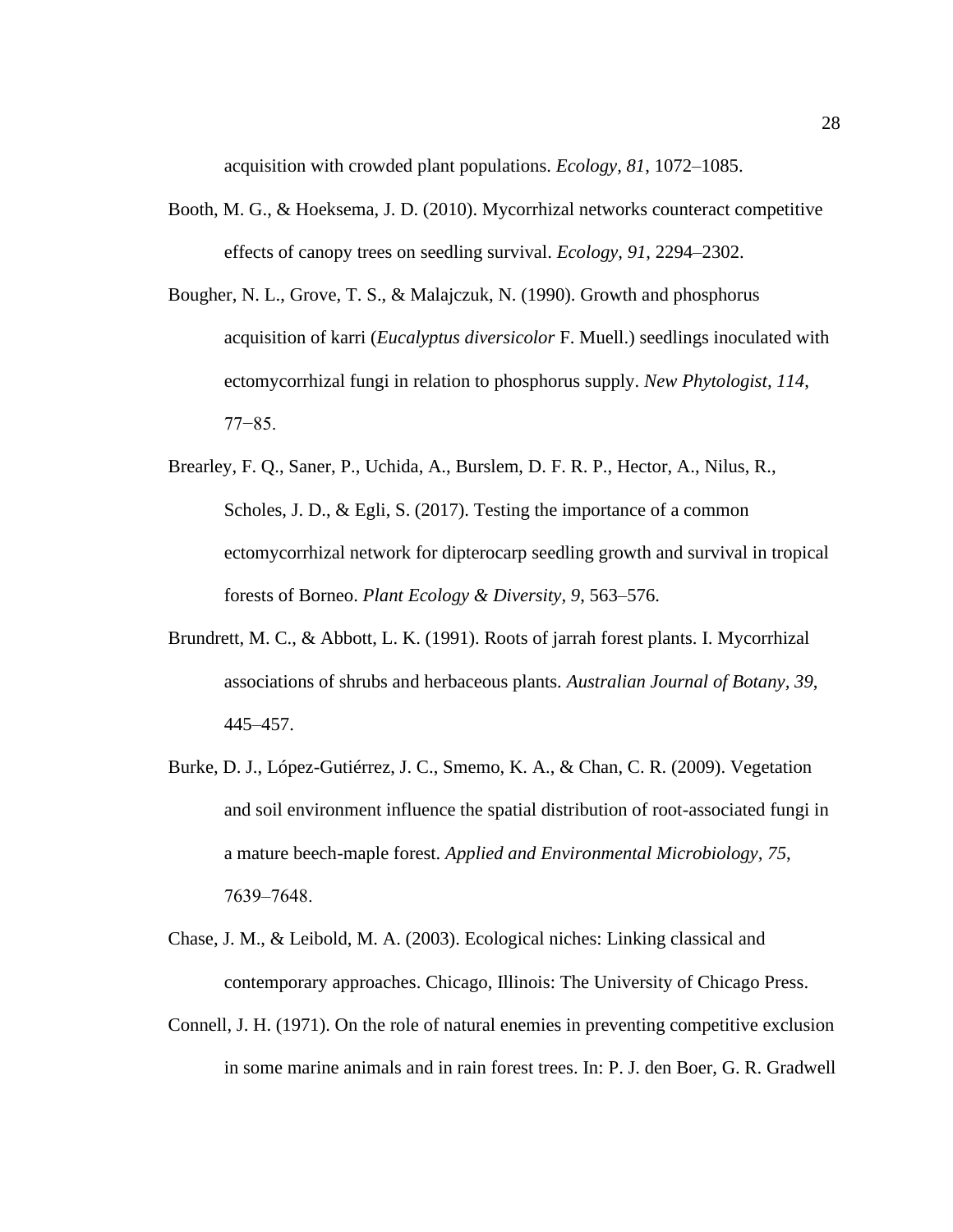(Eds.). *Dynamics of populations* (pp. 298−310). Wageningen, The Netherlands: Center for Agricultural Publications and Documentation.

- Connell, J. H., & Lowman, M. D. (1989). Low-diversity tropical rain forests: Some possible mechanisms for their existence. *The American Naturalist, 134*, 88–119.
- Corner, E. J. H. (1972). *Boletus* in Malaysia. Singapore: Government Printing Office.
- Corrales, A., Mangan, S. A., Turner, B. L., & Dalling, J. W. (2016a). An ectomycorrhizal nitrogen economy facilitates monodominance in a neotropical forest. *Ecology Letters, 19*, 383–392.
- Corrales, A., Arnold, E. A., Ferrer, A., Turner, B. L., & Dalling, J. W. (2016b). Variation in ectomycorrhizal fungal communities associated with *Oreomunnea mexicana* (Juglandaceae) in a Neotropical montane forest. *Mycorrhiza, 26*, 1−17.
- Corrales, A., Henkel, T. W., & Smith, M. E. (2018). Ectomycorrhizal associations in the tropics – biogeography, diversity patterns, and ecosystem roles. *New Phytologist, 220*, 1076–1091.
- Delevich, C. A., Koch, R. A., Aime, M. C., & Henkel, T. W. (2019). Ectomycorrhizal fungal community assembly on seedlings of a Neotropical monodominant tree. Dryad Digital Repository. http://doi.org/[doi], reference number [reference number].
- Degagne, R. S., Henkel, T. W., Steinberg, S. J., & Fox, L. (2009). Identifying *Dicymbe corymbosa* monodominant forests in Guyana using satellite imagery. *Biotropica*, *41*, 7–15.

Dosskey, M. G., Linderman, R. G., & Boersma, L. (1990). Carbon-sink stimulation of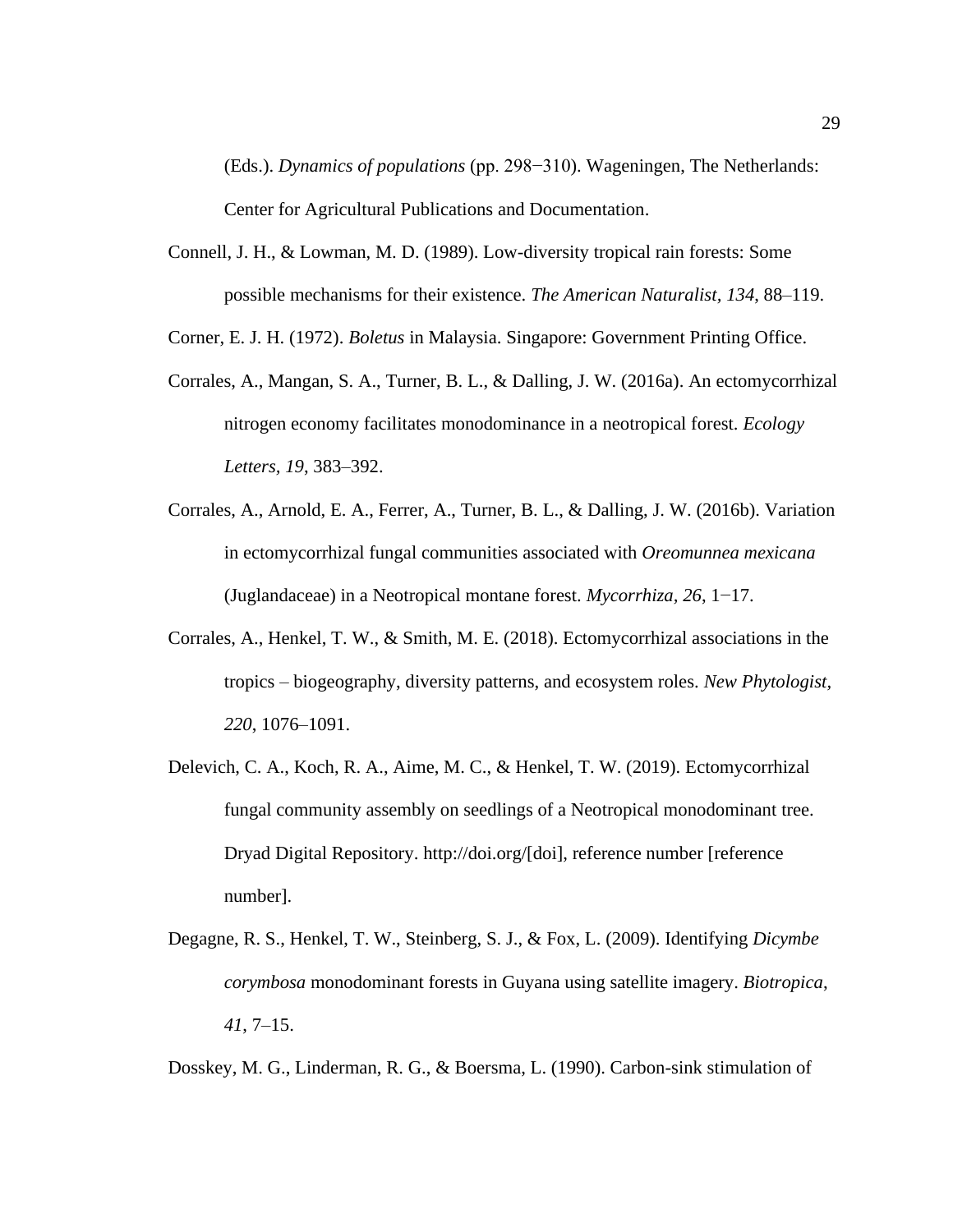photosynthesis in Douglas fir seedlings by some ectomycorrhizas. *New Phytologist, 115*, 269–274.

Ebenye, H. C. M., Taudière, A., Niang, N., Ndiaye, C., Sauve, M., Awana, N. O., Verbeken, M., De Kesel, A., Séne, S., Diédhiou, A. G., Sarda, V., Sadio, O., Cissoko, M., Ndoye, I., Selosse, M.-A., & Bâ, A. M. (2017). Ectomycorrhizal fungi are shared between seedlings and adults in a monodominant *Gilbertiodendron dewevrei* rain forest in Cameroon. *Biotropica, 49*, 256−267.

- Edgar, R. C. (2010). Search and clustering orders of magnitud faster than BLAST. *Bioinformatics, 26*, 2460−2461.
- Edgar, R. C. (2013). UPARSE: Highly accurate OTU sequences from microbial amplicon reads. *Nature Methods, 10*, 996−998.
- Fanshawe, D. B. (1952). *The vegetation of British Guiana: a preliminary review.* Institute paper no. 39. Oxford, UK: Imperial Forestry Institute.
- Finlay, R. D., & Read, D. J. (1986). The structure and function of the vegetative mycelium of ectomycorrhizal plants. *New Phytologist, 103*, 143−156.
- Francis, R., & Read, D. J. (1994). The contributions of mycorrhizal fungi to the determination of plant community structure. *Plant and Soil, 159*, 11−25.

Gardes, M., White, T. J., Fortin, J. A., Bruns, T. D., & Taylor, J. W. (1991). Identification of indigenous and introduced symbiotic fungi in ectomycorrhizae by amplification of nuclear and mitochondrial ribosomal DNA. *Canadian Journal of Botany, 69*, 180−190.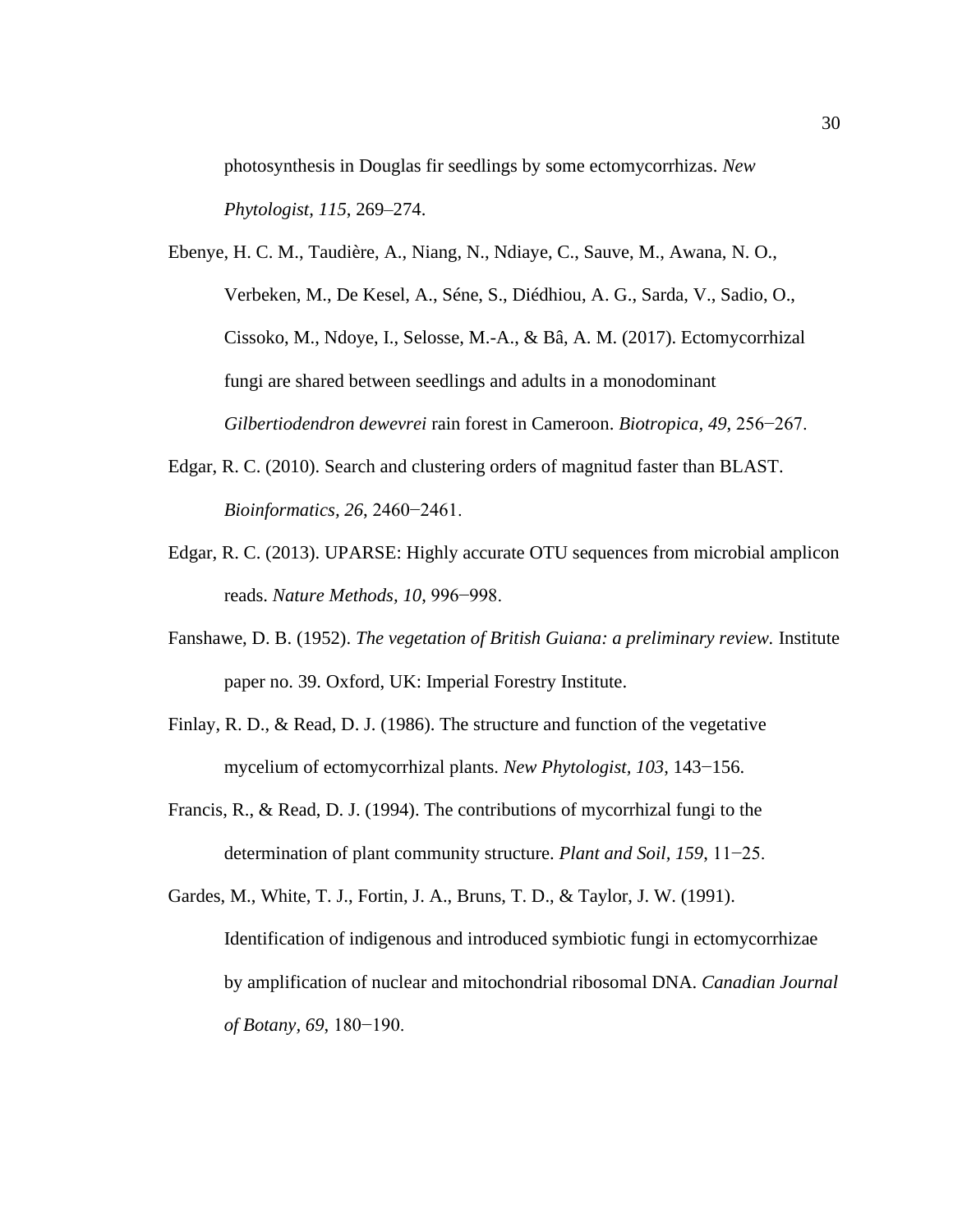- Gardes, M., & Bruns, T. D. (1993). ITS primers with enhanced specificity for basidiomycetes—application to the identification of mycorrhizae and rusts. *Molecular Ecology, 2*, 113–118.
- Giovannetti, M., & Mosse, B. (1980). An evaluation of techniques for measuring vesicular arbuscular mycorrhizal infection in roots. *New Phytologist, 84*, 489– 500.
- Green, J. J., & Newbery, D. M. (2002). Reproductive investment and seedling survival of the mast-fruiting rain forest tree, *Microberlinia bisulcata* A. chev. *Plant Ecology, 162*, 169−187.
- Halling, R. E., & Mueller, G. M. (2002). Agarics and boletes of Neotropical oakwoods. In: R. Watling, J. C. Frankland, S. Ainsworth, C. H. Robinson (Eds.). *Tropical mycology* (pp. 1–10). Wallingford, UK: CAB International.
- Hart, T. B. (1990). Monospecific dominance in tropical rain forests. *Trends in Ecology and Evolution, 5*, 6‒11.
- Henkel, T. W. (2003). Monodominance in the ectomycorrhizal *Dicymbe corymbosa*  (Caesalpiniaceae) from Guyana. *Journal of Tropical Ecology, 19*, 417–437.
- Henkel, T. W., Terborgh, J., & Vilgalys, R. J. (2002). Ectomycorrhizal fungi and their leguminous hosts in the Pakaraima Mountains of Guyana. *Mycological Research, 106*, 515–531.
- Henkel, T. W., Mayor, J. R., & Woolley, L. P. (2005). Mast fruiting and seedling survival of the ectomycorrhizal, monodominant *Dicymbe corymbosa* (Caesalpiniaceae) in Guyana. *New Phytologist, 167*, 543–556.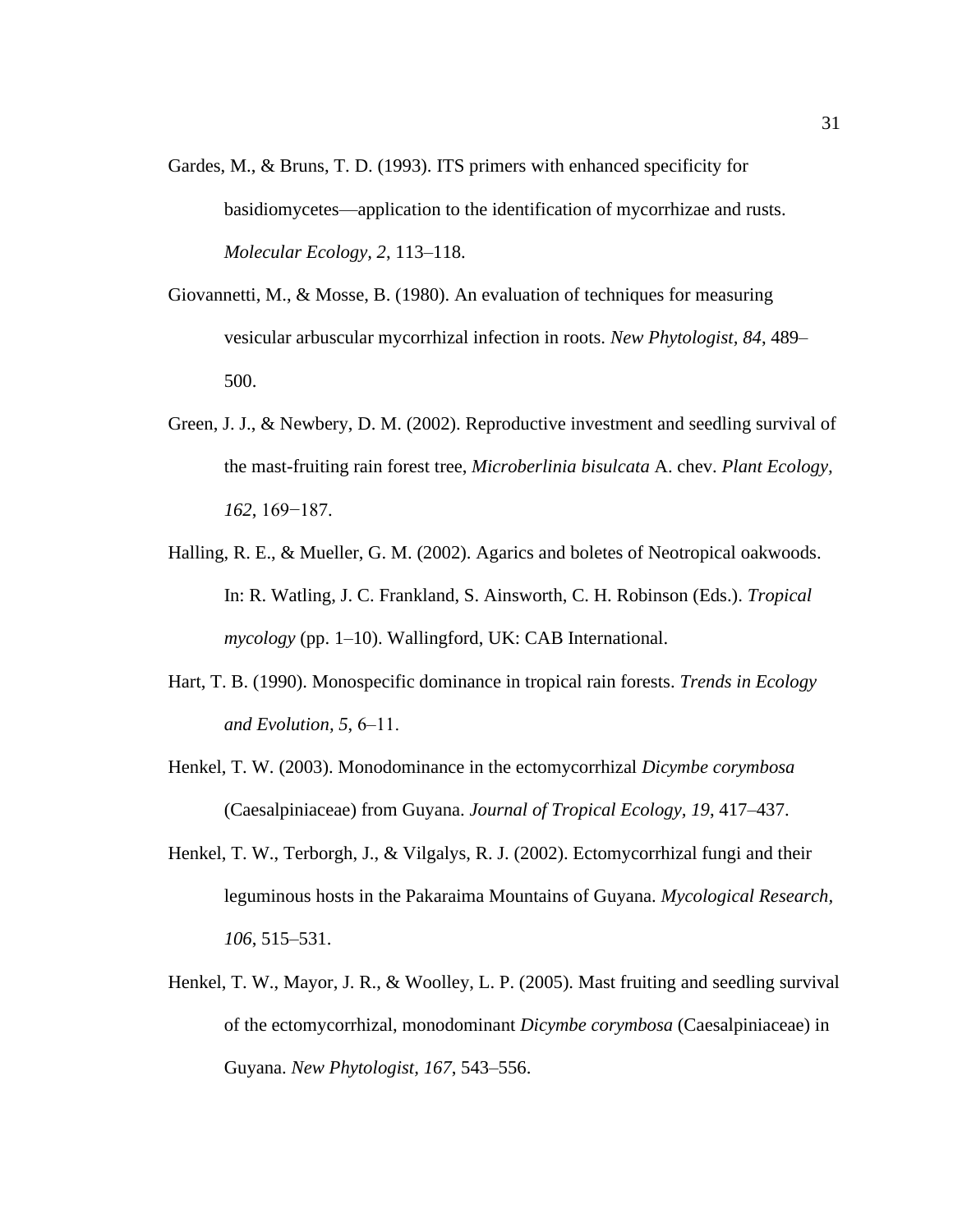- Henkel, T. W., Aime, M. C., Chin, M. M. L., Miller, S. L., Vilgalys, R., & Smith, M. E. (2012). Ectomycorrhizal fungal sporocarp diversity and discovery of new taxa in *Dicymbe* monodominant forests of the Guiana Shield. *Biodiversity and Conservation, 21*, 2195–2220.
- Henkel, T. W., & Mayor, J.R. (2019). Implications of a long-term mast seeding cycle for climatic entrainment, seedling establishment and persistent monodominance in a Neotropical, ectomycorrhizal canopy tree. *Ecological Research, 34*, 472–484.
- Hobbie, E. A., & Colpaert, J. V. (2003). Nitrogen availability and colonization by mycorrhizal fungi correlate with nitrogen isotope patterns in plants. *New Phytologist, 157*, 115−126.
- Janos, D. P. (1983). Tropical mycorrhizas, nutrient cycles and plant growth. In: S. L. Sutton, T. C. Whitmore, A. C. Chadwick (Eds.). *Tropical rain forest: ecology and management* (pp. 327–345). Oxford, UK: Blackwell Scientific Publications.
- Janzen, D. H. (1970). Herbivores and the number of tree species in tropical forests. *The American Naturalist, 104*, 501−528.
- Johnson, N. C., Graham, J. H., & Smith, F. A. (1997). Functioning of mycorrhizal associations along the mutualism-parasitism continuum. *New Phytologist, 135*, 575–585.
- Jonsson, L., Nilsson, M.-C., Wardle, D. A., & Zackrisson, O. (2001). Context dependent effects of ectomycorrhizal species richness on tree seedling productivity. *Oikos, 93*(3), 353–364.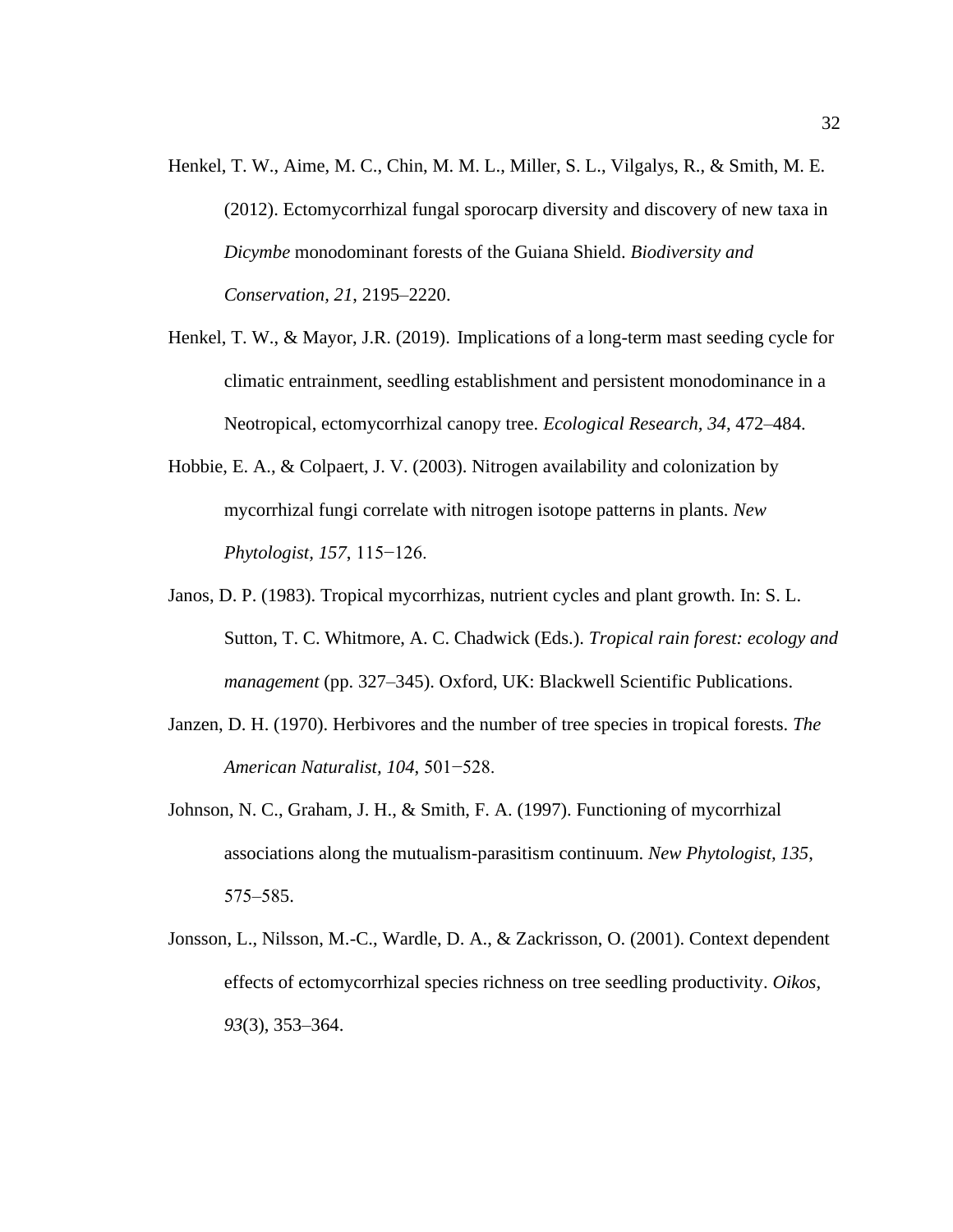- Kennedy, P. G., & Bruns, T. D. (2005). Priority effects determine the outcome of ectomycorrhizal competition between two *Rhizopogon* species colonizing *Pinus muricata* seedlings. *New Phytologist, 166*, 631–638.
- Koide, R. T., Shumway, D. L., Xu, B., & Sharda, J. N. (2007). On temporal partitioning of a community of ectomycorrhizal fungi. *New Phytologist, 174*, 420−429.
- Kruskal, J. B. (1964). Nonmetric multidimensional scaling: A numerical method. *Psychometrika, 29*, 115–129.
- Kruskal, W., & Wallis, W. (1952). Use of ranks in one-criterion variance analysis. *Journal of the American Statistical Association, 47*, 583–621.
- Landeweert, R., Veenman, C., Kuyper, T. W., Fritze, H., Wernars, K., & Smit, E. (2003). Quantification of ectomycorrhizal mycelium in soil by real-time PCR compared to conventional quantification techniques. *FEMS Microbiology Ecology, 45*, 283– 292.
- Leake, J. R., & Read, D. J. (1997). Mycorrhizal fungi in terrestrial habitats. In: D. Wicklow, B. Söderström (Eds.). *The Mycota IV: Environmental and Microbial Relationships* (pp. 281 –301). Berlin, Germany: Springer-Verlag.
- Lee, S. S. (1998). Root symbiosis and nutrition. In: S. Appanah, J. M. Turnbull (Eds.). *A Review of Dipterocarps: Taxonomy, Ecology and Silviculture* (pp. 99−114). Bogor, Indonesia: Center for International Forestry Research.
- Lee, S. S., & Lim, K. L. (1989). Mycorrhizal infection and foliar phosphorus content of seedlings of three dipterocarp species growing in a selectively logged forest and a forest plantation. *Plant and Soil, 117*, 237–241.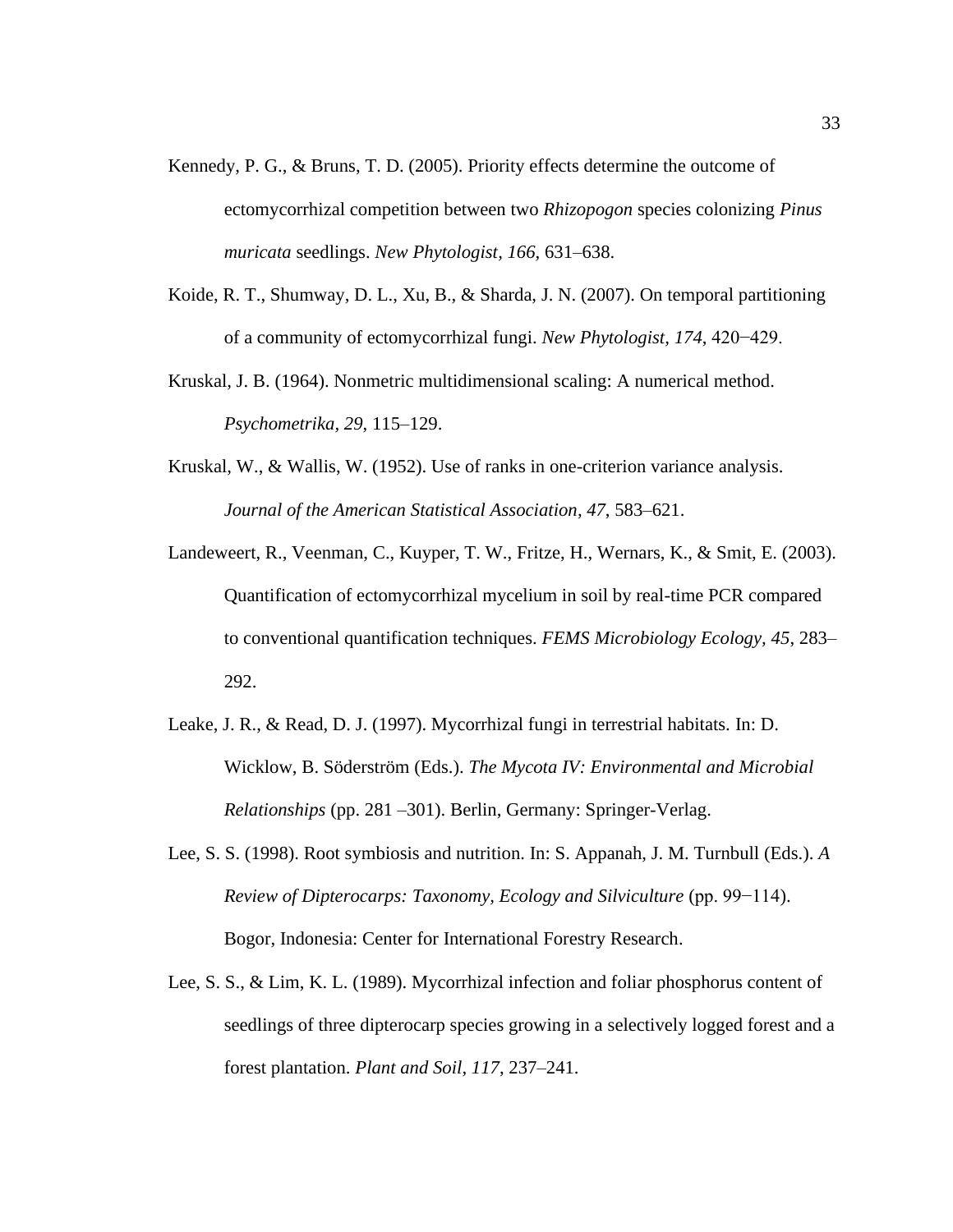- Lee, L. S., & Alexander, I. J. (1994). The response of seedlings of two dipterocarp species to nutrient additions and ectomycorrhizal infection. *Plant and Soil, 163*, 299‒306.
- Letouzey, R. (1968). *Étude phytogéographique du Cameroun*. P. Lechevalier (Ed.). Paris, France.
- Lilleskov, E. A., Fahey, T. J., Horton, T. R., & Lovett, G. M. (2002). Belowground ectomycorrhizal fungal community change over a nitrogen deposition gradient in Alaska. *Ecology, 83*, 104‒115.
- Lilleskov, E. A., & Bruns, T. D. (2003). Root colonization dynamics of two ectomycorrhizal fungi of contrasting life history strategies are mediated by addition of organic nutrient patches. *New Phytologist, 159*, 141–151.
- Lindahl, B. D., Nilsson, R. H., Tedersoo, L., Abarenkov, K., Carlsen, T., Kjøller, R., Kõljalg, U., Pennanen, T., Rosendahl, S., Stenlid, J., & Kauserud, H. (2013). Fungal community analysis by high-throughput sequencing of amplified markers – a user's guide. *New Phytologist, 199*, 288‒299.
- Mangan, S. A., Schnitzer, S. A., Herre, E. A., Mack, K. M. L., Valencia, M. C., Sanchez, E. I., & Bever, J. D. (2010). Negative plant-soil feedback predicts tree species relative abundance in a tropical forest. *Nature, 266*, 752−755.
- Mayor, J. R., & Henkel, T. W. (2006). Do ectomycorrhizas alter leaf-litter decomposition in monodominant tropical forests of Guyana? *New Phytologist, 169*, 579‒588.
- Mayor, J. R., Schuur, E. A. G., & Henkel, T. W. (2009). Elucidating the nutritional dynamics of fungi using stable isotopes. *Ecology Letters, 12*, 171−183.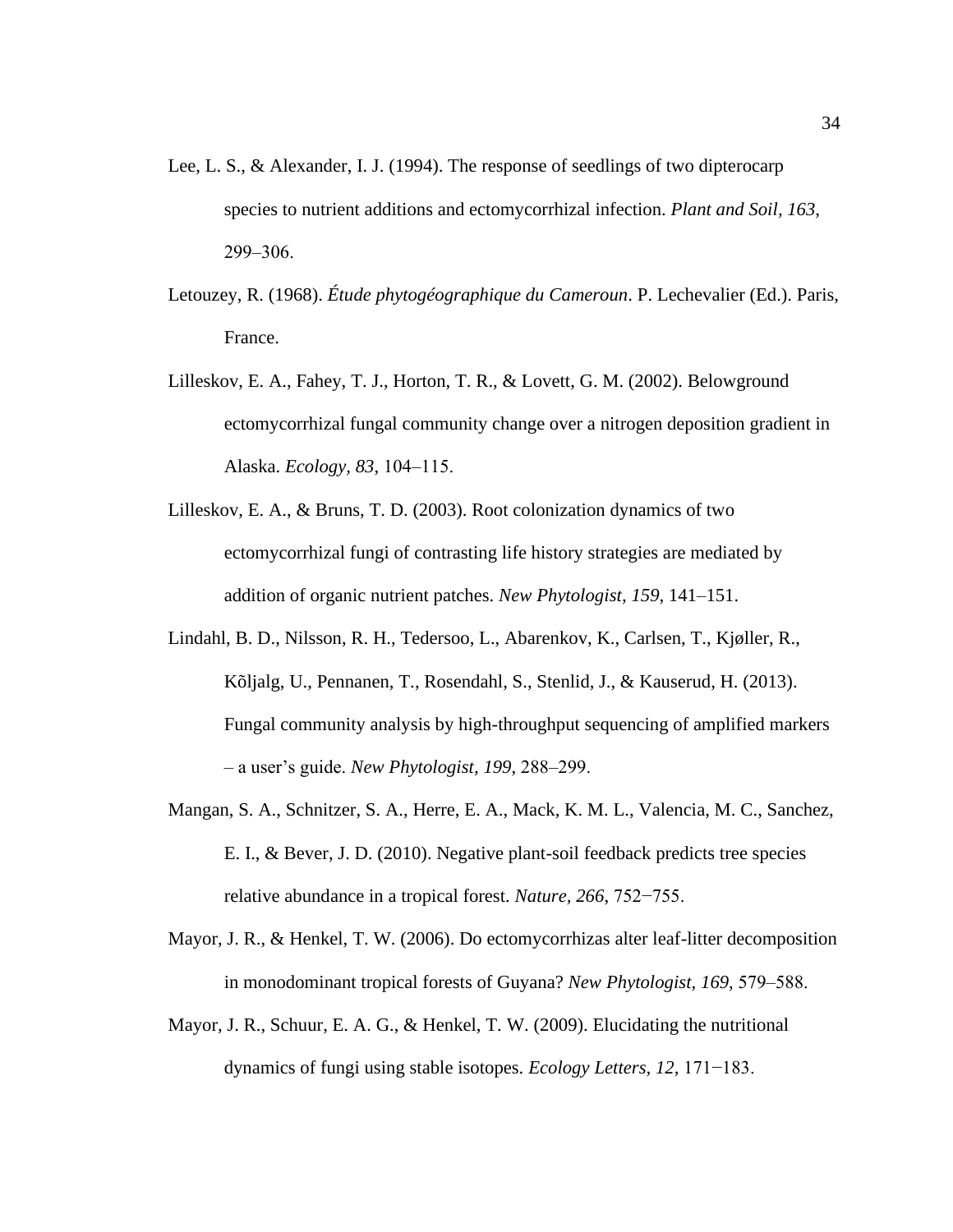- McGuire, K. L., Henkel, T. W., Granzow de la Cerda, I., Villa, G., Edmund, F., & Andrew, C. (2008). Dual mycorrhizal colonization of forest-dominating tropical trees and the mycorrhizal status of non-dominant tree and liana species. *Mycorrhiza, 18*, 217–222.
- Menkis, A., Visiliauska, R., Taylor, A. F. S., Stenlid, J., & Finlay, R. (2005). Fungal communities in mycorrhizal roots of conifer seedlings in forest nurseries under different cultivation systems, assessed by morphotyping, direct sequencing and mycelial isolation. *Mycorrhiza, 16*, 33−41.
- Nara, K. (2006). Ectomycorrhizal networks and seedling establishment during early primary succession. *New Phytologist, 169*, 169–178.
- Newbery, D. M., Alexander, I. J., & Rother, J. A. (1997). Phosphorus dynamics in a lowland African rain forest: The influence of ectomycorrhizal trees. *Ecological Monographs, 67*, 367−409.
- Newman, E. I. (1988). Mycorrhizal links between plants: Their functioning and ecological significance. *Advances in Ecological Research, 18*, 243−270.
- Oksanen, J., Blanchet, F. G., Friendly, M., Kindt, R., Legendre, P., McGlinn, D., Minchin, P. R., O'Hara, R. B., Simpson, G. L., Solymos, P., Stevens, M. H. H., Szoecs, E., & Wagner, H. (2018). vegan: Community Ecology Package. R package version 2.5-2. https://CRAN.R-project.org/package=vegan.
- Palmer, J. M., Jusino, M. A., Banik, M. T., & Lindner, D. L. (2018). Non-biological synthetic spike-in controls and the AMPtk software pipeline improve mycobiome data. *PeerJ 6*, e4925.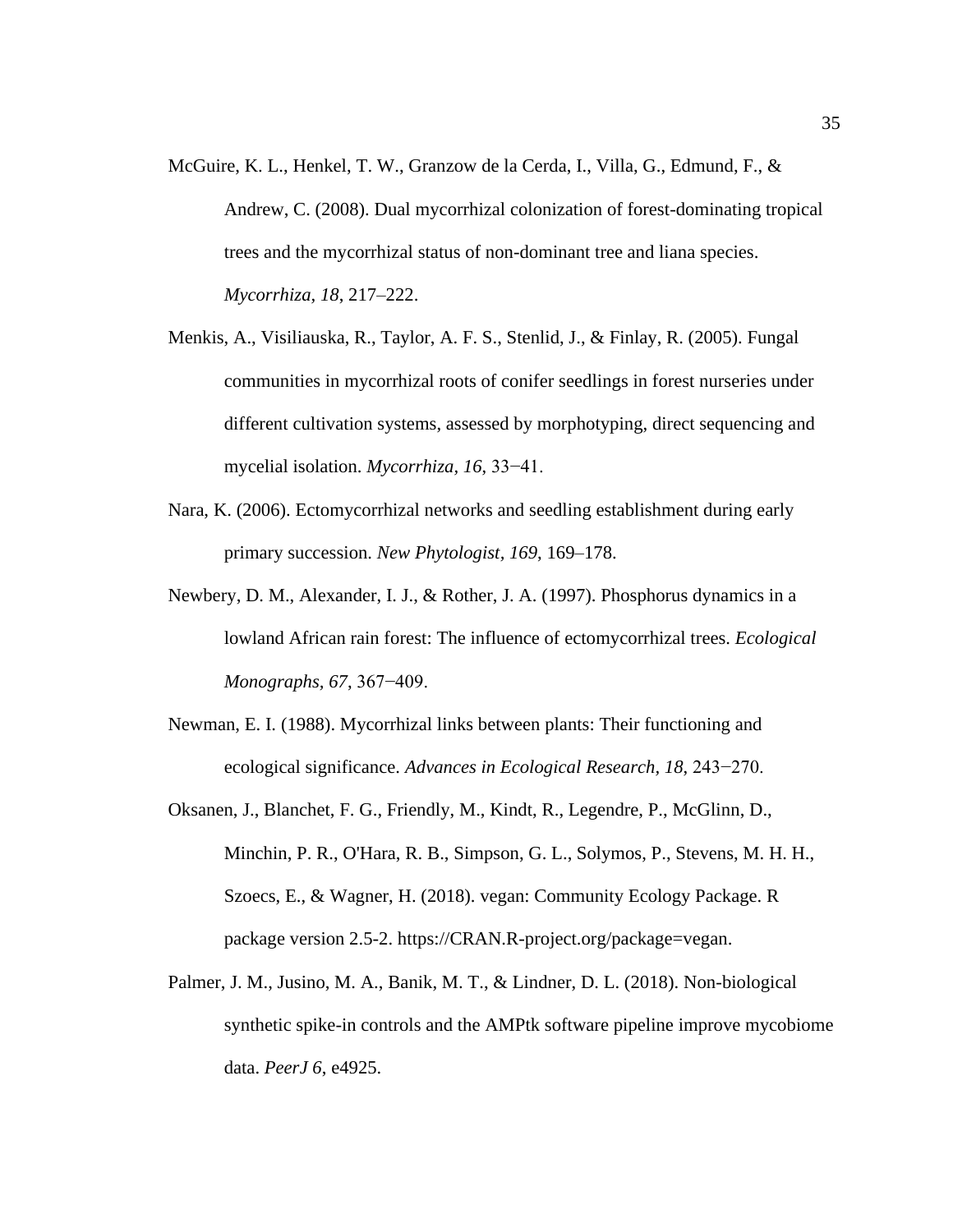- Park, J. L., Linderman, R. G., & Black, C. H. (1983). The role of ectomycorrhizas in drought tolerance of Douglas-fir seedlings. *New Phytologist, 95*, 83–95.
- Perez-Moreno, J., & Read, D. J. (2000). Mobilization and transfer of nutrients from litter to tree seedlings via the vegetative mycelium of ectomycorrhizal plants. *New Phytologist, 145*, 301–309.
- Peter, M., Ayer, F., & Egli, S. (2001). Nitrogen addition in a Norway spruce stand altered macromycete sporocarp production and below-ground ectomycorrhizal species composition. *New Phytologist, 149*, 311‒325.
- R Core Team. (2016). R: A language and environment for statistical computing*.* Vienna, Austria: R Foundation for Statistical Computing. [WWW document] URL http://www.R-project.org/ [accessed 1 Nov 2018].
- Read, D. J., Francis, R., & Finlay, R. D. (1985). Mycorrhizal mycelia and nutrient cycling in plant communities. In: A. H. Fitter, D. Atkinson, D. J. Read, M. D. Usher (Eds.). *Ecological interactions in soil* (pp. 193−217). New Jersey, USA: Blackwell Science.
- Read, J., Hallam, P., & Cherrier, J.-F. (1995). The anomaly of monodominant tropical rainforests: Some preliminary observations in the *Nothofagus*-dominated rainforests of New Caledonia. *Journal of Tropical Ecology*, 11, 359–389.
- Reddy, M. S., & Natarajan, K. (1997). Coinoculation efficacy of ectomycorrhizal fungi on *Pinus patula* seedlings in a nursery. *Mycorrhiza, 7*, 133‒138.
- Richards, P. W. (1996). *The tropical rain forest: An ecological study* (2nd ed.). Cambridge, UK: Cambridge University Press.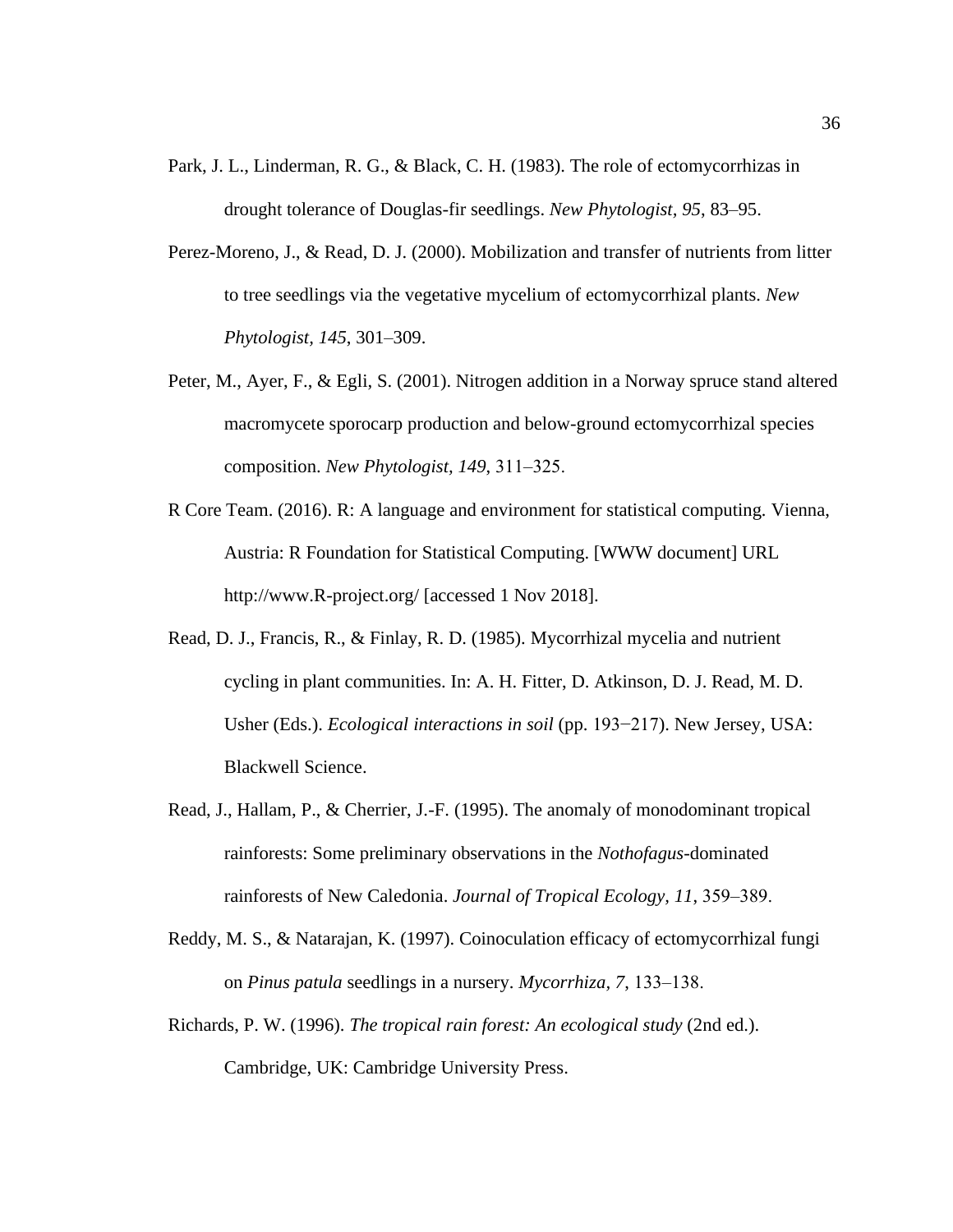- Schoch, C. L., Seifert, K. A., Huhndorf, S., Robert, V., Spouge, J. L., Levesque, C. A., Chen, W., & Fungal Barcoding Consortium. (2012). Nuclear ribosomal internal transcribed spacer (ITS) region as a universal DNA barcode marker for *Fungi*. *Proceedings of the National Academy of Sciences of the United States of America, 109*, 6241–6246.
- See, L. S. (1990). The mycorrhizal association of the Dipterocarpaceae in the tropical rain forests of Malaysia. *Ambio, 19*, 383−385.
- Selosse, M.-A., Vincenot, L., & Öpik, M. (2016). Data processing can mask biology: Towards better reporting of fungal barcoding data? *New Phytologist, 210*, 1159−1164.
- Simard, S. W., Perry, D. A., Jones, M. D., Myrold, D. D., Durall, D. M., & Molina, R. (1997). Net transfer of carbon between ectomycorrhizal tree species in the field. *Nature, 388*, 579−582.
- Simard, S. W., Beiler, K. J., Bingham, M. A., Deslippe, J. R., Philip, L. J., & Teste, F. P. (2012). Mycorrhizal networks: Mechanisms, ecology and modeling. *Fungal Biology Reviews, 26*, 39−60.
- Singh, K. G. (1966). Ectotrophic mycorrhiza in equatorial rain forests. *Malayan Forester, 29*, 13–18.
- Smith, M. E., Henkel, T. W., Aime, M. C., Fremier, A. K., & Vilgalys, R. (2011). Ectomycorrhizal fungal diversity and community structure on three co-occurring leguminous canopy tree species in a Neotropical rainforest. *New Phytologist, 192*, 669–712.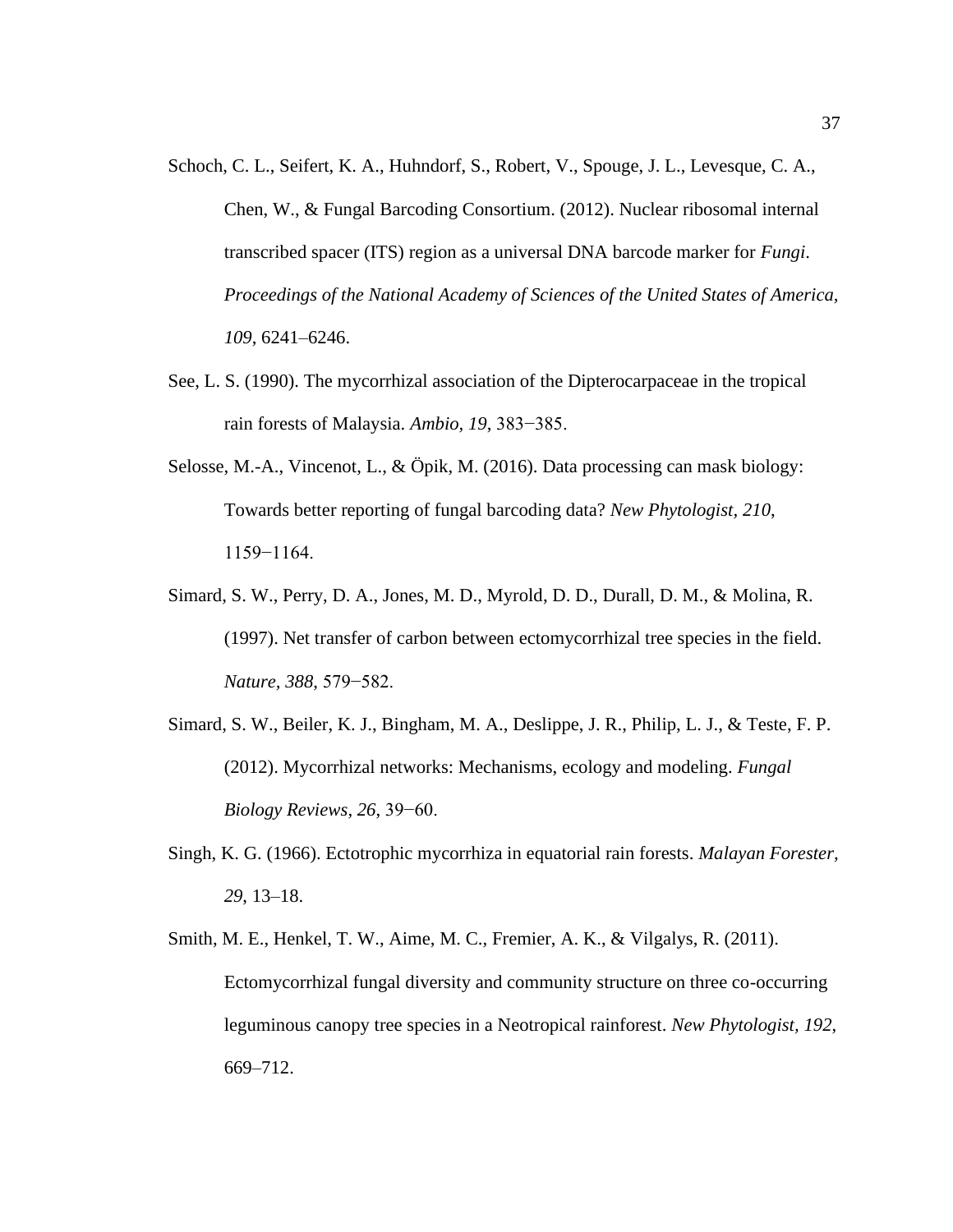- Smith, M. E., Henkel, T. W., Williams, G. C., Aime, M. C., Fremier, A. K., & Vilgalys, R. (2017). Investigating niche partitioning of ectomycorrhizal fungi in specialized rooting zones of the monodominant leguminous tree *Dicymbe corymbosa*. *New Phytologist, 215*, 443–453.
- Smith, S. E., & Read, D. J. (2008). *Mycorrhizal symbiosis*. Cambridge, UK: Academic Press.
- St. John, T. V. (1980). A survey of mycorrhizal infection in an Amazonian rain forest. *Acta Amazonica, 10*, 527‒533.
- Tedersoo, L., May, T. W., & Smith, M. E. (2010). Ectomycorrhizal lifestyle in fungi: Global diversity, distribution, and evolution of phylogenetic lineages. *Mycorrhiza, 20*, 217‒263.
- ter Steege, H., Henkel, T. W., Helal, N., Marimon, B. S., Marimon-Junior, B. H., Huth, A., … Melgaço, K. (2019). Rarity of monodominance in hyperdiverse Amazonian forests. *Scientific Reports, 9*, 13822.
- Teste, F. P., Simard, S. W., Durall, D. M., Guy, R. D., Jones, M. D., & Schoonmaker, A. L. (2009). Access to mycorrhizal networks and roots of trees: Importance for seedling survival and resource transfer. *Ecology, 90*, 2808−2822.
- Torti, S. D., & Coley, P. D. (1999). Tropical monodominance: A preliminary test of the ectomycorrhizal hypothesis. *Biotropica, 31*, 220−228.
- Torti, S. D., Coley, P. D., & Kursar, T. A. (2001). Causes and consequences of monodominance in tropical lowland forests. *The American Naturalist*, 157, 141– 153.